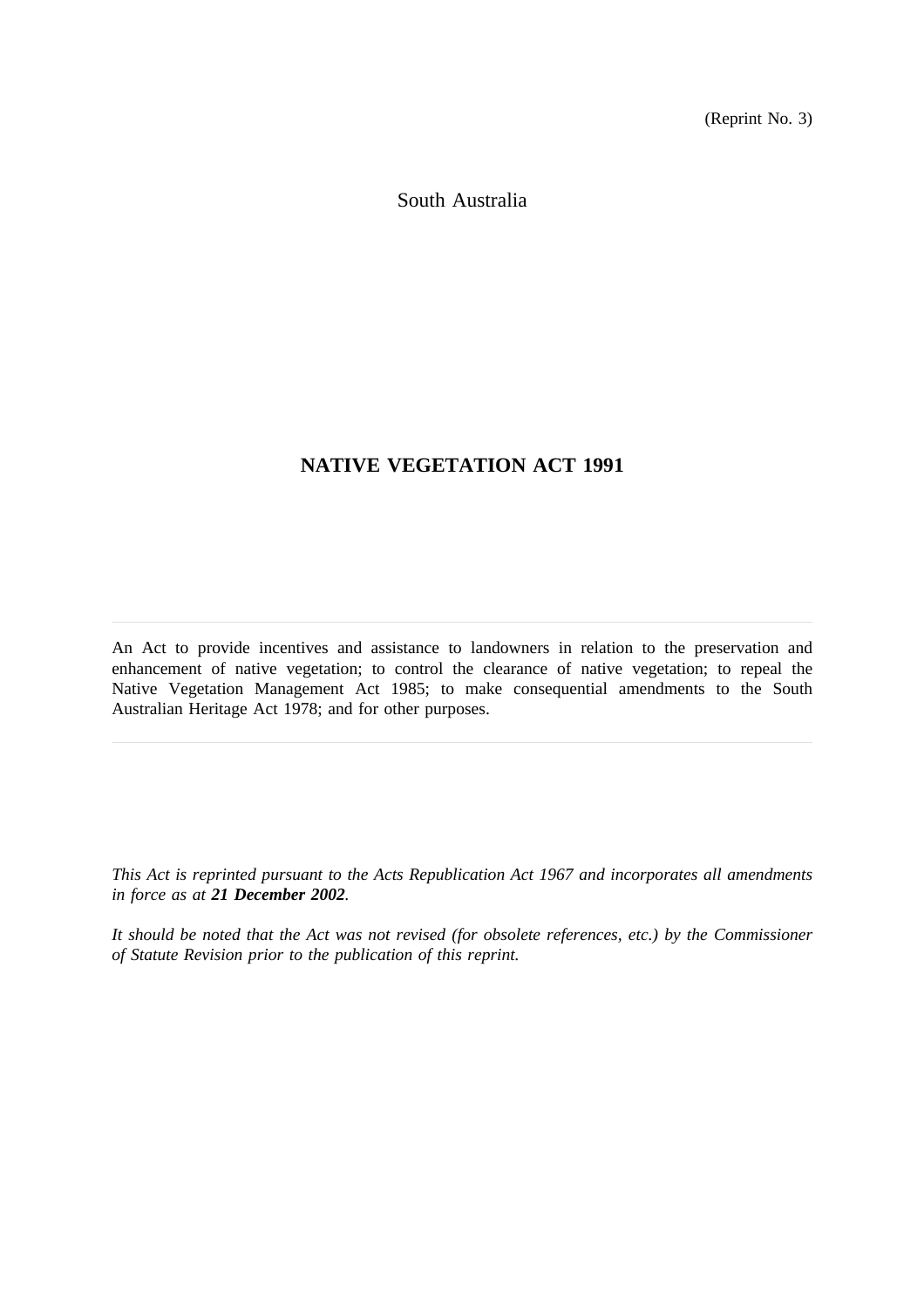## **NATIVE VEGETATION ACT 1991**

being

Native Vegetation Act 1991 No. 16 of 1991 [Assented to 18 April 1991]<sup>1</sup>

as amended by

Heritage Act 1993 No. 56 of 1993 [Assented to 27 May 1993]<sup>2</sup>

**Development (System Improvement Program) Amendment Act 2000 No. 88 of 2000 [Assented to 21 December 2000]3 (as amended by Native Vegetation (Miscellaneous) Amendment Act 20025 )**

Statutes Amendment (Avoidance of Duplication of Environmental Procedures) Act 2001 No. 16 of 2001 [Assented to 17 May  $2001$ ]<sup>4</sup>

**Native Vegetation (Miscellaneous) Amendment Act 2002 No. 44 of 2002 [Assented to 12 December 2002]5**

- <sup>1</sup> Came into operation 18 April 1991: *Gaz*. 18 April 1991, p. 1294.
- <sup>2</sup> Came into operation 15 January 1994:  $Gaz$ . 27 October 1993, p. 1890.
- **<sup>3</sup> Sched. 1 (cl. 4) came into operation 21 December 2002 (by virtue of the Acts Interpretation Act 1915, s. 7(5)).**
- <sup>4</sup> Part 5 (s. 7) came into operation 14 June 2001: *Gaz*. 14 June 2001, p. 2221.
- **<sup>5</sup> Came into operation (except ss. 3(b), (d)-(f), 4-14, 16-19, 21-24, new s. 33F(1), (4)(a), (5), (6)(a) & (7) (as inserted by s. 29), 32, 35, 36 & Sched.) 19 December 2002:** *Gaz***. 19 December 2002, p. 4736; ss. 3(b), (d)-(f), 4-14, 16-19, 21-24, new s. 33F(1), (4)(a), (5), (6)(a) & (7) (as inserted by s. 29), 32, 35, 36 & Sched. had not been brought into operation at the date of, and the amendments effected by those provisions have not been included in, this reprint.**

### *NOTE:*

- *Asterisks indicate repeal or deletion of text.*
- *Entries appearing in bold type indicate the amendments incorporated since the last reprint.*
- *For the legislative history of the Act see Appendix 1.*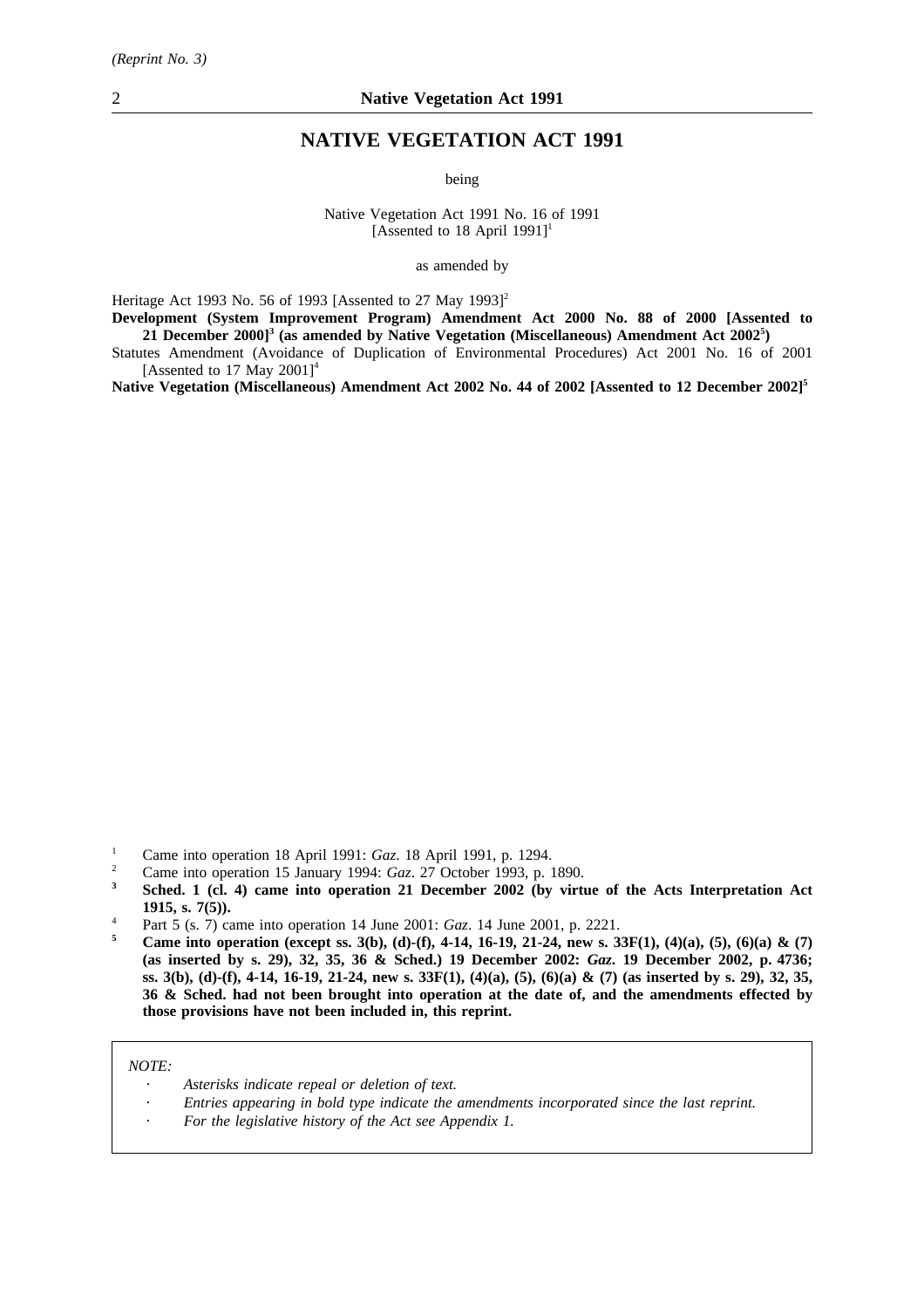## **SUMMARY OF PROVISIONS**

## **PART 1 PRELIMINARY**

- 1. Short title<br>2. Commence
- 2. Commencement<br>3. Interpretation
- 3. Interpretation<br>4. Application of
- 4. Application of Act<br>5. Act to bind Crown
- Act to bind Crown

### **PART 2 OBJECTS OF THIS ACT**

### 6. Objects

## **PART 3 ADMINISTRATION**

### **DIVISION 1—THE NATIVE VEGETATION COUNCIL**

- 7. Establishment of the Council
- 8. Membership of the Council
- 9. Conditions of office
- 10. Allowances and expenses
- 11. Procedures at meetings of the Council
- 12. Validity of acts of the Council and immunity of members
- 13. Personal interest of member
- 14. Functions of the Council
- 15. Delegation of powers and functions
- 16. Staff
- 17. Annual report

#### **DIVISION 2—CONCILIATORS**

- 18. Appointment of conciliators
- 19. Conditions of appointment
- 20. Allowances, etc.

### **DIVISION 3—THE NATIVE VEGETATION FUND**

- 21. The Fund<br>22. Accounts
- Accounts and audit

### **PART 4**

## **HERITAGE AGREEMENTS AND FINANCIAL AND OTHER ASSISTANCE**

- 23. Heritage agreements
- 23A. Effect of heritage agreement<br>23B. Registration of heritage agree
- 23B. Registration of heritage agreements<br>24. Assistance to landowners
- 24. Assistance to landowners<br>25. Guidelines for the applica
- Guidelines for the application of assistance and the management of native vegetation

# **PART 5**

## **CLEARANCE OF NATIVE VEGETATION**

## **DIVISION 1—CONTROL OF CLEARANCE**

- 26. Offence of clearing native vegetation contrary to this Part 27.
- 27. Clearance of native vegetation<br>28. Application for consent
- 28. Application for consent<br>29. Provisions relating to co
- Provisions relating to consent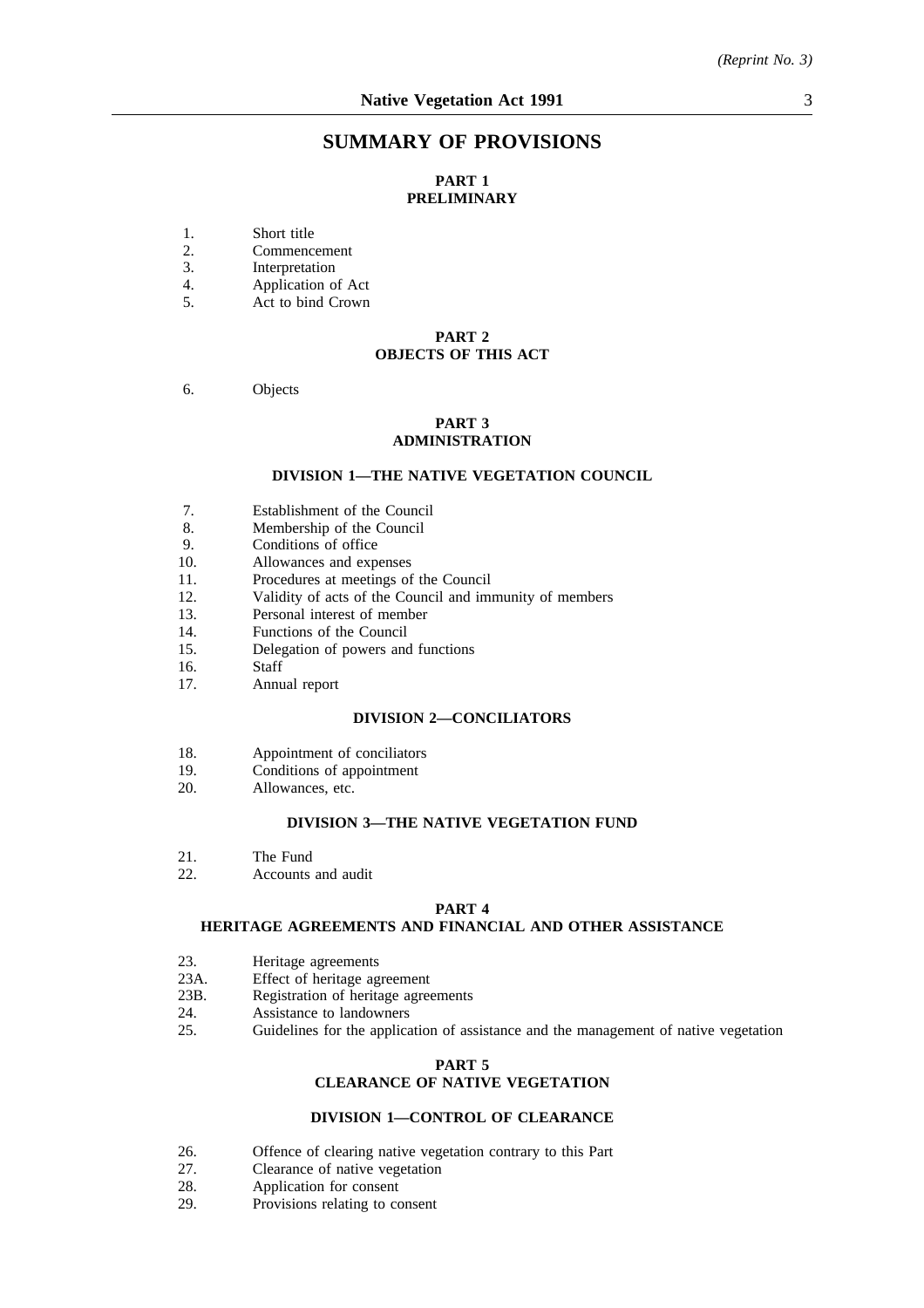| 29A. | Avoidance of duplication of procedures etc. |
|------|---------------------------------------------|
| 30.  | Referral to conciliator                     |

### **DIVISION 2—CIVIL ENFORCEMENT PROCEEDINGS**

- 31. Interpretation
- 31A. Application to the ERD Court for enforcement
- 31B. Order where native vegetation has been cleared
- 31C. Interim order
- 31D. Enforcement of orders
- 31E. Enforcement notices
- 31F. Miscellaneous provisions
- 32. Appeals
- 33. Commencement of proceedings

## **DIVISION 3—AUTHORISED OFFICERS**

- 33A. Appointment of authorised officers<br>33B. Powers of authorised officers 33B. Powers of authorised officers<br>33C. Issue of warrants
- 33C. Issue of warrants<br>33D. Provisions relatin
- 
- 33D. Provisions relating to seizure<br>33E. Offence to hinder, etc., autho 33E. Offence to hinder, etc., authorised officers<br>33EA. Offences by authorised officers, etc.
- Offences by authorised officers, etc.

## **PART 5A ADMINISTRATIVE APPEALS**

33G. Expiry of Part

### **PART 5B INTEREST AND RECOVERY OF MONEY**

- 33H. Interest
- 33I. Sale of land for non-payment

## **PART 6 MISCELLANEOUS**

- 33J. Constitution of Environment, Resources and Development Court
- 34. Evidentiary provisions, etc.
- 35. Proceedings for an offence
- 36. Assessment of costs and expenses
- 38. Vicarious liability<br>39 Offences by bodie
- 39. Offences by bodies corporate<br>40. General defence
- 40. General defence<br>41. Regulations
- **Regulations**

### **SCHEDULE 1**

*Principles of Clearance of Native Vegetation*

### **SCHEDULE 2**

*Repeal and Transitional Provisions*

### **SCHEDULE 3**

*Amendments to the South Australian Heritage Act 1978*

### **APPENDIX 1 LEGISLATIVE HISTORY**

### **APPENDIX 2 DIVISIONAL PENALTIES AND EXPIATION FEES**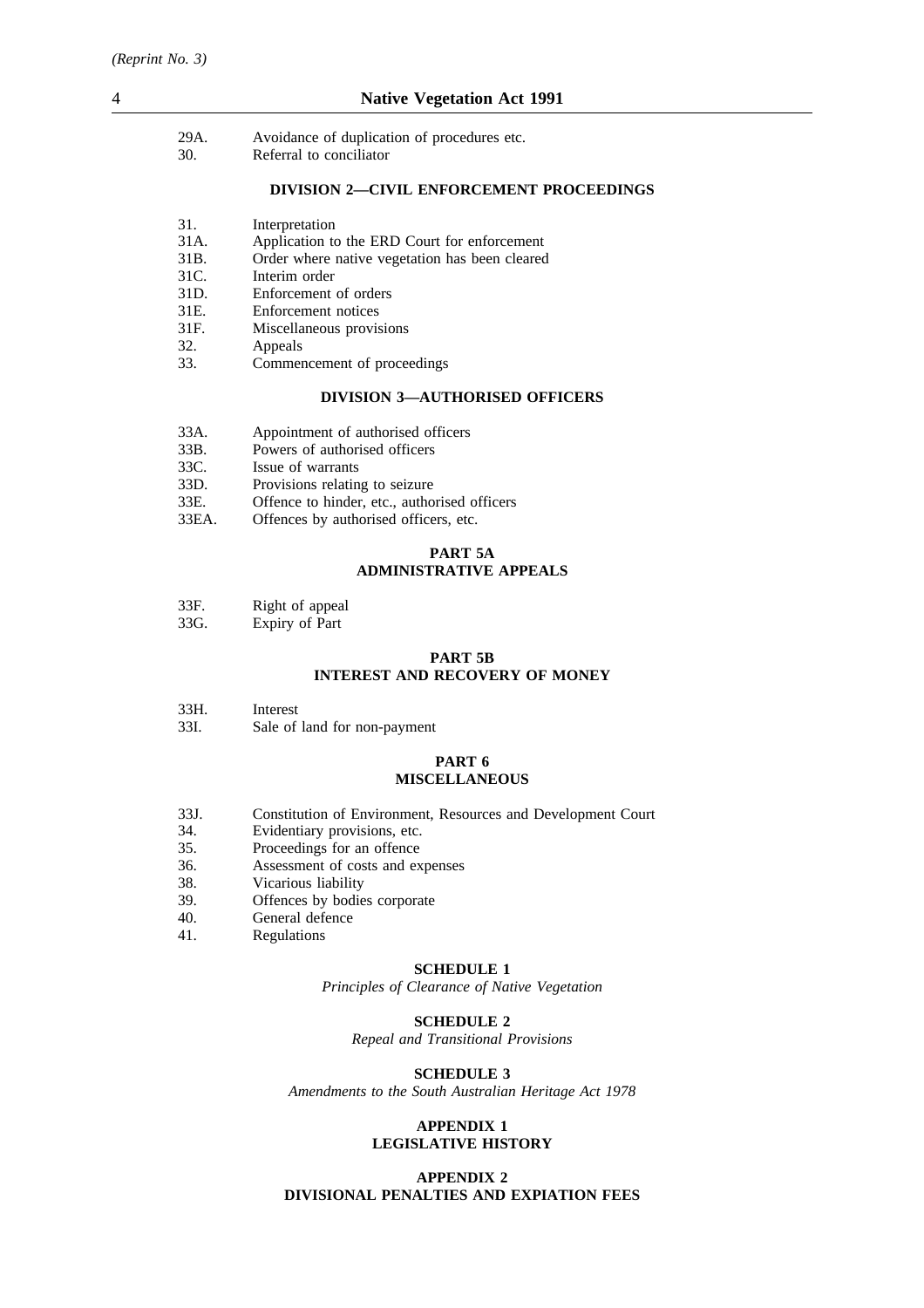## **The Parliament of South Australia enacts as follows:**

## **PART 1 PRELIMINARY**

## **Short title**

**1.** This Act may be cited as the *Native Vegetation Act 1991*.

## **Commencement**

**2.** This Act will come into operation on a day to be fixed by proclamation.

## **Interpretation**

**3.** (1) In this Act, unless the contrary intention appears—

"**biological diversity**" means diversity of ecosystems and ecological processes and of the plants, animals and micro-organisms that comprise or participate in those ecosystems or processes;

"**breach**" of this Act means a contravention of, or a failure to comply with, a provision of this Act and "**breached**" has a corresponding meaning;

"**building**" includes a structure that is fixed to land;

"**to clear**" native vegetation includes to cause or permit the clearance of native vegetation;

"**clearance**", in relation to native vegetation, means—

- *(a)* the killing or destruction of native vegetation;
- *(b)* the removal of native vegetation;
- *(c)* the severing of branches, limbs, stems or trunks of native vegetation;
- *(d)* the burning of native vegetation;
- *(e)* any other substantial damage to native vegetation,

and includes the draining or flooding of land, or any other act or activity, that causes the killing or destruction of native vegetation, the severing of branches, limbs, stems or trunks of native vegetation or any other substantial damage to native vegetation;

"**conciliator**" means a person appointed and holding office as a conciliator under Part 3 Division 2;

"**the Council**" means the Native Vegetation Council established by this Act;

"**ERD Court**" means the Environment, Resources and Development Court;

"**the Fund**" means the Native Vegetation Fund established by this Act;

"**isolated plant**"—see subsections (2) and (3);

"**land**" includes an interest in land;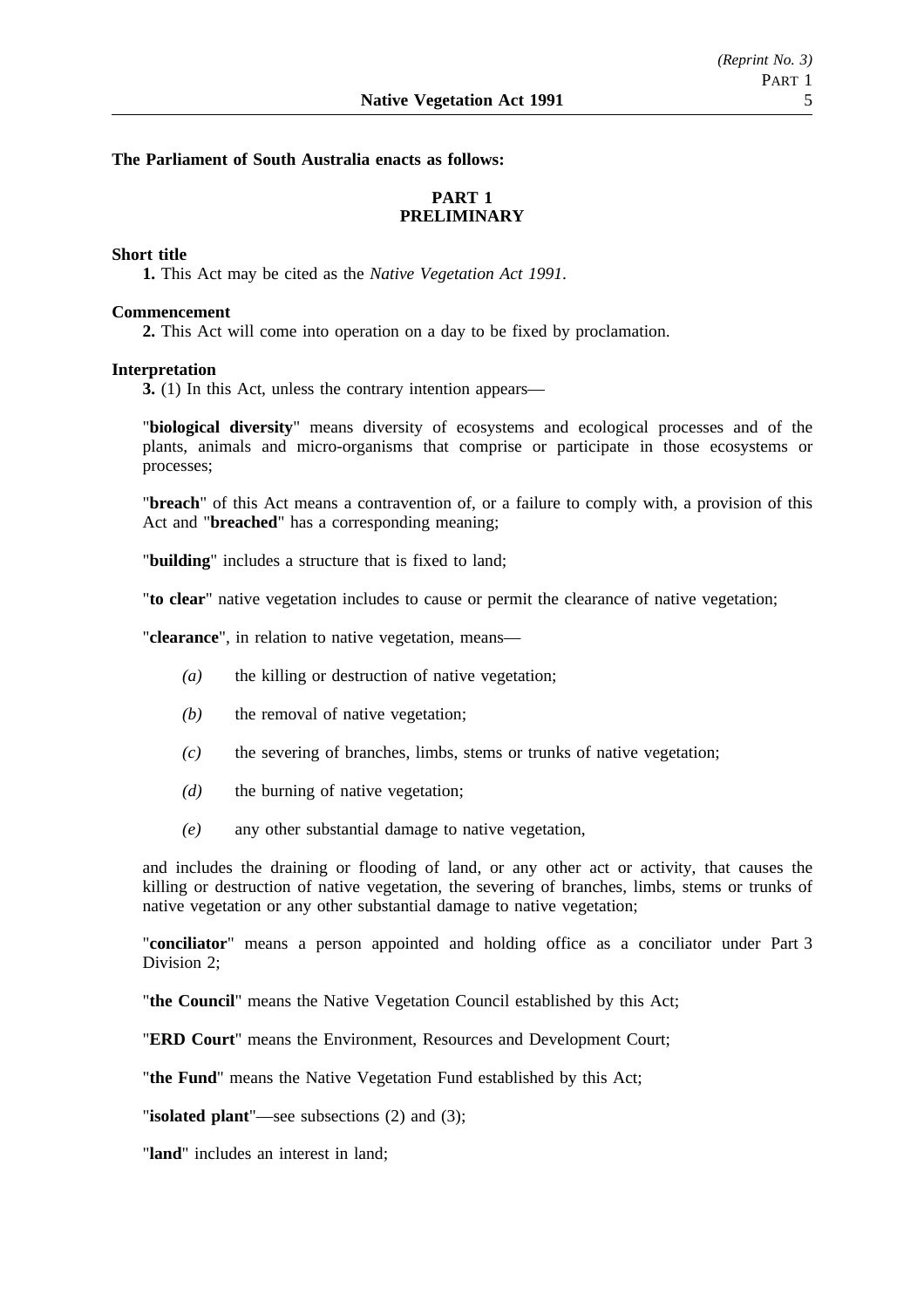"**local council**" means a municipal or district council;

"**member**" means a member of the Council;

"**native vegetation**" means a plant or plants of a species indigenous to South Australia including a plant or plants growing in or under waters of the sea but does not include—

- *(a)* a plant or part of a plant that is dead unless the plant, or part of the plant, is of a class declared by regulation to be included in this definition; or
- *(b)* a plant intentionally sown or planted by a person unless the person was acting in compliance with a condition imposed by the Council under this Act or by the Native Vegetation Authority under the repealed Act, or with the order of a court under this Act or the repealed Act;

"**owner**" of land means—

- *(a)* in relation to land alienated from the Crown by grant in fee simple—the holder of the fee simple;
- *(b)* in relation to land held under Crown lease—the lessee;
- *(c)* in relation to land held under an agreement to purchase from the Crown—the person entitled to the benefit of the agreement;
- *(d)* in relation to any other land—the Minister who is responsible for the care, control and management of the land or, if no Minister is responsible for the land, the Minister of Lands;

"**pastoral land**" means land comprised in a lease granted under the *Pastoral Land Management and Conservation Act 1989* over Crown land for the pasturing of stock and other ancillary purposes;

"**principles of clearance of native vegetation**" means principles set out in Schedule 1 to which the Council must have regard when determining an application for consent to clear native vegetation;

"**the repealed Act**" means the *Native Vegetation Management Act 1985* repealed by this Act;

"**soil conservation district**" means an area of land declared to be a soil conservation district under the *Soil Conservation and Land Care Act 1989*;

"**waters of the sea**" includes any water that is subject to the ebb and flow of the tide.

- (2) A plant will be taken to be an isolated plant if—
- *(a)* it is at least one metre in height; and
- *(b)* there is no other plant comprising native vegetation that is 200 millimetres or more in height within 50 metres of it.

(3) Each plant of a group of two or three plants or of a group of plants that is the subject of a determination by the Council under subsection (4) will be taken to be an isolated plant if it would be an isolated plant under subsection (2) except for its proximity to another plant, or other plants, in the group.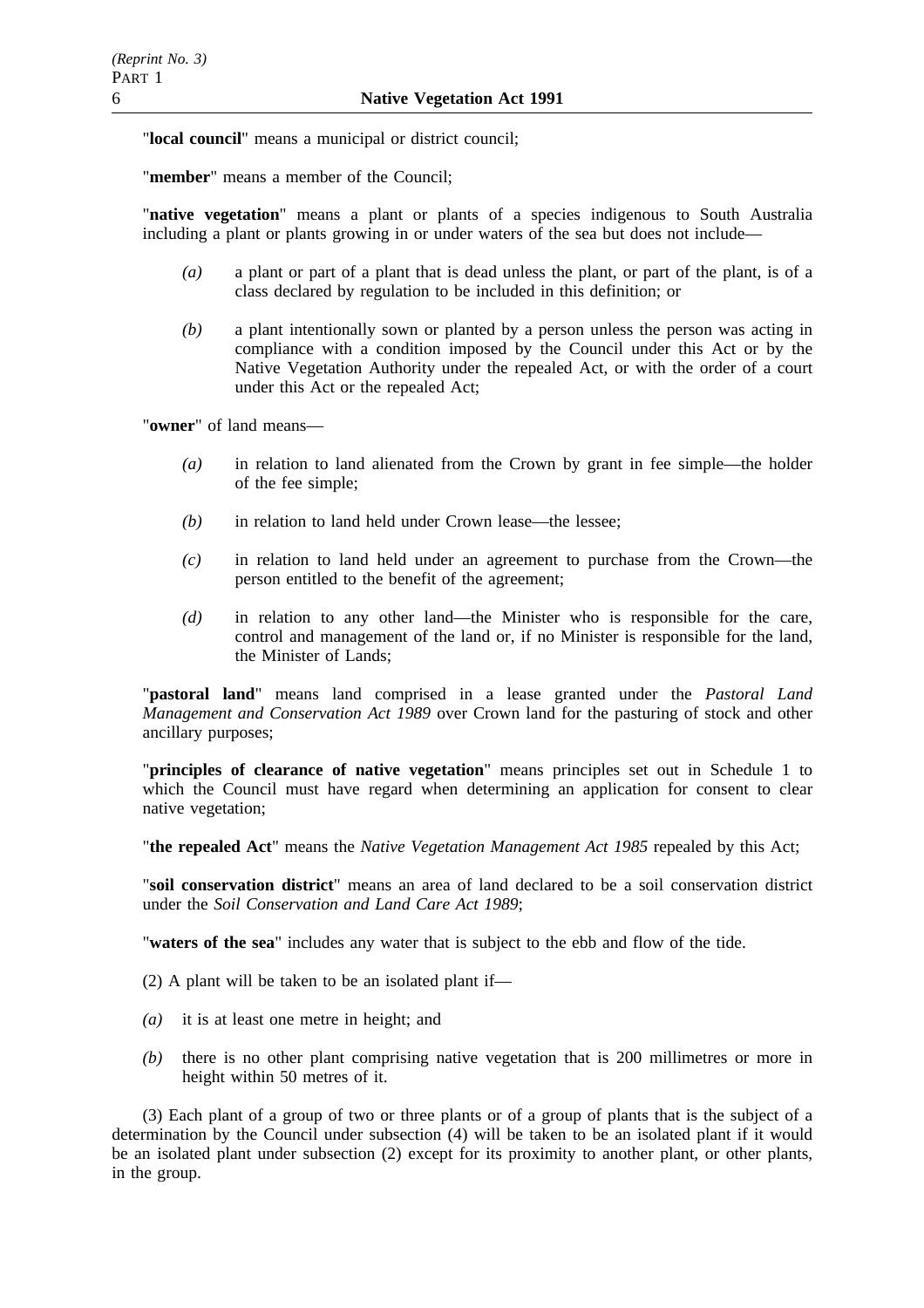(4) The Council may, where in its opinion the circumstances of a particular case justify a determination under this subsection, determine that each plant of a group of four or more plants will be taken to be an isolated plant.

(5) A determination under subsection (4) must be agreed to by all the members of the Council present at the meeting at which it is made.

(6) The distance between two plants for the purposes of subsection (2) will be taken to be the distance between those parts of the plants that are above ground level and are closest to each other.

*Note: For definition of divisional penalties (and divisional expiation fees) see Appendix 2.*

## **Application of Act**

**4.** (1) Subject to this section, this Act applies to the whole of the State.

- (2) This Act does not apply within those parts of the State that—
- *(a)* are within the area shown as Metropolitan Adelaide in the Development Plan; and
- *(b)* are also within the area of a local council (excluding the cities of Happy Valley, Mitcham, Munno Para and Noarlunga and the District Councils of East Torrens, Stirling and Willunga); but
- *(c)* are not within the zone shown as the Hills Face Zone in the Development Plan.

(3) The Governor may, by regulation, exclude any other part or parts of the State from the operation of this Act.

### **Act to bind Crown**

**5.** This Act binds the Crown.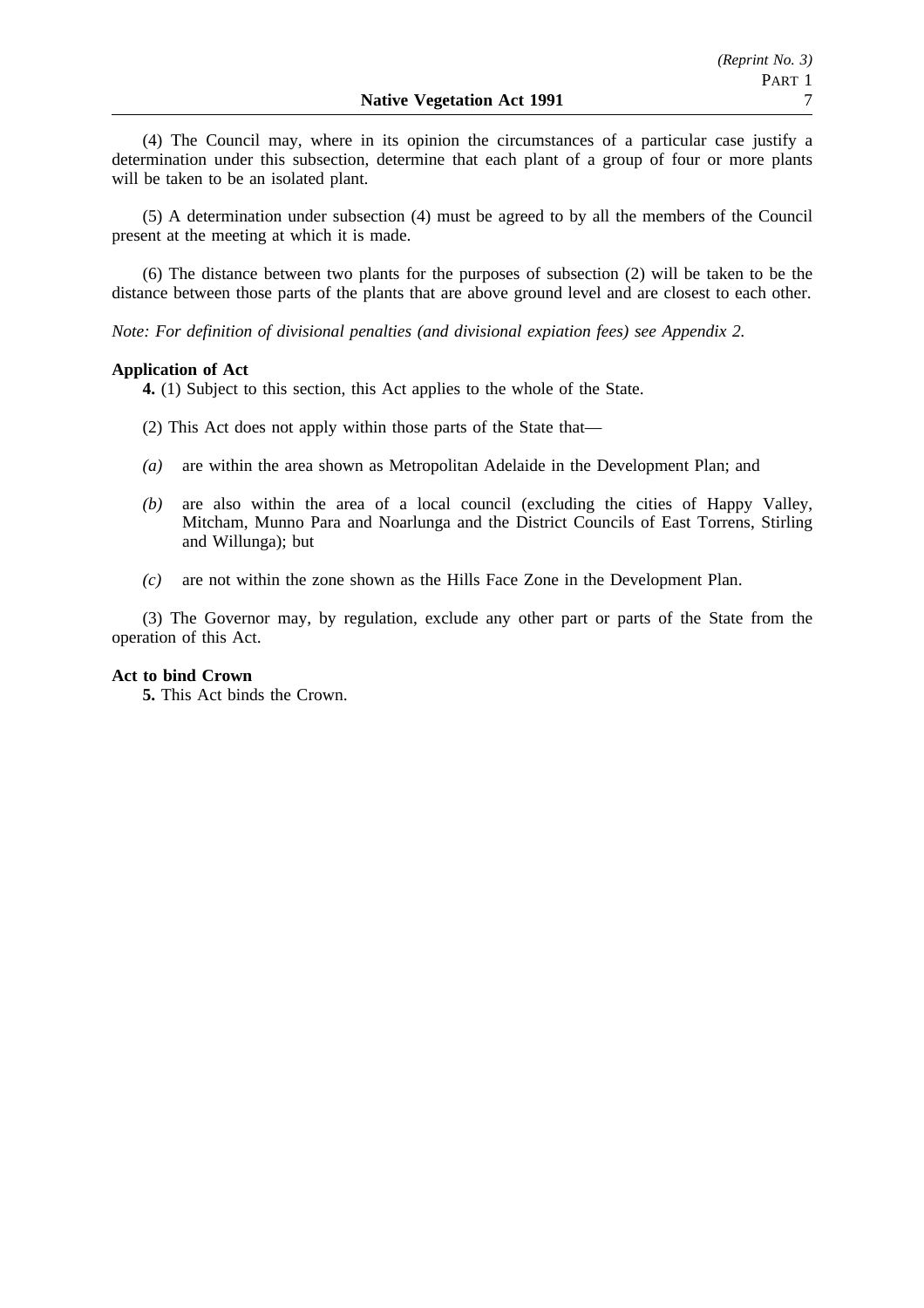## **PART 2 OBJECTS OF THIS ACT**

## **Objects**

**6.** The objects of this Act include—

- *(a)* the provision of incentives and assistance to landowners in relation to the preservation, enhancement and management of native vegetation; and
- *(b)* the conservation of the native vegetation of the State in order to prevent further reduction of biological diversity and further degradation of the land and its soil; and
- *(c)* the limitation of the clearance of native vegetation to clearance in particular circumstances including circumstances in which the clearance will facilitate the management of other native vegetation or will facilitate the efficient use of land for primary production; and
- *(d)* the encouragement of research into the preservation, enhancement and management of native vegetation; and
- *(e)* the encouragement of the re-establishment of native vegetation in those parts of the State that have been cleared of native vegetation.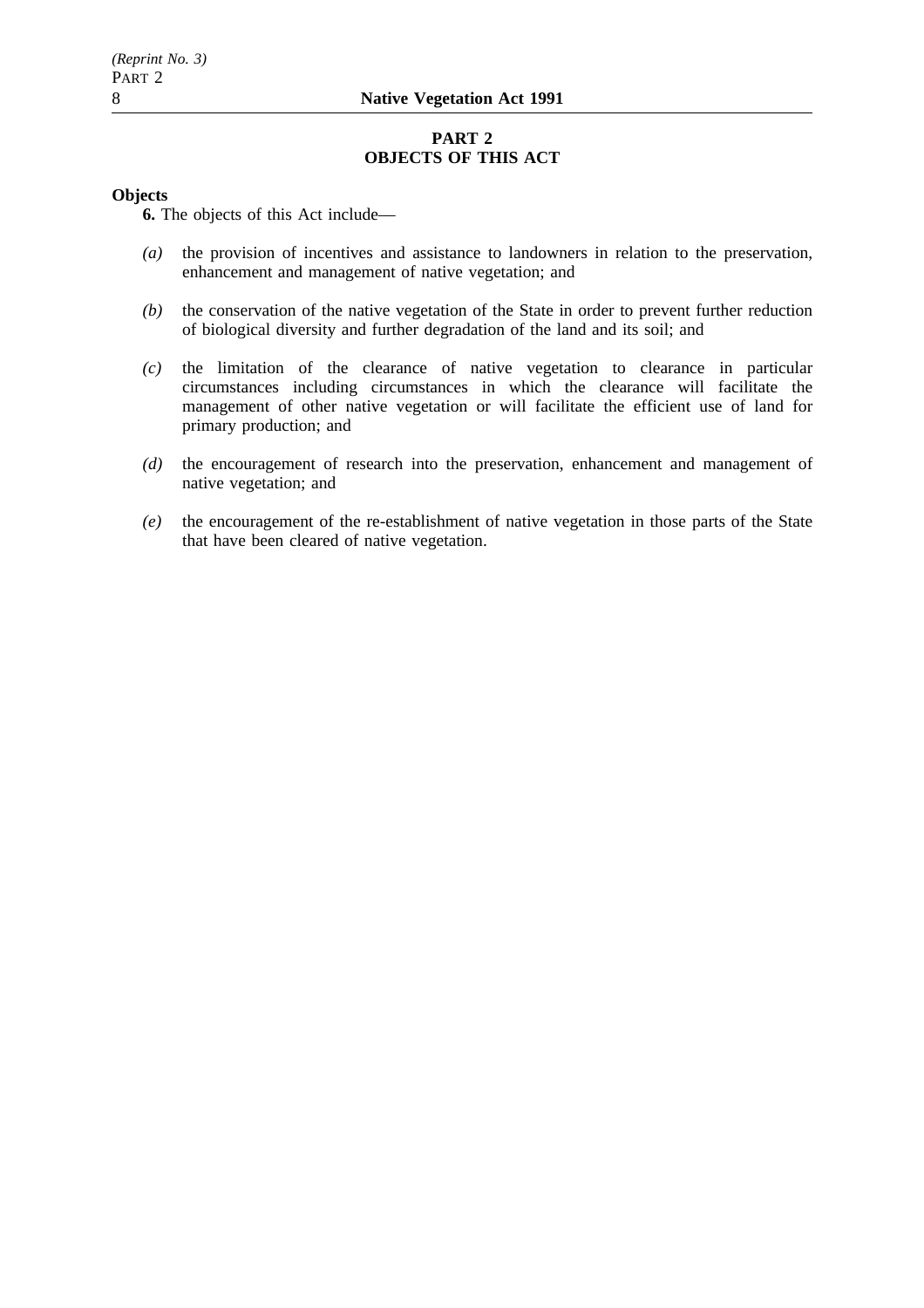## **PART 3 ADMINISTRATION**

## **DIVISION 1—THE NATIVE VEGETATION COUNCIL**

### **Establishment of the Council**

**7.** (1) The Native Vegetation Council is established.

(2) The Council has the powers, functions and duties conferred, assigned or imposed by this Act.

## **Membership of the Council**

**8.** (1) The Council consists of seven members appointed by the Governor of whom—

- *(a)* one (who will be the presiding member of the Council) must be nominated by the Minister; and
- *(b)* one must be a person selected by the Minister from a panel of three persons nominated by the United Farmers and Stockowners of S.A. Inc.; and
- *(c)* one must be a person selected by the Minister from a panel of three persons nominated by the Conservation Council of South Australia; and
- *(d)* one must be a person selected by the Minister for the time being responsible for the administration of the *Soil Conservation and Land Care Act 1989* from a panel of three persons nominated by the Soil Conservation Council established under that Act; and
- *(e)* one must be nominated by the Local Government Association; and
- *(f)* one must be nominated by the Commonwealth Minister for the Environment; and
- *(g)* one must be a person with extensive knowledge of, and experience in, the preservation and management of native vegetation nominated by the Minister.

(2) All members of the Council must have some knowledge of, and experience in, the preservation and management of native vegetation.

(3) The members nominated by the United Farmers and Stockowners of S.A. Inc. and the Local Government Association must be persons who—

- *(a)* carry on a business of primary production (whether as owner or manager of the business); and
- *(b)* live on, or in close proximity to, the land on which the business is carried on; and
- *(c)* manage the business on a daily basis.
- (4) At least one member of the Council must be a woman and one must be a man.

(5) If practicable the Minister must nominate a person who was a member of the Native Vegetation Authority immediately before the commencement of this Act as the first presiding member of the Council.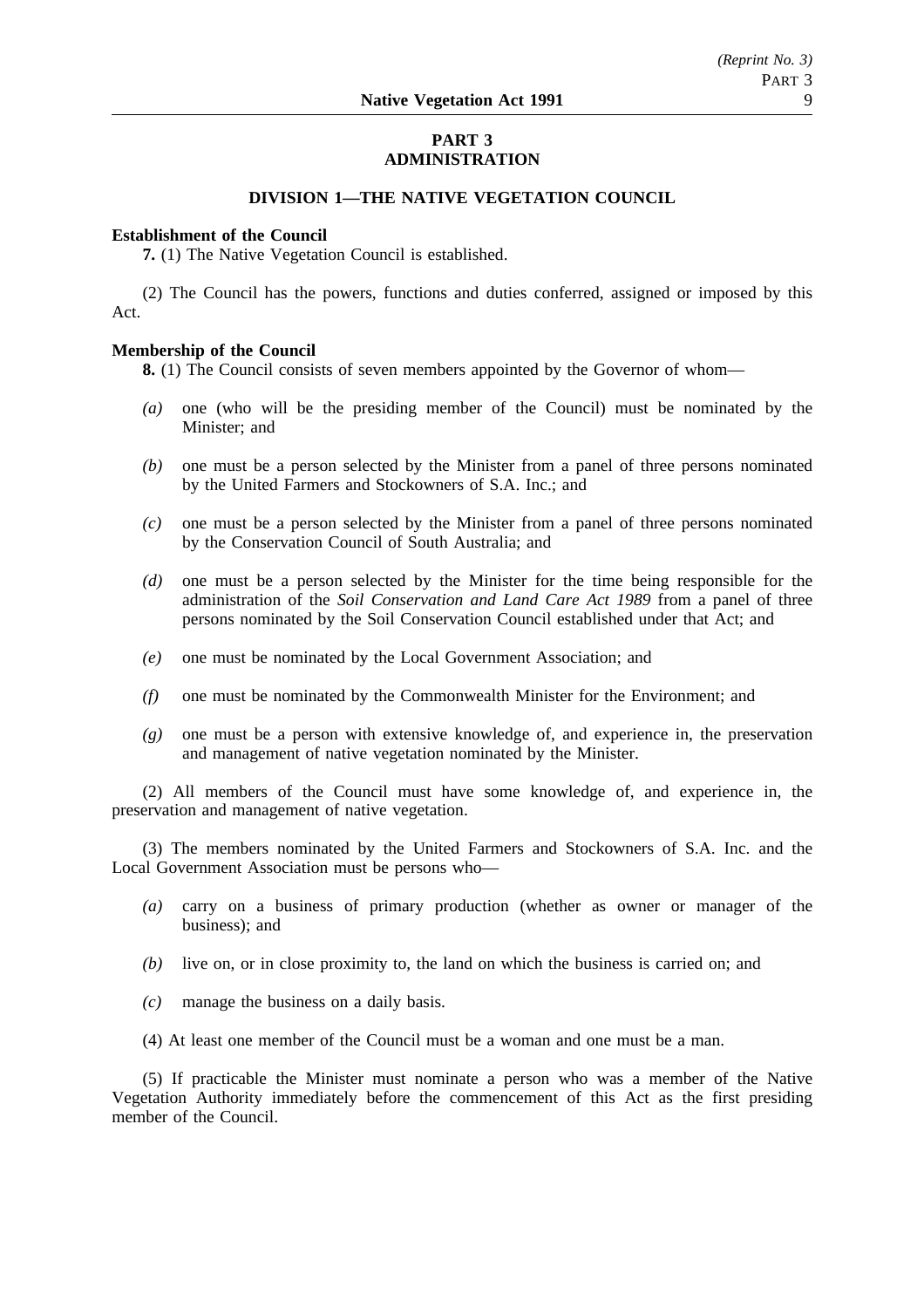(6) The Governor may appoint a deputy to a member of the Council and the deputy may, in the absence, or during a temporary vacancy in the office, of that member, act as a member of the Council.

(7) The appointment of a deputy to a member is subject to the same nomination and qualification requirements as the appointment of the member.

## **Conditions of office**

**9.** (1) A member of the Council will be appointed for a term not exceeding two years on conditions determined by the Governor and will, on the expiration of a term of office, be eligible for reappointment.

- (2) A member may be removed from office by the Governor—
- *(a)* for misconduct; or
- *(b)* for neglect of duty; or
- *(c)* for incompetence; or
- *(d)* for mental or physical incapacity to carry out the duties of office satisfactorily.
- (3) The office of a member becomes vacant if the member—
- *(a)* dies; or
- *(b)* completes a term of office and is not reappointed; or
- *(c)* resigns by written notice addressed to the Minister; or
- *(d)* is removed from office by the Governor under subsection (2).

(4) Upon the office of a member becoming vacant, a person must be appointed in accordance with this Act to the vacant office.

## **Allowances and expenses**

**10.** A member of the Council, or of a committee established by the Council, is entitled to such remuneration, allowances and expenses as the Governor may determine.

### **Procedures at meetings of the Council**

**11.** (1) The presiding member will preside at meetings of the Council or, in his or her absence, his or her deputy will preside or, in the absence of both of them, a member chosen by those present will preside.

(2) Subject to subsection (3) the Council may act notwithstanding vacancies in its membership.

(3) Four members constitute a quorum of the Council.

(4) A decision in which a majority of the members present at a meeting concur is a decision of the Council but if the members are equally divided the decision of the person presiding at the meeting is the decision of the Council.

(5) Subject to this Act, the Council may determine its own procedures.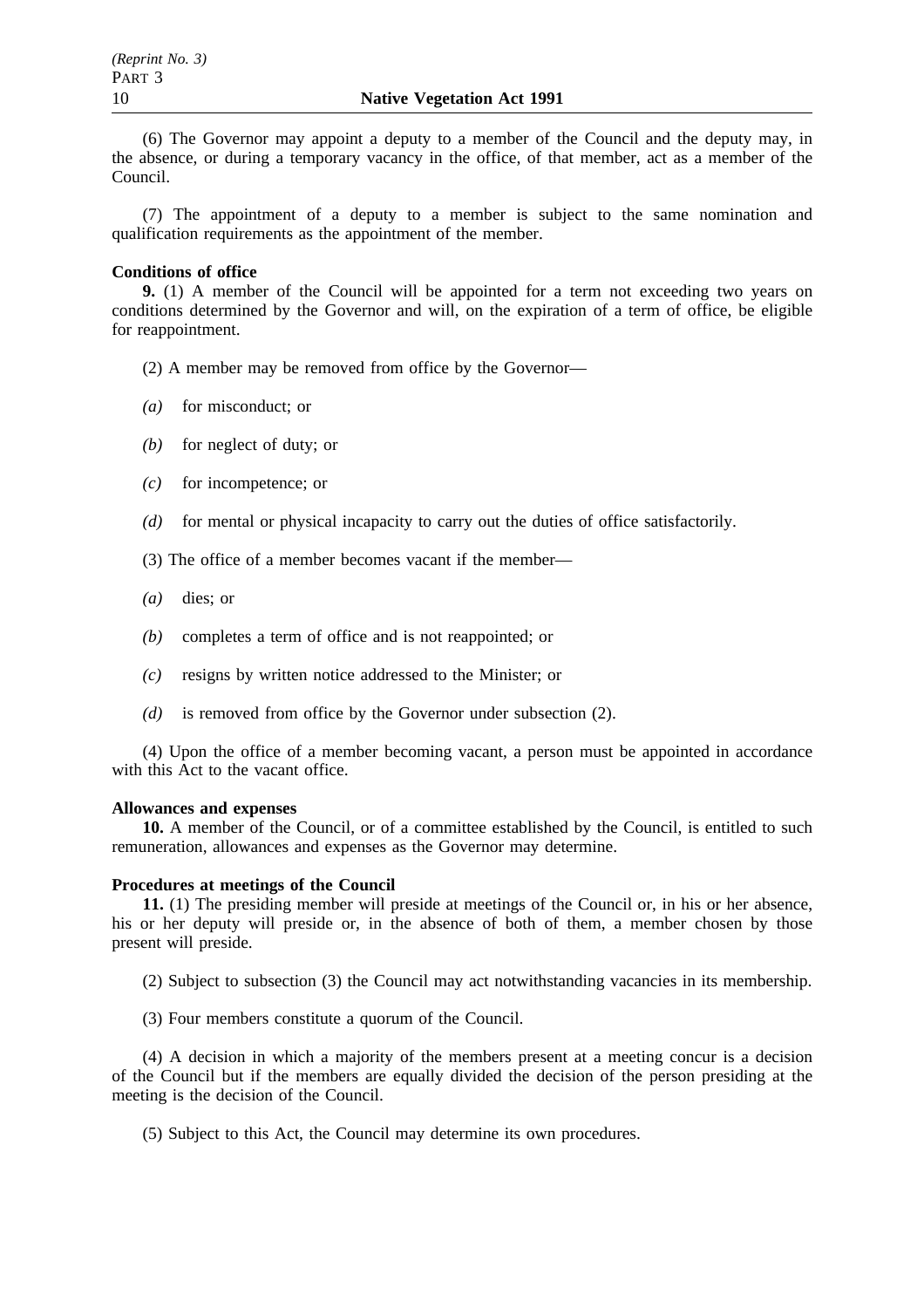## **Validity of acts of the Council and immunity of members**

**12.** (1) No act or proceeding of the Council is invalid by reason only of a vacancy in the office of a member, or a defect in the appointment of a member.

(2) No liability attaches to a member for any act or omission by the member, or by the Council, in good faith and in the exercise, or purported exercise, of powers or functions or in the discharge, or purported discharge, of duties under this Act.

(3) A liability that would, but for subsection (2), attach to a member of the Council attaches instead to the Crown.

## **Personal interest of member**

13. A member who has a personal interest, or a direct or indirect pecuniary interest, in a matter under consideration by the Council must not take part in any deliberations or decision of the Council in relation to that matter.

Penalty: Division 6 fine.

## **Functions of the Council**

**14.** The Council has the following functions:

- *(a)* to keep the condition of the native vegetation of the State under review; and
- *(b)* to advise the Minister in relation to—
	- (i) the preservation, enhancement and management of existing native vegetation; and
	- (ii) the re-establishment of native vegetation on land from which native vegetation has been cleared; and
	- (iii) research into the preservation, enhancement and management of native vegetation and the re-establishment of native vegetation on cleared land; and
- *(c)* to keep the principles of clearance of native vegetation under review and to advise the Minister of any changes to the principles that it considers are necessary or desirable; and
- *(d)* to determine applications for consent to clear native vegetation under Part 5; and
- *(da)* to assess and respond to applications referred to the Council under the *Development Act 1993*; and
- *(e)* to encourage research into the preservation, enhancement and management of existing native vegetation; and
- *(f)* to encourage the re-establishment of native vegetation on land from which native vegetation has been cleared; and
- *(g)* to administer the Fund pursuant to Division 3; and
- *(h)* such other functions as are assigned to the Council under this or any other Act.

## **Delegation of powers and functions**

**15.** (1) Subject to this Act, the Council may, with the approval of the Minister, delegate any of its powers or functions.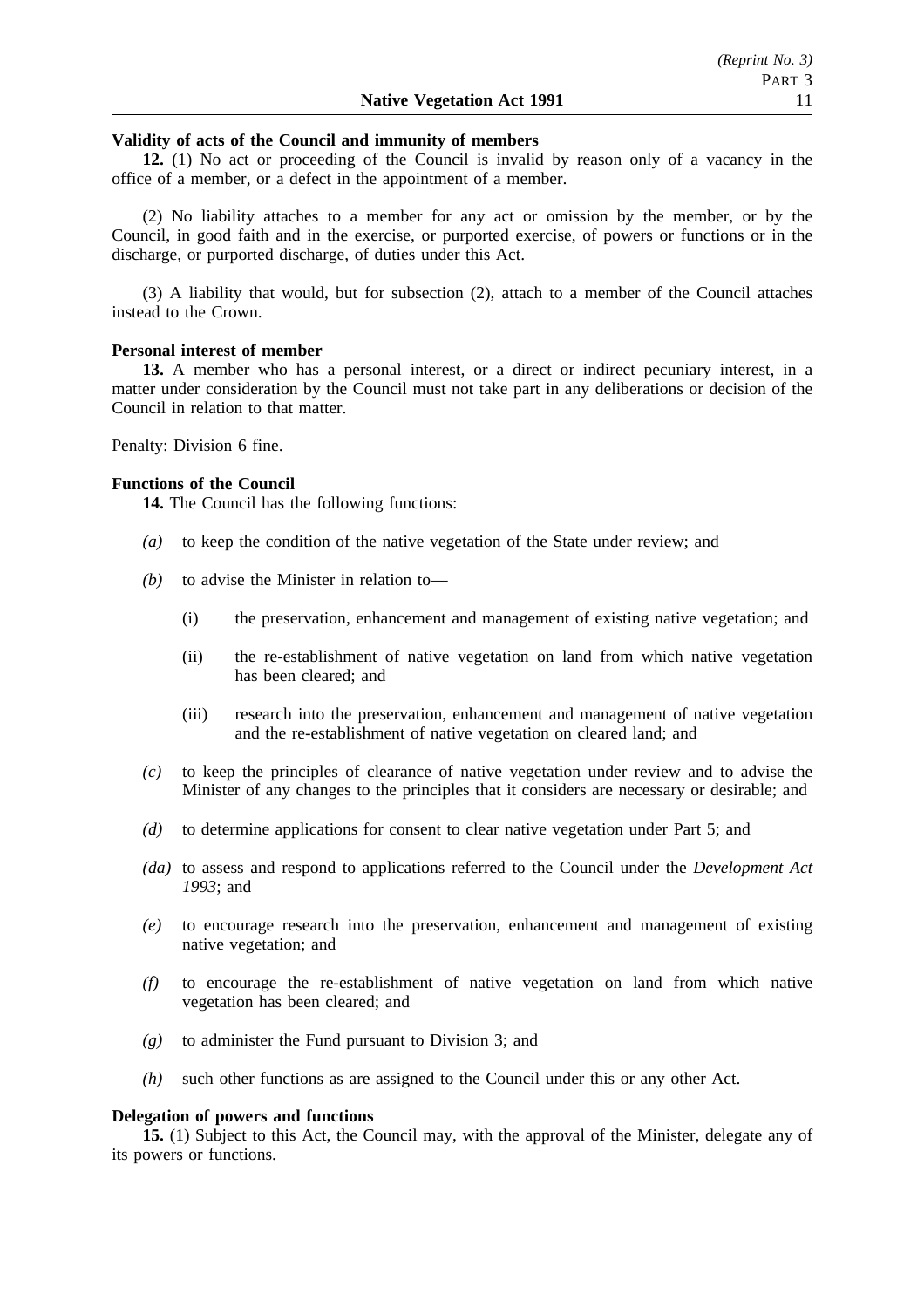- (2) A delegation under this section—
- *(a)* may be made to—
	- (i) the presiding member or another member of the Council; or
	- (ii) a committee established by the Council (whether or not it consists of or includes a member or members of the Council); or
	- (iii) a local council or other body corporate; or
	- (iv) any other person;
- *(b)* may be made subject to such conditions as the Council thinks fit;
- *(c)* is revocable at will and does not derogate from the power of the Council to act in any matter itself.
- (3) A delegation and the revocation of a delegation under this section must be in writing.

(4) A delegation under this section may be made to the person for the time being holding an office or position specified in the delegation.

(5) Where the Council delegates powers or functions to a local council in pursuance of this section, the local council may, with the approval of the Council, subdelegate those powers to a committee or officer of the local council.

(6) A person to whom powers or functions are delegated under this section is disqualified from acting in pursuance of the delegation in relation to any matter in which the delegate has a personal interest or a direct or indirect pecuniary interest.

Penalty: Division 6 fine.

(7) A person who is a member of a local council or the governing body of a body corporate to which powers or functions are delegated under this section is disqualified from taking part in any deliberations or decisions of the local council or body corporate made pursuant to the delegation in relation to any matter in which that person has a personal interest or a direct or indirect pecuniary interest.

### Penalty: Division 6 fine.

### **Staff**

**16.** (1) There must be a secretary to the Council and such other staff to assist the Council as the Governor thinks fit.

(2) The secretary and other members of staff will be appointed, and hold office, subject to, and in accordance with, the *Government Management and Employment Act 1985* and may hold office in conjunction with any other office in the Public Service of the State.

(3) The Council may, with the approval of the Minister administering a department, make use of the services of officers of that department.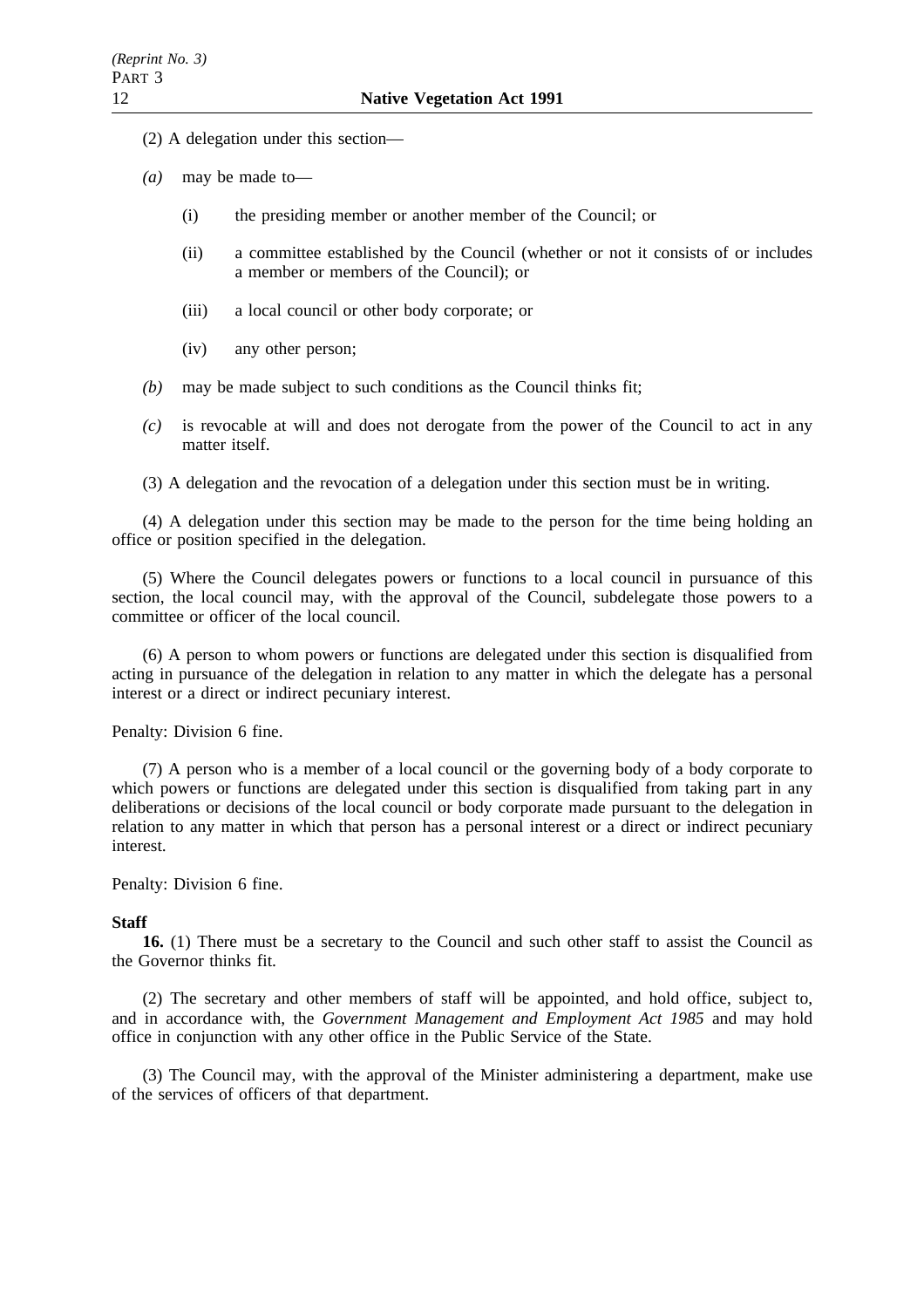## **Annual report**

**17.** (1) On or before 31 October in each year, the Council must prepare and present to the Minister a report upon the administration of this Act during the year that ended on the preceding 30 June and must as part of that report, report upon the work of the Council in carrying out its functions and achieving the objects of this Act.

(2) The report must set out the purposes for which money from the Fund was applied in the relevant year and the amount applied for each purpose and must explain why the Fund was applied in that manner.

(3) The Minister must, within six sitting days after receiving a report presented under this section, cause copies of the report to be laid before both Houses of Parliament.

## **DIVISION 2—CONCILIATORS**

## **Appointment of conciliators**

**18.** The Minister must appoint at least three persons who have wide knowledge of, and experience in, the preservation and management of native vegetation to be conciliators for the purposes of this Act.

### **Conditions of appointment**

**19.** (1) A conciliator will be appointed for such term and on such conditions as the Minister thinks fit.

(2) A conciliator may be removed from office by the Minister—

- *(a)* for misconduct; or
- *(b)* for neglect of duty; or
- *(c)* for incompetence; or
- *(d)* for mental or physical incapacity to carry out the duties of office satisfactorily.
- (3) The office of a conciliator becomes vacant if he or she—
- *(a)* dies; or
- *(b)* completes a term of office and is not reappointed; or
- *(c)* resigns by written notice addressed to the Minister; or
- *(d)* is removed from office by the Minister under subsection (2).

(4) If, upon the office of a conciliator becoming vacant, the number of conciliators falls below three, a person must be appointed in accordance with this Act to the vacant office.

### **Allowances, etc.**

**20.** A conciliator is entitled to such remuneration, allowances and expenses as the Minister may determine.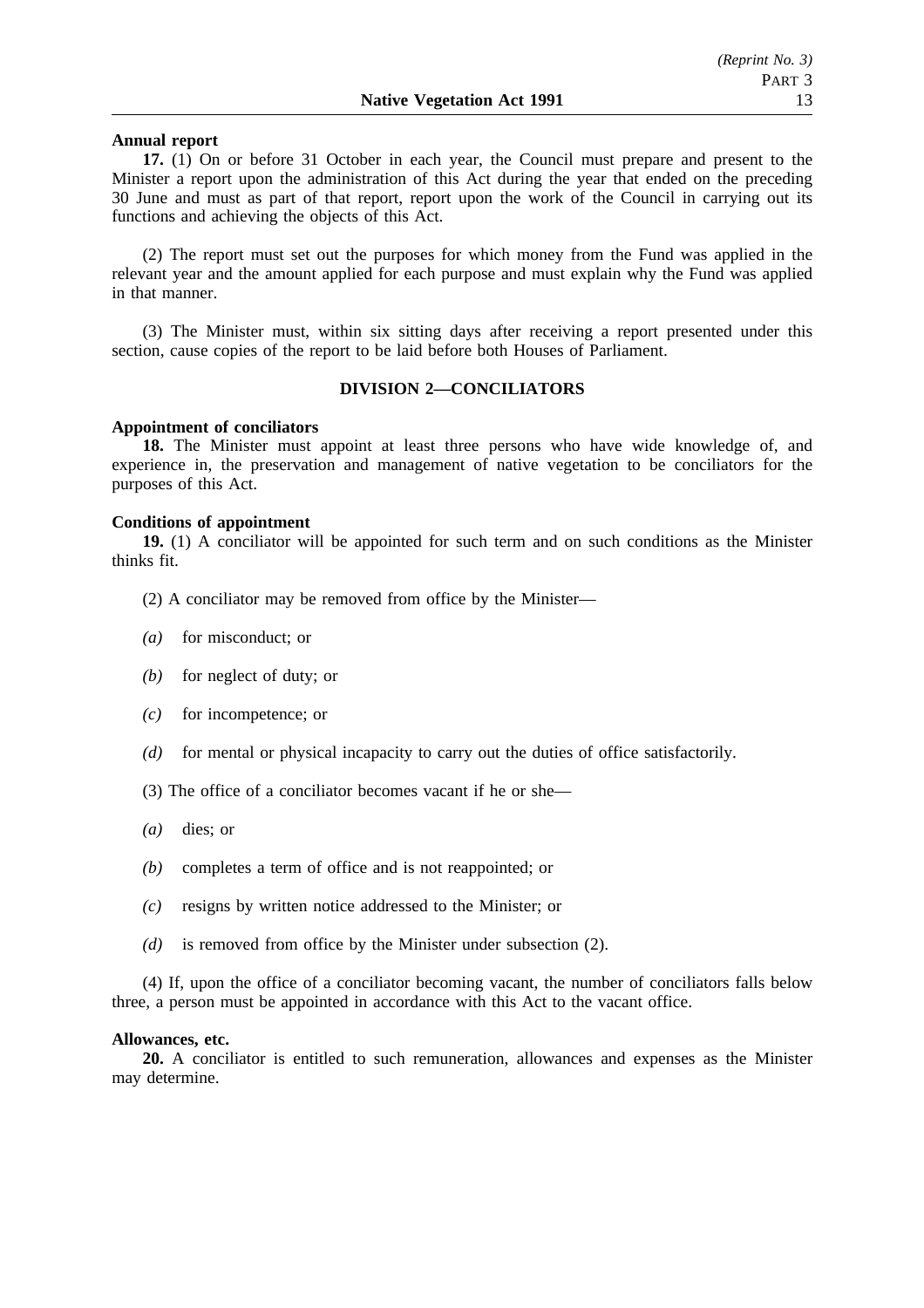## **DIVISION 3—THE NATIVE VEGETATION FUND**

## **The Fund**

**21.** (1) The Native Vegetation Fund is established.

- (2) The Fund is subject to the management and control of the Council.
- (3) The Fund consists of—
- *(a)* money appropriated by Parliament for the purposes of the Fund; and
- *(b)* fees payable in respect of applications to the Council to clear native vegetation; and
- *(c)* penalties payable in respect of offences against this Act; and
- *(d)* interest and accretions arising from investment of the Fund.

(4) The Fund may, with the approval of the Minister, be invested in a manner determined by the Council.

(5) The Council may make payments from the Fund in accordance with this Act.

(6) The Council must in each year apply such amounts as it considers appropriate from the Fund for research into the preservation, enhancement and management of native vegetation and to encourage the re-establishment of native vegetation on land from which native vegetation has been cleared.

## **Accounts and audit**

**22.** (1) The Council must keep proper accounts of receipts and payments in relation to the Fund.

(2) The Auditor-General may at any time, and must at least once in each year, audit the accounts of the Fund.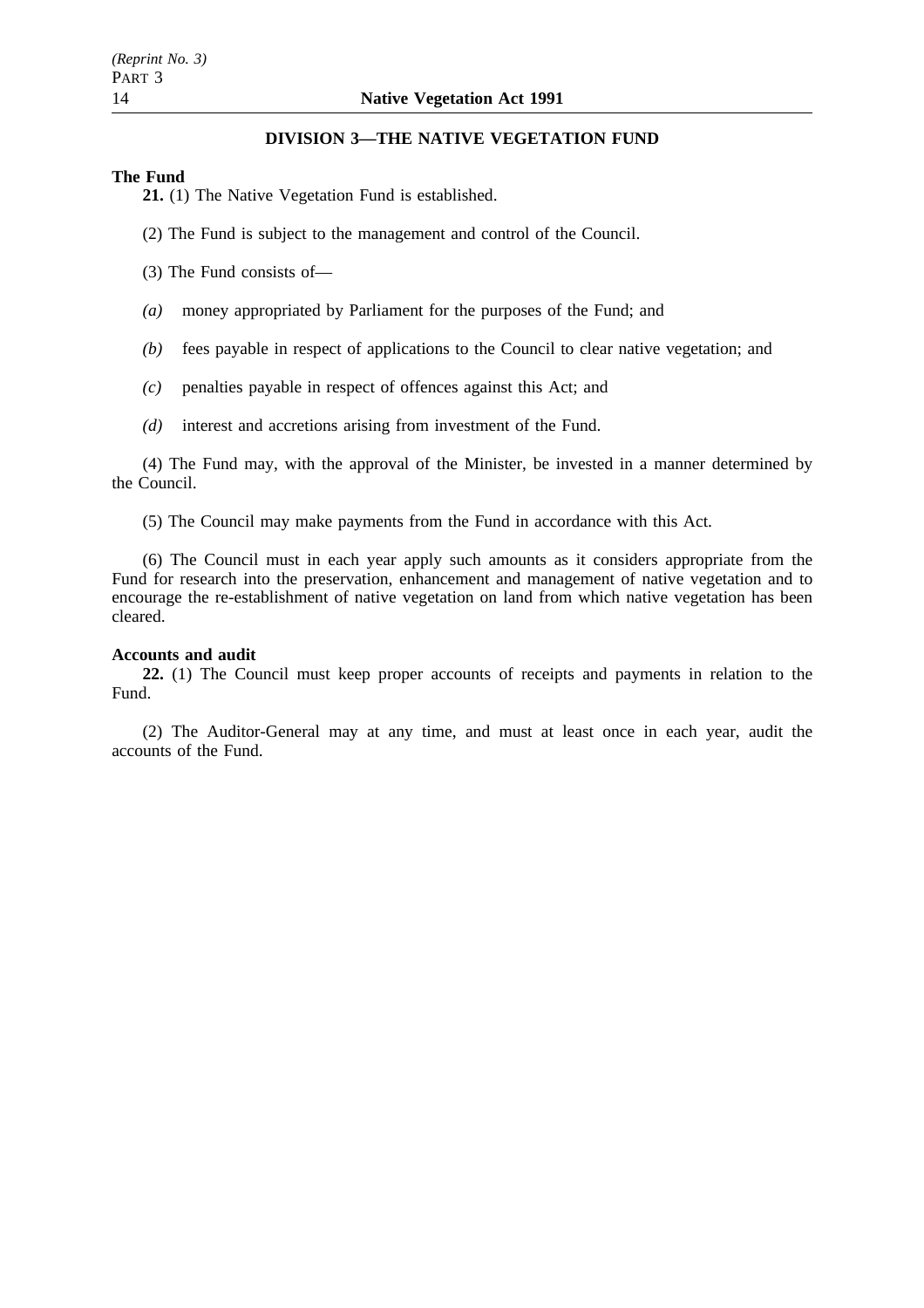## **PART 4**

## **HERITAGE AGREEMENTS AND FINANCIAL AND OTHER ASSISTANCE**

### **Heritage agreements**

**23.** (1) The Minister may enter into a heritage agreement with the owner of land on which native vegetation is growing or is situated.

(2) A heritage agreement attaches to the land and is binding on the current owner of the land whether or not that owner was the person with whom the agreement was made.

(3) The Minister may, by agreement with the owner of the land to which a heritage agreement applies, vary or terminate the agreement.

(4) A heritage agreement is, to the extent specified in the agreement, binding on the occupier of the land.

(5) The Minister must not enter into, vary or terminate a heritage agreement under this section without first consulting and obtaining the approval of the Council.

## **Effect of heritage agreement**

**23A.** (1) A heritage agreement may contain any provision for the preservation or enhancement of native vegetation.

- (2) A heritage agreement may, for example—
- *(a)* restrict the use of land to which it applies;
- *(b)* require specified work or work of a specified kind to be carried out in accordance with specified standards on the land;
- *(c)* restrict the nature of work that may be carried out on the land;
- *(d)* provide for the management of the land, native vegetation on the land or any animals living on or visiting the land in accordance with a particular management plan or in accordance with management plans to be agreed from time to time between the Minister and the owner;
- *(e)* provide for remission of rates or taxes in respect of the land;
- *(f)* provide for the Minister to pay to the owner of the land an amount in respect of the decrease in the value of the land resulting from the execution of the heritage agreement and noting by the Registrar-General of the fact that it has come into force;
- *(g)* provide for the Minister to pay to the owner of the land an amount as an incentive to enter into the heritage agreement.

(3) A term of a heritage agreement providing for the remission of rates or taxes has effect notwithstanding any law to the contrary.

(4) The amount that the Minister agrees to pay in respect of the decrease in the value of the land referred to in subsection (2) must not exceed the amount of the decrease determined by the Valuer-General.

(5) Any money required by the Minister to meet his or her obligations under a heritage agreement entered into under this section must be paid to the Minister from the Fund.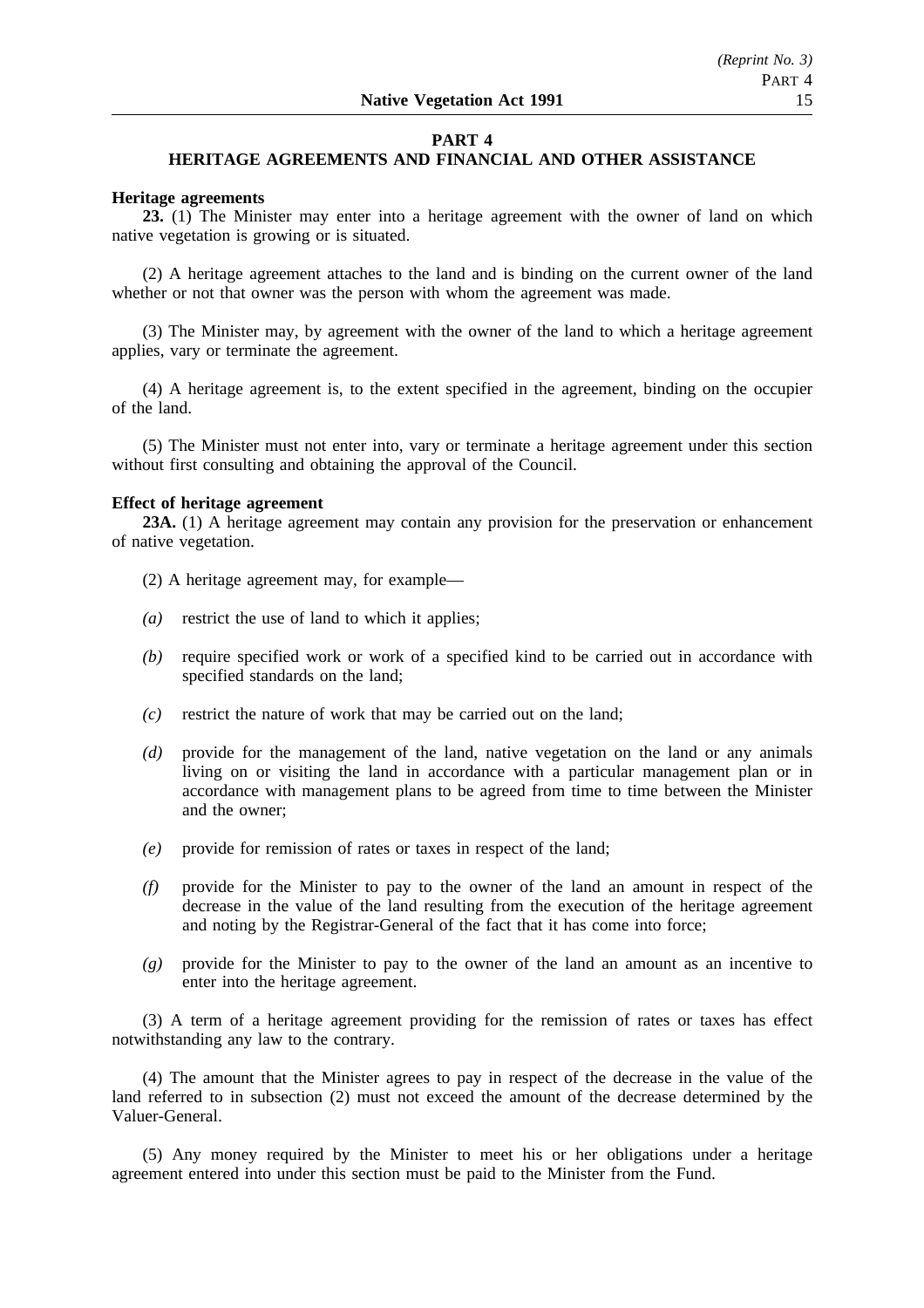## **Registration of heritage agreements**

**23B.** (1) The Council must keep a register of heritage agreements entered into under this Act and must include in the register any agreement varying or terminating a heritage agreement.

(2) The register must be kept available for public inspection at the office of the Council during ordinary office hours.

(3) When the Minister enters into a heritage agreement, or an agreement varying or terminating a heritage agreement, the Registrar-General must, on application by the Minister or another party to the agreement, note the agreement against the relevant instrument of title or, in the case of land not under the *Real Property Act 1886*, against the land.

\*\*\*\*\*\*\*\*\*\*

### **Assistance to landowners**

**24.** (1) An owner of land that is subject to a heritage agreement may apply to the Council for financial or other assistance in—

- *(a)* managing the land, native vegetation on the land or any animals living on or visiting the land;
- *(b)* preserving or enhancing native vegetation on the land;
- *(c)* establishing native vegetation on the land;
- *(d)* undertaking research in relation to the preservation, enhancement or management of native vegetation on the land or of animals living on or visiting the land.

(2) An application must be in a form approved by the Council and must set out the applicant's proposals for the application of the assistance requested by the applicant.

(3) The applicant's proposals must be based on guidelines adopted by the Council under this Part.

(4) The Council may grant an application for assistance subject to such conditions as it thinks fit including the execution of an agreement varying the heritage agreement in a manner approved by the Council.

(5) Money payable by way of financial assistance under this section must be paid from the Fund.

(6) Where, in the opinion of the Council, a person to whom the Council has granted financial assistance under this section—

- *(a)* contravenes or fails to comply with a condition attached to the grant of the assistance; or
- *(b)* fails, within a reasonable time, to apply the amount granted for the purpose for which it was granted,

the Council may serve written notice on that person demanding repayment of the amount granted or such lesser amount as is specified in the notice.

(7) An amount demanded by the Council under subsection (6) is a debt due by the person from whom it is demanded to the Council and upon recovery must be paid by the Council into the Fund.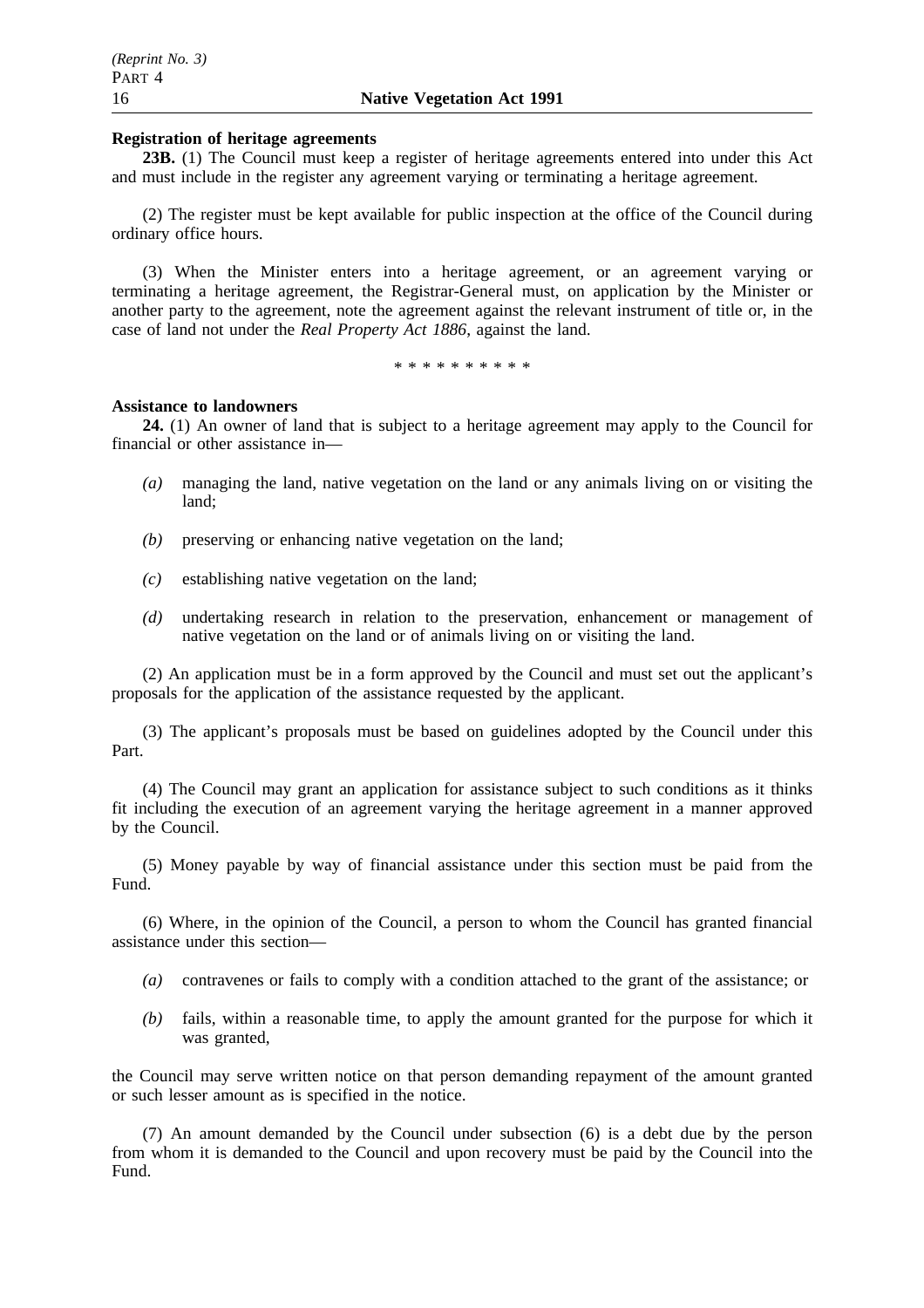(8) A court that is considering a claim for payment of a debt referred to in subsection (7) may refuse to order payment of all or part of the amount claimed if, in its opinion, the person to whom the financial assistance was granted has applied it in accordance with the conditions on which it was granted or in accordance with what he or she genuinely believed to be the conditions on which it was granted.

## **Guidelines for the application of assistance and the management of native vegetation**

**25.** (1) The Council must prepare draft guidelines in relation to the application of financial and other assistance provided by the Council and must also prepare draft guidelines in relation to the management of native vegetation.

(2) After preparation of the draft guidelines the Council must—

- *(a)* by public advertisement, invite members of the public to make representations to the Council (within a period of not less than two months following publication of the advertisement) as to matters that should be addressed by the guidelines; and
- *(b)* submit the guidelines for comment by the soil conservation boards of the soil conservation districts (if any) to which the guidelines relate; and
- *(c)* where the guidelines relate to pastoral land, submit the guidelines to the Pastoral Board for comment.
- (3) The public advertisement referred to in subsection  $(2)(a)$  must—
- *(a)* specify an address at which copies of the draft guidelines may be purchased or inspected;
- *(b)* specify an address to which representations in connection with the draft guidelines may be forwarded.

(4) The Council may adopt the draft guidelines with, or without, amendment but must, before adopting them, consider all representations made by members of the public and comments made by soil conservation boards or the Pastoral Board pursuant to subsection (2).

(5) The Council must, by public advertisement, specify an address at which copies of guidelines adopted by the Council may be purchased or inspected.

(6) In this section—

"**public advertisement**" means an advertisement published in the *Gazette* and in a newspaper circulating throughout the State.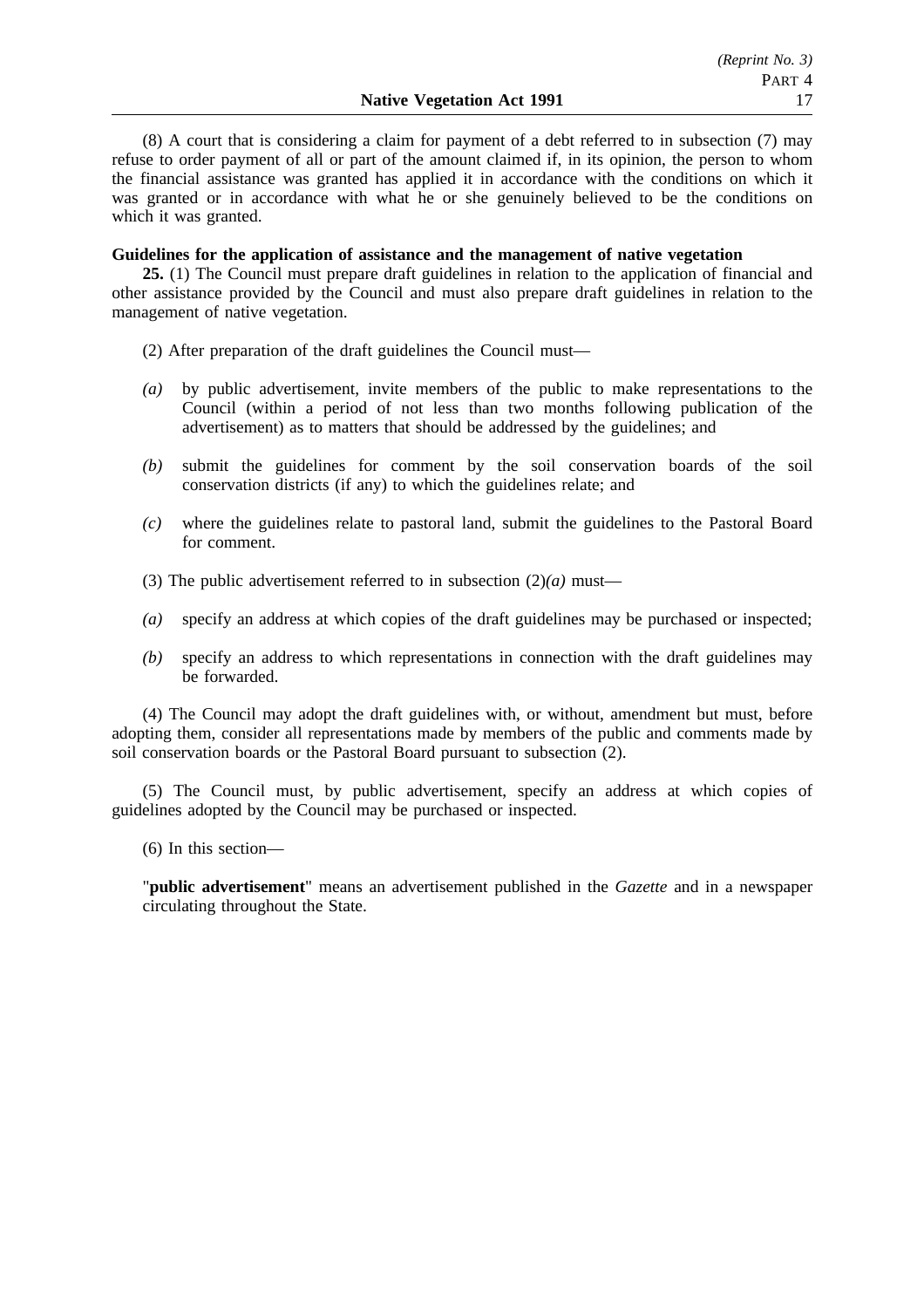# **PART 5**

# **CLEARANCE OF NATIVE VEGETATION**

## **DIVISION 1—CONTROL OF CLEARANCE**

## **Offence of clearing native vegetation contrary to this Part**

**26.** (1) A person must not clear native vegetation unless the clearance is in accordance with this Part.

Maximum penalty: A sum calculated at the prescribed rate for each hectare (or part of a hectare) of the land in relation to which the offence was committed or \$100 000, whichever is greater.

Expiation fee: \$500.

(2) A person must not contravene or fail to comply with a condition attached to a consent granted under this Part.

Maximum penalty: A sum calculated at the prescribed rate for each hectare (or part of a hectare) of the land in relation to which the offence was committed or \$100 000, whichever is greater.

Expiation fee: \$500.

- (2a) If a court convicts a person—
- *(a)* of an offence against subsection (1); or
- *(b)* of an offence against subsection (2) where the effect of the contravention of or failure to comply with the condition that constitutes the offence is that native vegetation has been cleared without the consent of the Council,

the Council must, within the prescribed period, initiate civil proceedings under Division 2 in order to require the offender to make good the breach of this Act unless such proceedings have already been commenced, or an order has already been made, under that Division in relation to the matter, or the conviction is overturned on appeal.

(3) In this section—

## "**land in relation to which the offence was committed**" means—

- *(a)* land on which the vegetation is or was growing or is or was situated; and
- *(b)* land that has been, or will be, affected in any way (including by an increase in its value) by reason of the commission of the offence;

"**the prescribed period**", in relation to the initiation of civil proceedings against an offender, means—

- *(a)* 21 days after the time within which the offender may appeal against the relevant conviction; or
- *(b)* if an appeal is commenced—21 days after—
	- (i) the appeal is dismissed, struck out or withdrawn; or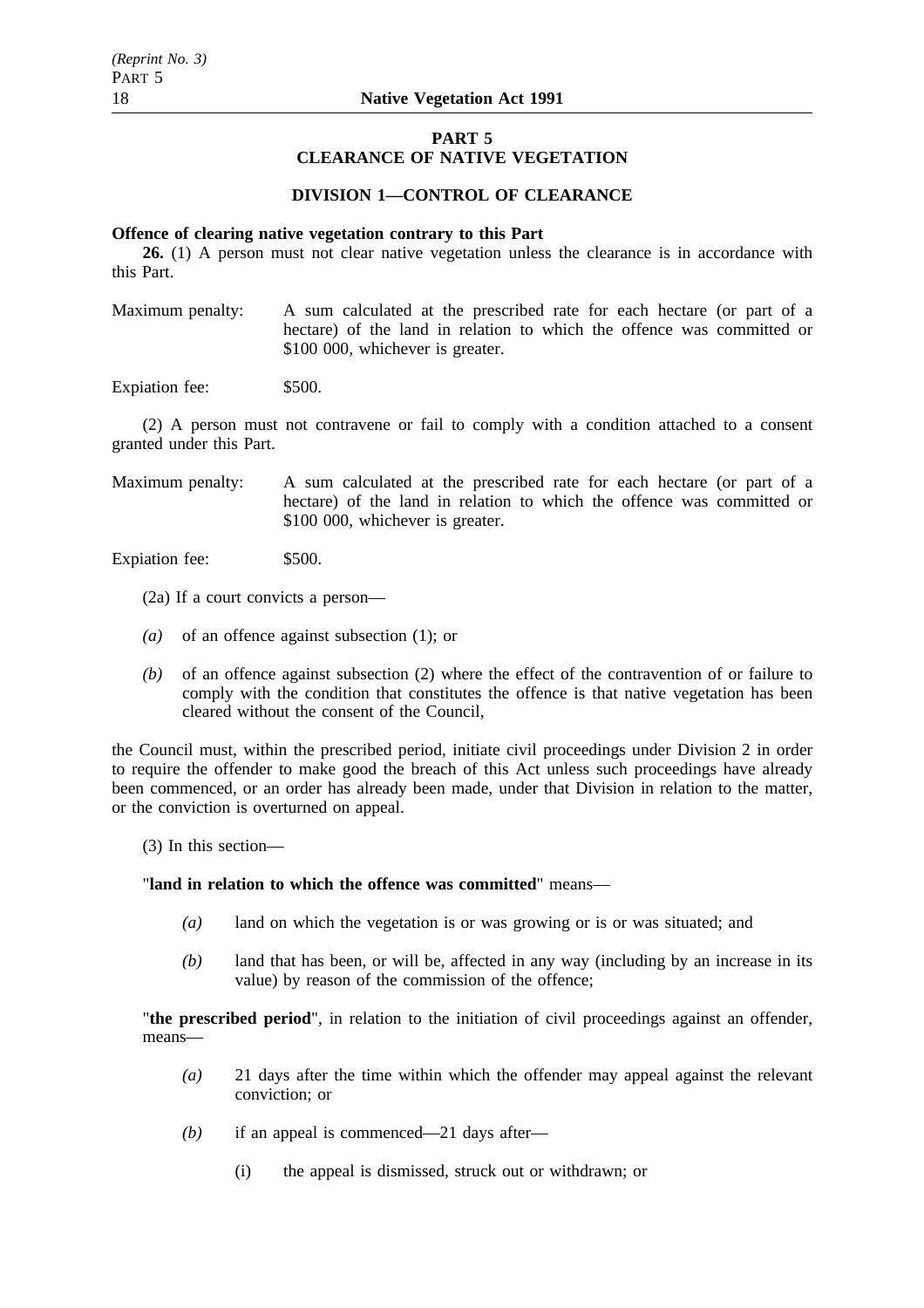(ii) any questions raised by the appeal have been finally determined;

"**the prescribed rate**" means—

- *(a)* the amount (if any) per hectare by which the land in relation to which the offence was committed has increased in value as a direct result of the commission of the offence; or
- *(b)* the amount of a division 7 fine,

whichever is the greater.

(4) In determining the amount by which the value of land has increased as the result of the commission of an offence under this section, no account may be taken of the possibility that the establishment of vegetation on the cleared land may be ordered under Division 2.

### **Clearance of native vegetation**

**27.** Subject to any other Act or law to the contrary—

- *(a)* native vegetation may be cleared with the consent of the Council given in accordance with section 29:
- *(b)* native vegetation may be cleared—
	- (i) if the vegetation is of a prescribed class; or
	- (ii) in prescribed circumstances.

## **Application for consent**

**28.** (1) Subject to subsection (2), the owner of land on which native vegetation is growing or is situated, or a person acting on his or her behalf, (but no other person) may apply for consent to clear the vegetation.

(2) Where the land is held from the Crown under a miscellaneous lease, an application for consent to clear vegetation can only be made by the Minister of Lands.

- (3) An application for consent—
- *(a)* must be in a form approved by the Council;
- *(b)* must be accompanied by—
	- (i) a native vegetation management plan prepared by the applicant in accordance with guidelines adopted by the Council under Part 4; and
	- (ii) such information as the Council reasonably requires; and
	- (iii) the prescribed fee.

## **Provisions relating to consent**

**29.** (1) Subject to subsection (4), in deciding whether to consent to an application to clear native vegetation, the Council—

*(a)* must have regard to the principles of clearance of native vegetation so far as they are relevant to that decision; and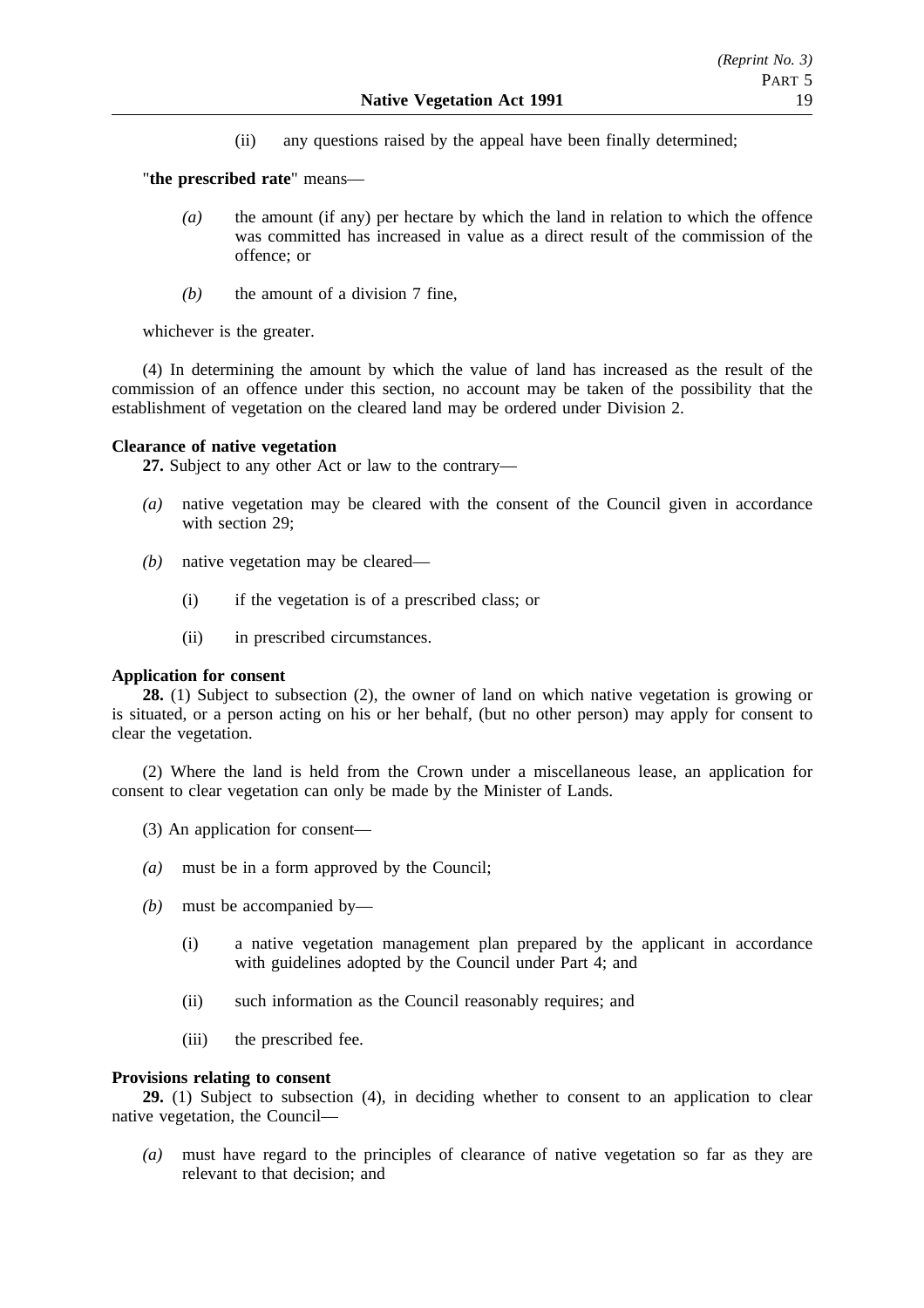*(b)* must not make a decision that is seriously at variance with those principles.

(2) When determining an application to clear native vegetation in order to facilitate the management of other native vegetation, the Council must, in exercising its limited discretion under subsection (1), have regard to the applicant's desire to facilitate the management of that other vegetation.

(3) When determining an application to clear native vegetation that is growing or is situated on land that forms part of a property that is used for the business of primary production, the Council must, in exercising its limited discretion under subsection (1), have regard to the applicant's desire to operate the business as efficiently as possible.

(4) The Council may give its consent to clearance of native vegetation that is in contravention of subsection (1)*(b)* if—

- *(a)* the vegetation comprises one or more isolated plants; and
- *(b)* the applicant is engaged in the business of primary production; and
- *(c)* in the opinion of the Council, the retention of that plant, or those plants, would put the applicant to unreasonable expense in carrying on that business or would result in an unreasonable reduction of potential income from that business.

(5) Where native vegetation that is the subject of an application for the Council's consent to clear under this Division is in a soil conservation district, the Council must, before giving its consent, consult the soil conservation board for that district and have regard to the board's recommendations (if any) in relation to the application.

(6) Where native vegetation that is the subject of an application for the Council's consent to clear under this Division is on pastoral land, the Council must, before giving its consent, consult the Pastoral Board and have regard to the Board's recommendations (if any) in relation to the application.

(7) Where the land on which the vegetation is growing or is situated is pastoral land and is also in a soil conservation district, both the soil conservation board and the Pastoral Board must be consulted under subsections (5) and (6).

(8) Where a soil conservation board or the Pastoral Board has been consulted by the Council under subsection (5) or (6), the board concerned may request the owner of the land to submit to it a property plan under the *Soil Conservation and Land Care Act 1989* or the *Pastoral Land Management and Conservation Act 1989* (whichever is appropriate) and, until the plan has been submitted to it, the board may recommend to the Council that it refuse consent solely on the ground that the plan has not been submitted.

(9) Section 41(10) of the *Pastoral Land Management and Conservation Act 1989* does not apply to, or in relation to, a property plan requested by the Pastoral Board under subsection (8).

(10) A consent under this Division is subject to such conditions (if any) as the Council thinks fit to impose, and any such conditions are binding on, and enforceable against, the person by whom the clearance is undertaken, all subsequent owners of the land and any other person who acquires the benefit of the consent.

(11) The Council may give its consent to clearance of native vegetation pursuant to subsection  $(4)$  if, and only if—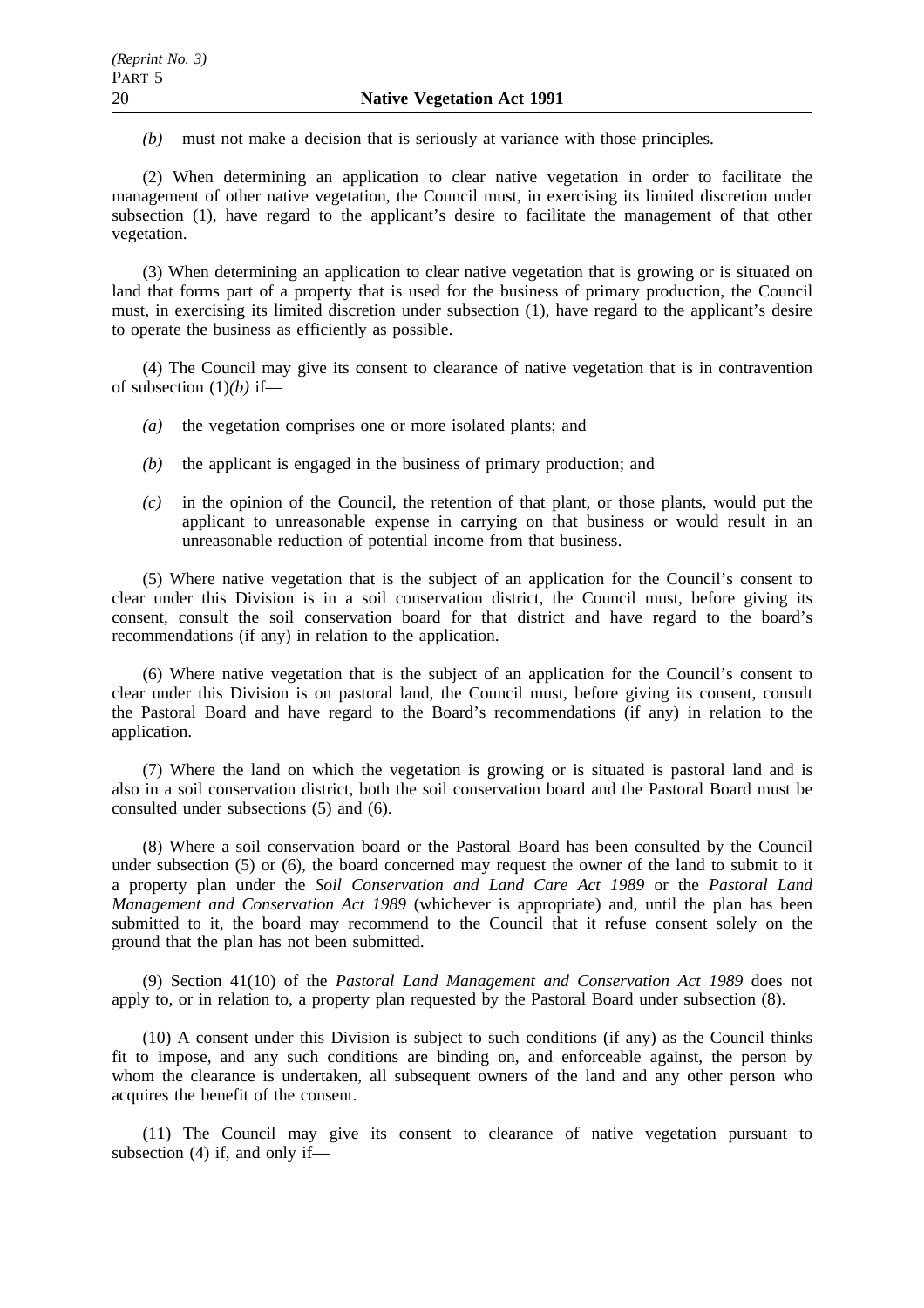- *(a)* it attaches to the consent a condition requiring the applicant to establish native vegetation on land specified by the Council; and
- *(b)* the Council is satisfied that the environmental benefits that will be provided by that vegetation significantly outweigh the environmental benefits provided by the vegetation to be cleared.

(12) Subject to subsection (15), no appeal lies against a refusal of consent or a condition attached to a consent under this Division.

(13) Consent to undertake clearance under this Division remains in force for two years or for such longer period as the Council may fix at the time of granting consent or subsequently on application by a person who has the benefit of the consent.

(14) An applicant for consent under this Division may appear before the Council in support of the application and the Council must observe the rules of natural justice when considering and determining the application.

(15) Where an applicant satisfies a District Court that the Council has failed to observe the rules of natural justice the Court may quash the Council's decision and direct it to reconsider the application.

(16) Where the Council refuses an application in whole or in part or attaches conditions to its consent, it must provide the applicant with a written statement of the reasons for its decision.

(17) The provisions of this section also apply to circumstances where the Council is considering an application referred to the Council under the *Development Act 1993* as if the Council were considering an application for consent under this Act, subject to such modifications, additions or exclusions as may be necessary for the purpose.

## **Avoidance of duplication of procedures etc.**

**29A.** (1) The purpose of this section is to provide for the avoidance of unnecessary duplication of procedures and compliance requirements under the Commonwealth Act and this Act where the clearance of native vegetation requires consent under this Act and approval under the Commonwealth Act.

(2) Despite any other provision of this Act, the Council may—

- *(a)* accept a Commonwealth Act document as an application for consent under section 28 if (subject to subsection (5)) it complies with the requirements of this Act; and
- *(b)* accept the whole or part of a plan, report, statement, assessment or other document used, or to be used, for the purposes of the Commonwealth Act as a native vegetation management plan referred to in section  $28(3)(b)(i)$  if (subject to subsection (5)) the document has been prepared in compliance with this Act and complies with the requirements of this Act.

(3) To avoid doubt, where a controlled action under the Commonwealth Act comprises or includes the clearance of native vegetation, the Council may, when considering an application for consent to clear the native vegetation use information and other material provided to the Commonwealth Minister under the Commonwealth Act for the purpose of deciding whether to give his or her approval to the controlled action under that Act.

(4) Where a controlled action under the Commonwealth Act comprises or includes the clearance of native vegetation, the Council—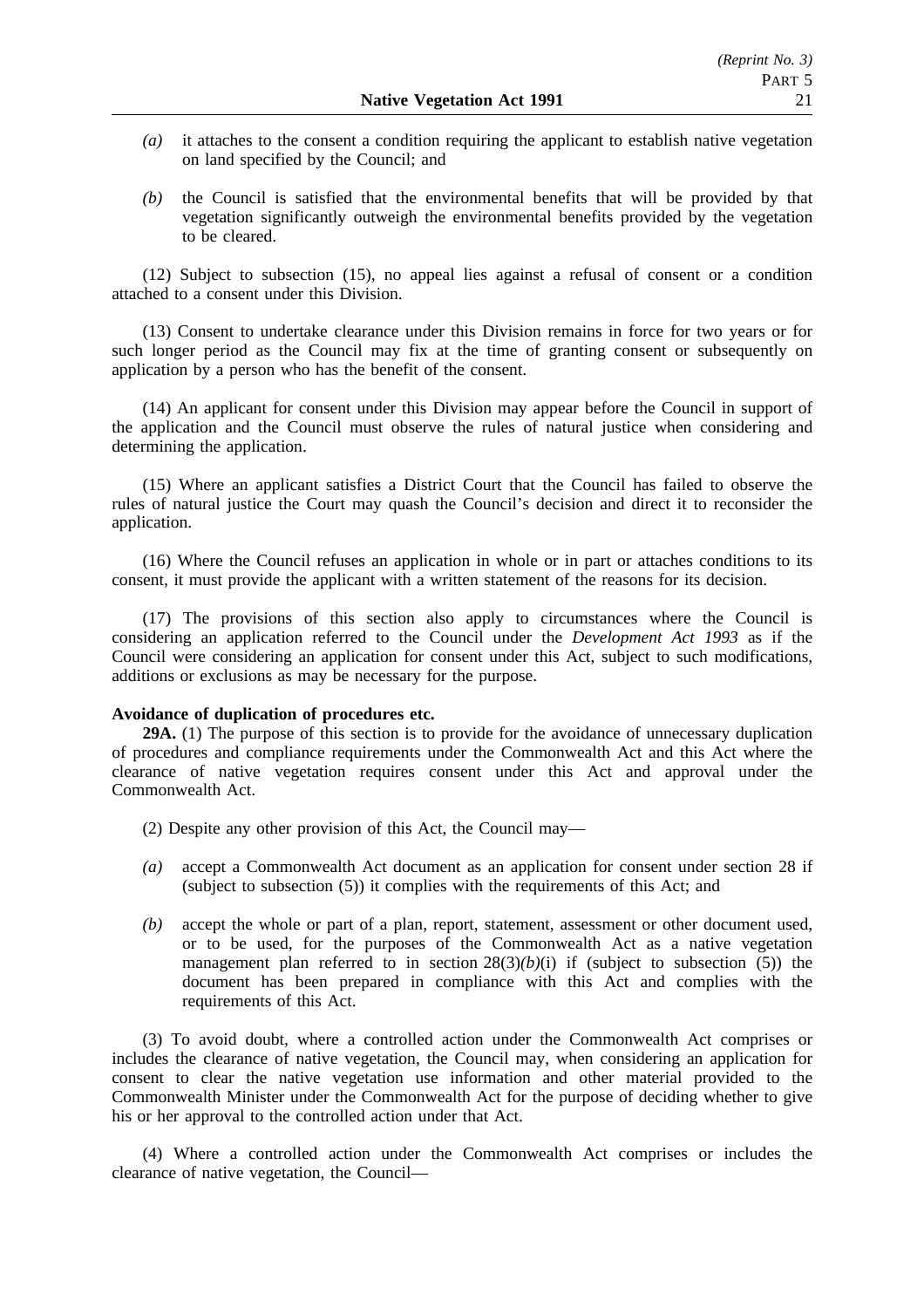- *(a)* must, if the Commonwealth Minister has given his or her approval to the controlled action, consider whether the conditions (if any) to be imposed on the consent should be consistent with the conditions (if any) attached to the Commonwealth Minister's approval under the Commonwealth Act;
- *(b)* may impose a condition on the consent that requires compliance with all or some of the conditions attached to the Commonwealth Minister's approval under the Commonwealth Act.
- (5) A document accepted under subsection (2)—
- *(a)* may be in a form that does not comply with the requirements of this Act; and
- *(b)* may include information or other material that is irrelevant for the purposes of this Act.

(6) Once a document is accepted under subsection (2) the document will not be invalid or ineffective for the purposes of this Act because a court, tribunal or other authority has decided that it is invalid or ineffective for the purposes of the Commonwealth Act.

(7) In this section—

"**assessment report**" means—

- *(a)* an assessment report as defined in the Commonwealth Act by reference to section 84(3), 95, 100 or 105 of that Act; or
- *(b)* a report under section 121 of the Commonwealth Act;

"**Commonwealth Act**" means the *Environment Protection and Biodiversity Conservation Act 1999* of the Commonwealth;

## "**Commonwealth Act document**" means—

- *(a)* a referral under section 68, 69 or 71 of the Commonwealth Act; or
- *(b)* information given by a person to the Minister under the Commonwealth Act under section 86 of that Act; or
- *(c)* information and invitation published by a proponent under section 93 of the Commonwealth Act; or
- *(d)* guidelines prepared under section 97 or 102 of the Commonwealth Act; or
- *(e)* a draft report prepared under section 98 of the Commonwealth Act; or
- *(f)* a finalised report prepared under section 99 of the Commonwealth Act; or
- *(g)* a draft statement prepared under section 103 of the Commonwealth Act; or
- *(h)* a finalised statement prepared under section 104 of the Commonwealth Act; or
- *(i)* an assessment report.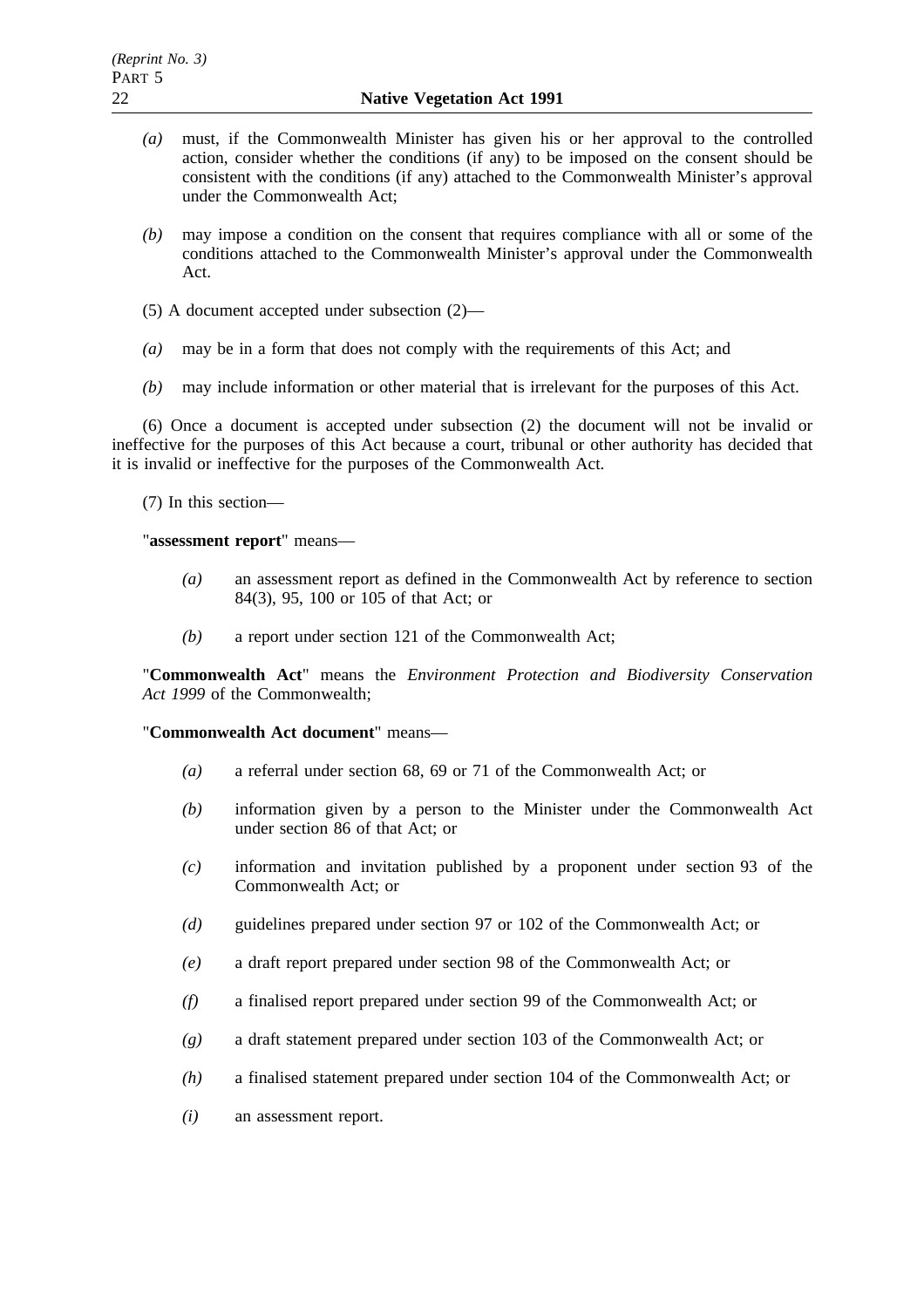## **Referral to conciliator**

**30.** (1) An applicant for consent to clear native vegetation who is dissatisfied with the Council's determination of the application may request the Council to refer the application to a conciliator for assessment.

(2) The Council must refer an application to a conciliator in pursuance of a request under subsection (1) for preliminary assessment.

(3) If, after preliminary assessment, the conciliator is of the opinion that a full assessment and report should be made under subsection (4) he or she must proceed with the assessment and report.

(4) After making the assessment the conciliator must submit a written report to the Council that either confirms the Council's determination or recommends that the Council vary the determination or revoke the determination and make a determination recommended by the conciliator.

(5) The report must include the conciliator's reasons for his or her recommendation.

(6) Upon receiving the conciliator's report the Council must, if the report recommends that the determination be varied or revoked, reconsider the application and in doing so the Council must have regard to the conciliator's recommendation.

## **DIVISION 2—CIVIL ENFORCEMENT PROCEEDINGS**

### **Interpretation**

**31.** In this Division, a reference to a breach of this Act includes a reference to a contravention of, or a failure to comply with, a heritage agreement.

### **Application to the ERD Court for enforcement**

**31A.** (1) The following persons may apply to the ERD Court for an order to remedy or restrain a breach of this Act:

- *(a)* the Council; or
- *(b)* a person who owns or who has any other legal or equitable interest in land that has been, or will be, affected by the breach; or
- *(c)* in the case of a contravention of, or failure to comply with, a heritage agreement—a party to the agreement.

(2) Proceedings under this section may be brought in a representative capacity with the consent of all persons on whose behalf they are to be brought.

(3) If proceedings under this section are brought by a person other than the Council—

- *(a)* the applicant must serve a copy of the application on the Council within three days after filing the application with the Court; and
- *(b)* the Court must, on application by the Council, join the Council as a party to the proceedings.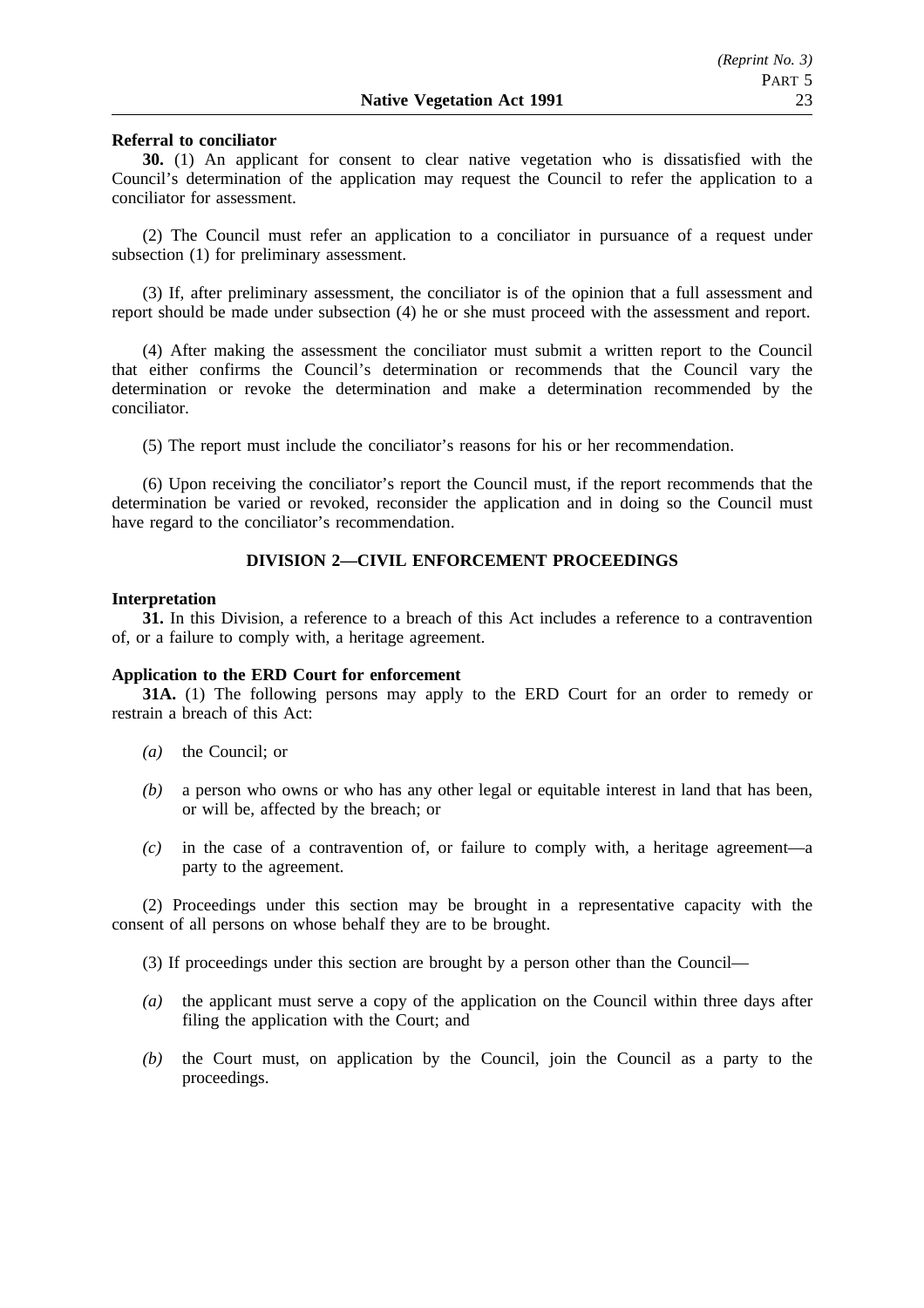(4) An application may be made in the absence of the respondent and, if the Court is satisfied on the application that the respondent has a case to answer, it may grant leave to the applicant to serve a summons requiring the respondent to appear before the Court to show cause why an order should not be made under this section.

(5) An application under this section must, in the first instance, be referred to a conference under section 16 of the *Environment, Resources and Development Court Act 1993*.

 $(6)$  If—

- *(a)* after hearing—
	- (i) the applicant and the respondent; and
	- (ii) any other person who has, in the opinion of the Court, a proper interest in the subject matter of the proceedings and desires to be heard in the proceedings,

the Court is satisfied, on the balance of probabilities, that the respondent to the application has breached this Act; or

*(b)* the respondent fails to appear in response to the summons or, having appeared, does not avail himself or herself of an opportunity to be heard,

the Court may, by order, exercise one or more of the following powers:

- *(c)* require the respondent to refrain, either temporarily or permanently, from the act, or course of action, that constitutes the breach;
- *(d)* require the respondent to make good the breach in a manner, and within a period, specified by the Court, or to take such other action as may appear appropriate to the Court, taking into account the nature and extent of the original vegetation;
- *(e)* require the respondent to pay to any person who has suffered loss or damage as a result of the breach, or incurred costs or expenses as a result of the breach, compensation for the loss or damage or an amount for, or towards, those costs or expenses;
- *(f)* require the respondent to pay into the Fund an amount, determined by the Court to be appropriate in the circumstances, on account of the financial benefit that the respondent has gained, or can reasonably be expected to gain, by committing the breach;
- *(g)* require the respondent to pay into the Fund an amount, determined by the Court, in the nature of exemplary damages (and this amount may be in addition to any amount ordered to be paid under paragraph *(f)*);
- *(h)* require the respondent to take specified action to publicise—
	- (i) the breach of this Act; and
	- (ii) the environmental and other consequences flowing from the breach; and
	- (iii) the other requirements of the order made against the respondent;
- *(i)* require the respondent to refrain from an act or course of action, or to undertake an act or course of action, to ensure that the respondent does not gain an ongoing benefit from the breach.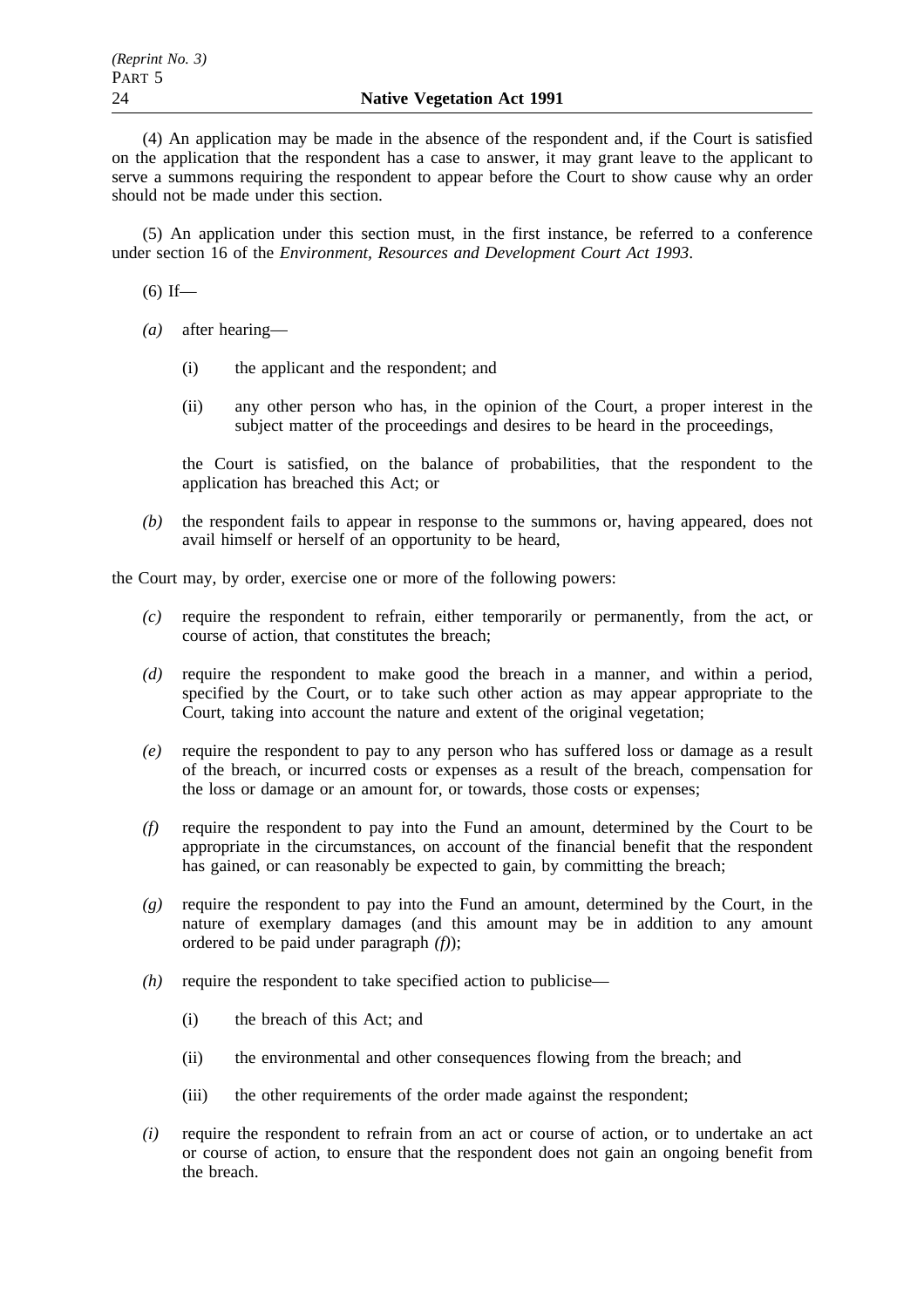- (7) In assessing damages under subsection  $(6)(g)$ , the Court must have regard to-
- *(a)* damage to the environment caused by the breach of this Act; and
- *(b)* the detriment to the public interest resulting from the breach; and
- *(c)* any benefit (including financial benefit) that the respondent sought to gain by committing the breach; and
- *(d)* any other matter it considers relevant.

(8) The power conferred by subsection (6)*(f)* or *(g)* can only be exercised by a Judge of the Court.

(9) The Council, and any person with a legal or equitable interest in land to which an application under this section relates, is entitled to appear and be heard in proceedings based on the application before a final order is made.

(10) The Court may make such order in relation to costs of proceedings under this section as it thinks just and reasonable.

(11) In this section—

"**breach**" of this Act includes a threatened contravention of, or failure to comply with, this Act or a heritage agreement.

## **Order where native vegetation has been cleared**

**31B.** (1) Subject to subsection (6)*(d)* or (7), where the ERD Court is satisfied on the balance of probabilities that the respondent—

- *(a)* has cleared native vegetation in contravention of this Act; or
- *(b)* has cleared native vegetation pursuant to the Council's consent but has not complied with a condition of a kind referred to in section 30(2) attached to the consent,

the Court must make an order against the respondent under section 31A(6)*(d)*.

- (2) The order under section 31A(6)*(d)* must direct the respondent to—
- *(a)* remove the buildings, works or vegetation (if any) that have been erected, undertaken or planted on the land since the clearance occurred; and
- *(b)* establish vegetation consisting of plants of a species specified in the order in such numbers and on such parts of the cleared land as is specified in the order; and
- *(c)* nurture, protect and maintain the plants until they are fully established or for such period as is specified in the order.
- (3) The order under section 31A(6)*(d)* may—
- *(a)* where part of the original vegetation is still growing or situated on the land—direct that it be removed so that the new vegetation can be established on the land;
- *(b)* include such ancillary directions or orders as the Court thinks fit.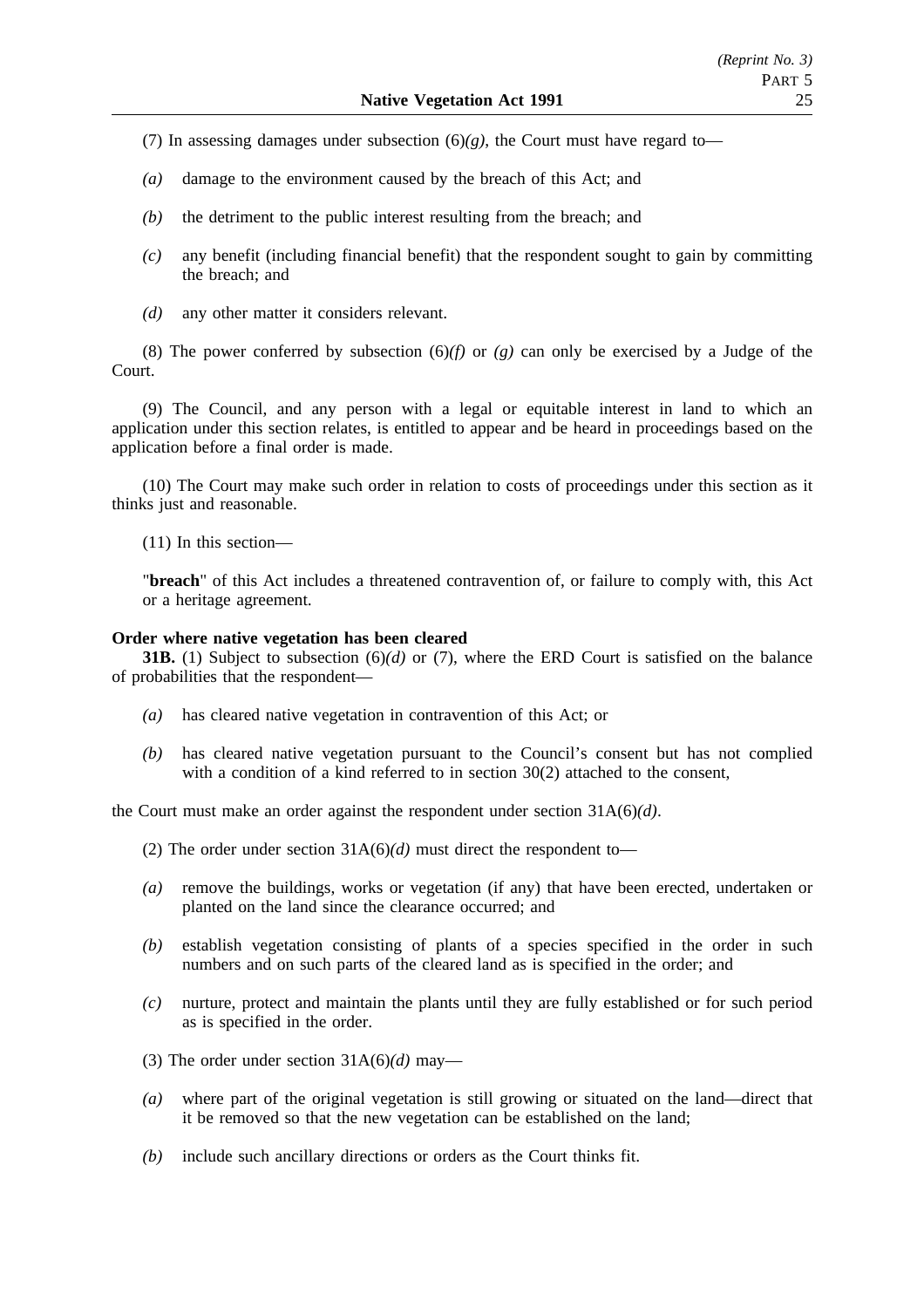(4) Where the respondent is not the owner or occupier of the land, the order authorises him or her (or a person authorised by him or her) to—

- *(a)* enter the land with such materials and equipment as are reasonably necessary to comply with the order; and
- *(b)* to enter and cross any other land specified in the order with the materials and equipment referred to in paragraph *(a)* for the purpose of gaining access to the cleared land.

(5) An owner or occupier of land or any other person who hinders or obstructs the respondent (or a person authorised by the respondent) in carrying out the directions of an order under this section or entering and crossing land under subsection (4) is guilty of an offence.

Maximum penalty: \$10 000.

- (6) If the ERD Court is satisfied on the balance of probabilities that—
- *(a)* the owner or occupier of the cleared land did not know and could not reasonably have been expected to know of the circumstances referred to in subsection (1) requiring the making of an order under section 31A(6)*(d)*; and
- (b) compliance with an order under section  $31A(6)(d)$  will cause financial loss to that person,

the Court may—

- *(c)* assess the amount of the financial loss and order the respondent to pay that amount to the owner or occupier of the land; or
- *(d)* refuse to make the order or make the order in a modified form.

(7) If the Court is satisfied that compliance with any order under section 31A(6)*(d)* would not be reasonably practicable, it may refuse to make the order.

(8) However, the Court cannot take into account financial grounds when making an assessment under subsection (7) unless the Court is satisfied that it would be unduly harsh not to do so.

(9) The Court must include in the order a requirement that a copy of the order be served on the Registrar-General and that the Registrar-General note the order against the relevant certificate or other instrument of title or, in the case of land not under the *Real Property Act 1886*, against the land (and the Registrar-General must, on service of the order, make the note and then must not remove the note except pursuant to an order of the Court).

(10) If, in the opinion of the Court, it should refuse under subsection (6)*(d)* or (7) to make an order under section  $31A(6)/d$ , the Court may make an order against the respondent requiring the establishment of vegetation in accordance with the provisions of this section on some other land owned by the respondent.

## **Interim order**

**31C.** (1) If, on an application under this Division or before the determination of the proceedings commenced by an application under this Division, the ERD Court is satisfied that, in order to protect native vegetation from clearance or to preserve the rights or interests of parties to the proceedings, or for any other reason, it is desirable to make an interim order under this section, the Court may make such an order.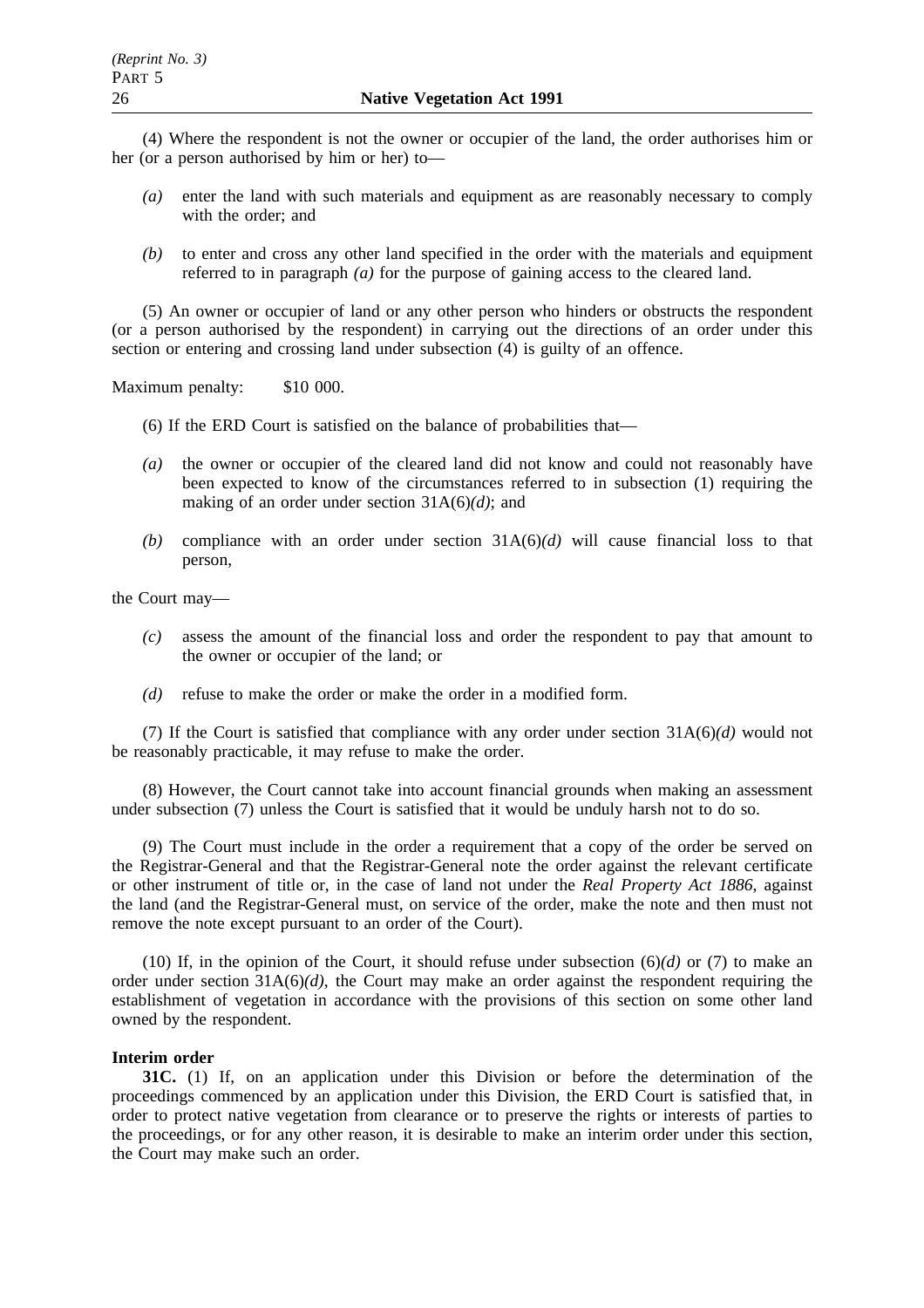(2) An interim order—

- *(a)* may be made on an application in the absence of the respondent; and
- *(b)* may be made whether or not the application has been referred to a conference under section 31A(5); and
- *(c)* will be made subject to such conditions as the Court thinks fit; and
- *(d)* will not (as such) operate after the proceedings in which it is made are finally determined.

## **Enforcement of orders**

**31D.** (1) A person who contravenes or fails to comply with an order under this Division is, in addition to liability for contempt of the order, guilty of an offence.

Maximum penalty: \$100 000.

(2) Where the ERD Court makes an order under section 31A(6)*(d)* and the respondent fails to comply with the order within the period specified by the Court, the Council may cause any work contemplated by the order to be carried out, and may recover the costs and expenses of that work, as a debt, from the respondent.

(3) Section 31B(4) and (5) apply to, and in relation to, the Council when acting under subsection (2) as though it were the respondent.

- (4) Where an amount is recoverable from a person by the Council under subsection (2)—
- *(a)* the Council may, by notice in writing to the person, fix a period, being not less than 28 days from the date of the notice, within which the amount must be paid by the person, and, if the amount is not paid by the person within that period, the person is liable to pay interest charged at the rate prescribed by regulation on the amount unpaid and on any unpaid interest; and
- *(b)* the amount together with any interest so payable is, until paid, a first charge in favour of the Council on all land owned by the person.

## **Enforcement notices**

**31E.** (1) If an authorised officer who has been expressly authorised by the Minister to issue directions under this section has reasonable grounds on which to believe that a person has breached this Act, or is likely to breach this Act, the authorised officer may do such of the following as the officer considers necessary or appropriate in the circumstances:

- *(a)* direct the person to refrain, either for a specified period or until further notice, from the act, or course of action, that constitutes, or would constitute, the breach;
- *(b)* if, in the opinion of the authorised officer, a breach has occurred and the breach is a minor breach—direct the person to make good the breach in a manner, and within a period, specified by the authorised officer;
- *(c)* take such urgent action as is required or is, in the opinion of the authorised officer, desirable because of any situation arising from the breach or likely breach (as the case may be).
- (2) A direction under subsection (1) must be given by notice in writing.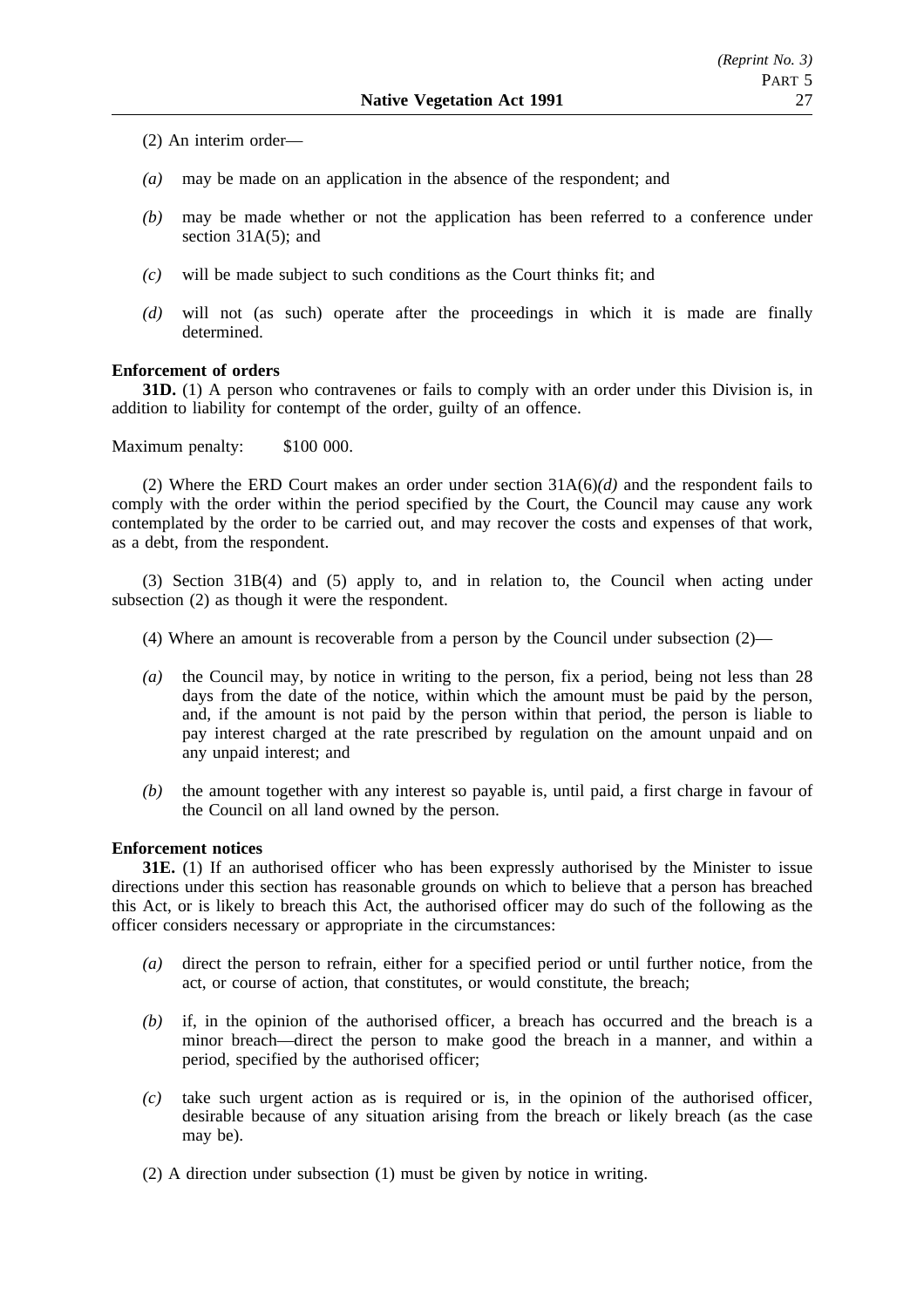- (3) A notice under subsection (2) must—
- *(a)* identify the authorised officer who is issuing the direction; and
- *(b)* set out any appeal rights that the person to whom the direction is given may have under this Act.

(4) If a person fails to comply with a direction under subsection  $(1)(b)$  within the time specified in the notice, the Council may cause the necessary action to be taken.

(5) The costs and expenses incurred by the Council under subsection (4) may be recovered by the Council as a debt due from the person whose failure gave rise to the action.

- (6) Where an amount is recoverable from a person by the Council under this section—
- *(a)* the Council may, by notice in writing to the person, fix a period, being not less than 28 days from the date of the notice, within which the amount must be paid by the person and, if the amount is not paid by the person within that period, the person is liable to pay interest charged at the rate prescribed by regulation on the amount unpaid and on any unpaid interest; and
- *(b)* the amount together with any interest so payable is, until paid, a first charge in favour of the Council on all land owned by the person.

(7) Subject to any order of the ERD Court to the contrary, the operation of a direction is not suspended pending the determination of an appeal.

(8) A person who contravenes or fails to comply with a direction under this section is guilty of an offence.

Maximum penalty: \$10 000.

(9) A direction cannot be given under this section in relation to a breach if it appears that the breach occurred more than 12 months before the direction is given.

## **Miscellaneous provisions**

**31F.** (1) The ERD Court may order an applicant in proceedings under section 31A—

- *(a)* to provide security for the payment of costs that may be awarded against the applicant if the application is subsequently dismissed; and
- *(b)* to give an undertaking as to the payment of any amount that may be awarded against the applicant under subsection (2).
- (2) If on an application under section 31A the ERD Court is satisfied—
- *(a)* that the respondent has not breached this Act; and
- *(b)* that the respondent has suffered loss or damage as a result of the actions of the applicant; and
- *(c)* that in the circumstances it is appropriate to make an order under this provision,

the Court may, on the application of the respondent (and in addition to any order as to costs), require the applicant to pay to the respondent an amount, determined by the Court, to compensate the respondent for the loss or damage which the respondent has suffered.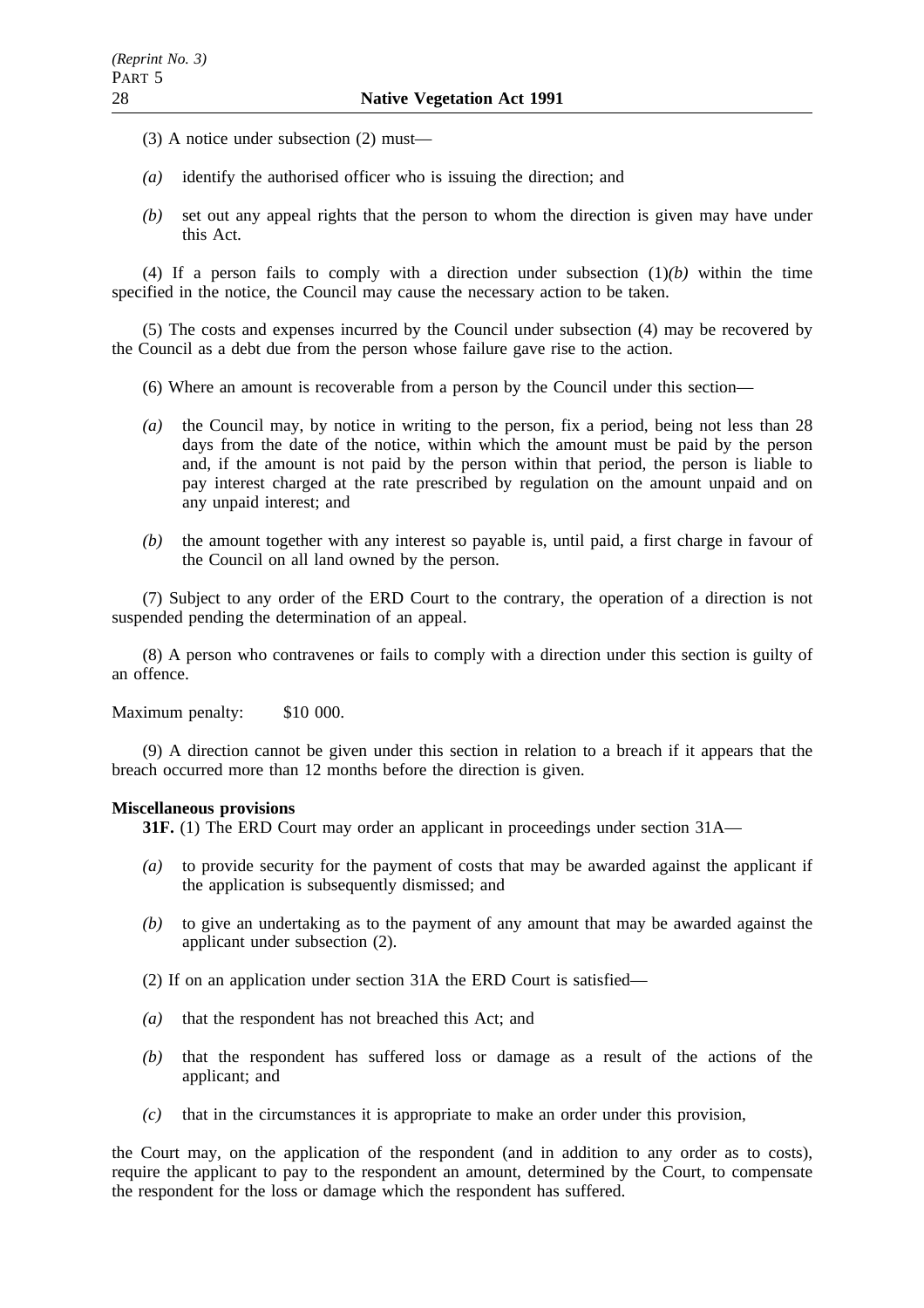(3) A person who fails to comply with an order of the ERD Court under this Division commits a contempt of Court.

(4) The Court may, if it considers it appropriate to do so, either on its own initiative or on the application of a party, vary or revoke an order previously made under subsection (1) or (2).

(5) The ERD Court may, on application under this subsection by a person to whom a notice has been given under section 31D(4)*(a)* or 31E(6)*(a)*, extend the period that has been fixed by the Council for the purposes of the notice (and the relevant order of the Court under this subsection will then have effect according to its terms).

## **Appeals**

**32.** (1) Subject to the rules of the Supreme Court, an appeal lies against—

- *(a)* an order of the ERD Court made in the exercise of the jurisdiction conferred by this Division; or
- *(b)* a decision by the ERD Court not to make an order under this Division,

to the Land and Valuation Court.

(2) An appeal under this section must be instituted within 60 days of the date of the decision or order subject to appeal, or such longer period as may be allowed by the Land and Valuation Court.

### **Commencement of proceedings**

**33.** (1) Proceedings under this Division may be commenced at any time within four years after the date of the alleged contravention of, or failure to comply with, a provision of this Act or, with the authorisation of the Minister, at any later time within six years after that date.

(2) An apparently genuine document purporting to be under the hand of the Minister and to authorise the commencement of proceedings under this Division must be accepted in legal proceedings, in the absence of proof to the contrary, as proof of the authorisation.

## **DIVISION 3—AUTHORISED OFFICERS**

### **Appointment of authorised officers**

**33A.** (1) The Minister may appoint an officer or employee of the Crown or a local council to be an authorised officer for the purposes of this Act.

- (2) An appointment of an authorised officer—
- *(a)* must be in writing; and
- *(b)* must be for a fixed term; and
- *(c)* may be subject to conditions; and
- *(d)* may be in respect of the whole State or any specified part of the State.
- (3) Each authorised officer must be issued with an identity card that—
- *(a)* includes a photograph of the authorised officer; and
- *(b)* includes a statement about the authorised officer's powers under this Act; and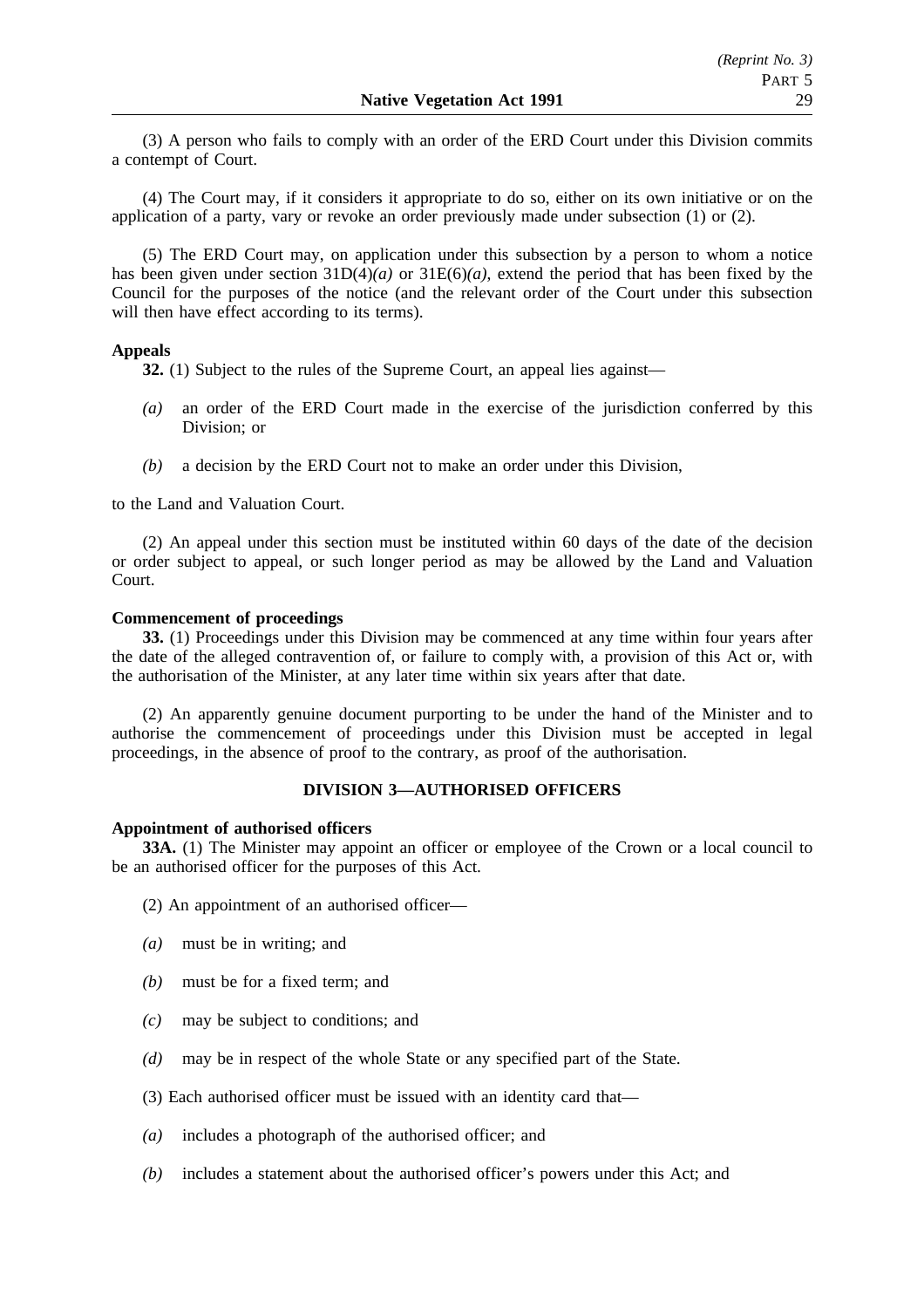- *(c)* in the case of an authorised officer who has been expressly authorised by the Minister to issue directions under section 31E—expressly states that fact; and
- *(d)* if the appointment is in respect of part of the State only—states the part of the State in respect of which the authorised officer is appointed.

(4) The identity card must be issued as soon as is reasonably practicable after the appointment is made (but an authorised officer is not prevented from exercising powers under this Act just because an identity card is yet to be issued).

(5) An authorised officer must, if requested to do so, produce evidence of his or her appointment by providing a copy of his or her notice of appointment, or by showing his or her identity card for inspection, before exercising the powers of an authorised officer under this Act in relation to any person.

(6) The Minister may, at any time, vary or revoke an appointment which he or she has made, or vary or revoke a condition of an appointment or impose a further condition in relation to an appointment.

(7) No civil or criminal liability attaches to an authorised officer or a person assisting an authorised officer for an act or omission by the authorised officer or by a person assisting the authorised officer in good faith and in the exercise, performance or discharge, or purported exercise, performance or discharge, of any power, function or duty under this Act.

(8) A civil liability that would, but for subsection (7), lie against an authorised officer or assistant lies instead against the Crown.

## **Powers of authorised officers**

**33B.** (1) Subject to this Division, an authorised officer may—

- *(a)* enter and inspect any land for any reasonable purpose connected with the administration or enforcement of this Act; and
- *(b)* give directions with respect to the stopping or movement of a vehicle that—
	- (i) has been used in, or is suspected by the authorised officer of having been used in, the clearance of native vegetation; or
	- (ii) is carrying a plant, or any part of a plant, comprising native vegetation,

as reasonably required in connection with the administration or enforcement of this Act; and

- *(c)* take samples of any plant or any part of any plant from any land, for identification and analysis as reasonably required in connection with the administration or enforcement of this Act; and
- *(d)* with the authority of a warrant issued under section 33C require any person to produce specified documents or documents of a specified kind, including a written record that reproduces in an understandable form information stored by computer, microfilm or other process, as reasonably required in connection with the administration or enforcement of this Act; and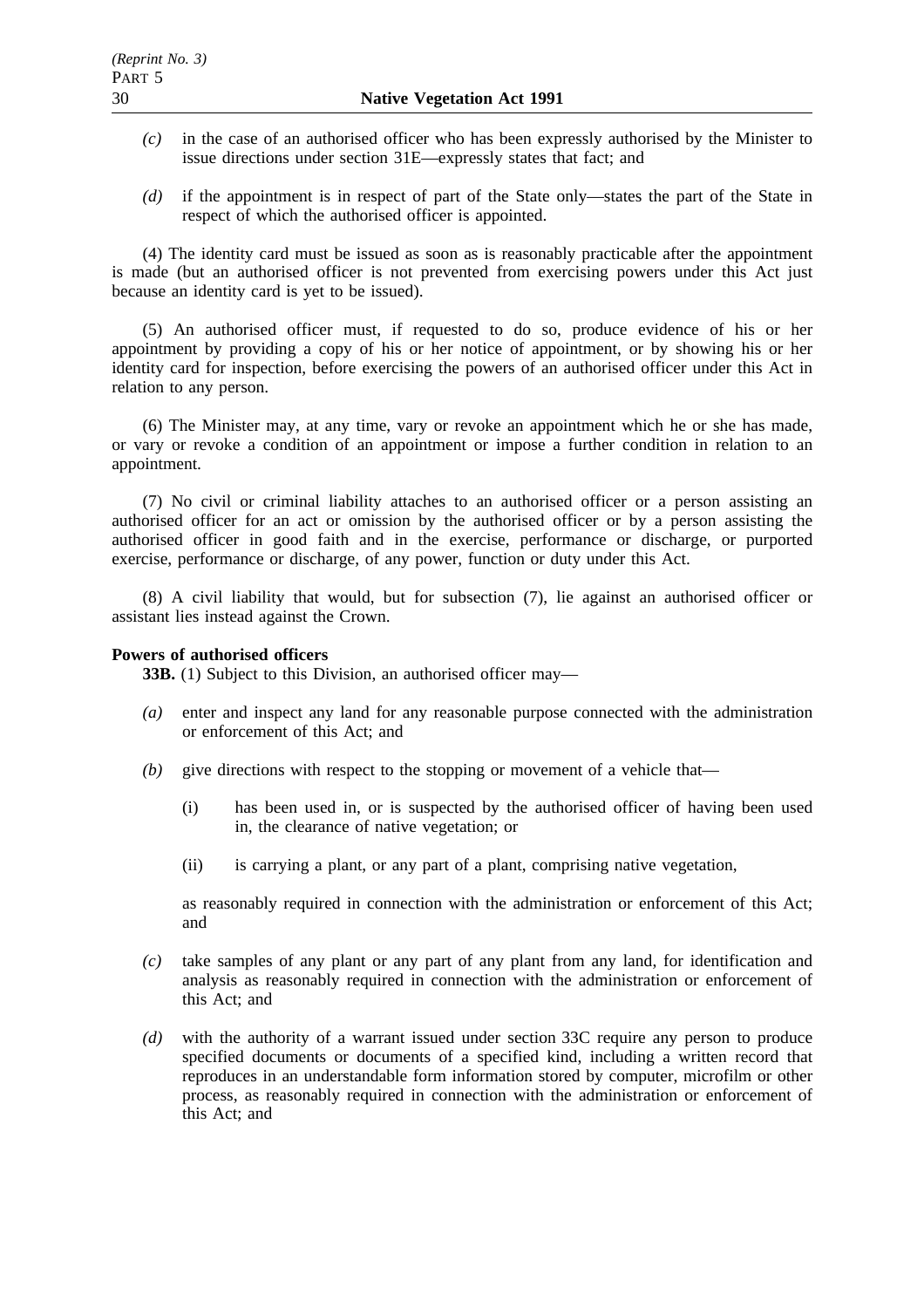- *(e)* with the authority of a warrant issued under section 33C examine, copy or take extracts from any documents so produced or require a person to provide a copy of any such document or information; and
- *(f)* take photographs or films or make audio, video or other recordings as reasonably required in connection with the administration or enforcement of this Act; and
- *(g)* dig up any land by the use of hand-held equipment for the purpose of taking samples; and
- *(h)* with the authority of a warrant issued under section 33C, to the extent to which it is reasonably required, take mechanical equipment on to any land and dig up the land, or any part of it, for the purposes of taking samples that the authorised officer reasonably suspects may constitute evidence of a breach of this Act;
- *(i)* in addition to the powers under a preceding paragraph, seize and retain anything that the authorised officer reasonably suspects may constitute evidence of a breach of this Act; and
- *(j)* require a person who the authorised officer reasonably suspects has committed, is committing or is about to commit, a breach of this Act to state the person's full name and usual place of residence; and
- *(k)* require a person who the authorised officer reasonably suspects has knowledge of matters in respect of which information is reasonably required for the administration or enforcement of this Act to answer questions in relation to those matters; and
- *(l)* give any directions reasonably required in connection with the exercise of a power conferred by any of the paragraphs of this subsection or otherwise in connection with the administration or enforcement of this Act.

(2) Without limiting subsection (1)*(a)*, an authorised officer may enter and inspect any land for the purpose of determining whether a heritage agreement entered into under this Act or entered into in compliance with a condition of consent to clear native vegetation under the repealed Act is being, or has been, complied with.

(3) An authorised officer must not exercise a power conferred by subsection  $(1)(a)$  or  $(2)$  in respect of residential premises.

(4) Where an authorised officer enters land and takes samples of any plant or any part of any plant for identification and analysis, the authorised officer must take reasonable steps to provide the owner of land with a reasonable amount of information about his or her actions.

(5) Where an authorised officer enters land and takes photographs or films or makes audio, video or other recordings, the authorised officer must, as soon as reasonably practicable after entering the land—

- *(a)* serve notice on the owner or occupier of the land informing him or her of the date on which the authorised officer entered the land; and
- *(b)* provide the owner or occupier with a copy of the photographs, films, audio, video or other recordings (if any) taken or made by the authorised officer when on the land.

(6) A copy provided under subsection  $(5)(b)$  must be in an electronic form unless the Minister authorises it to be provided in some other form.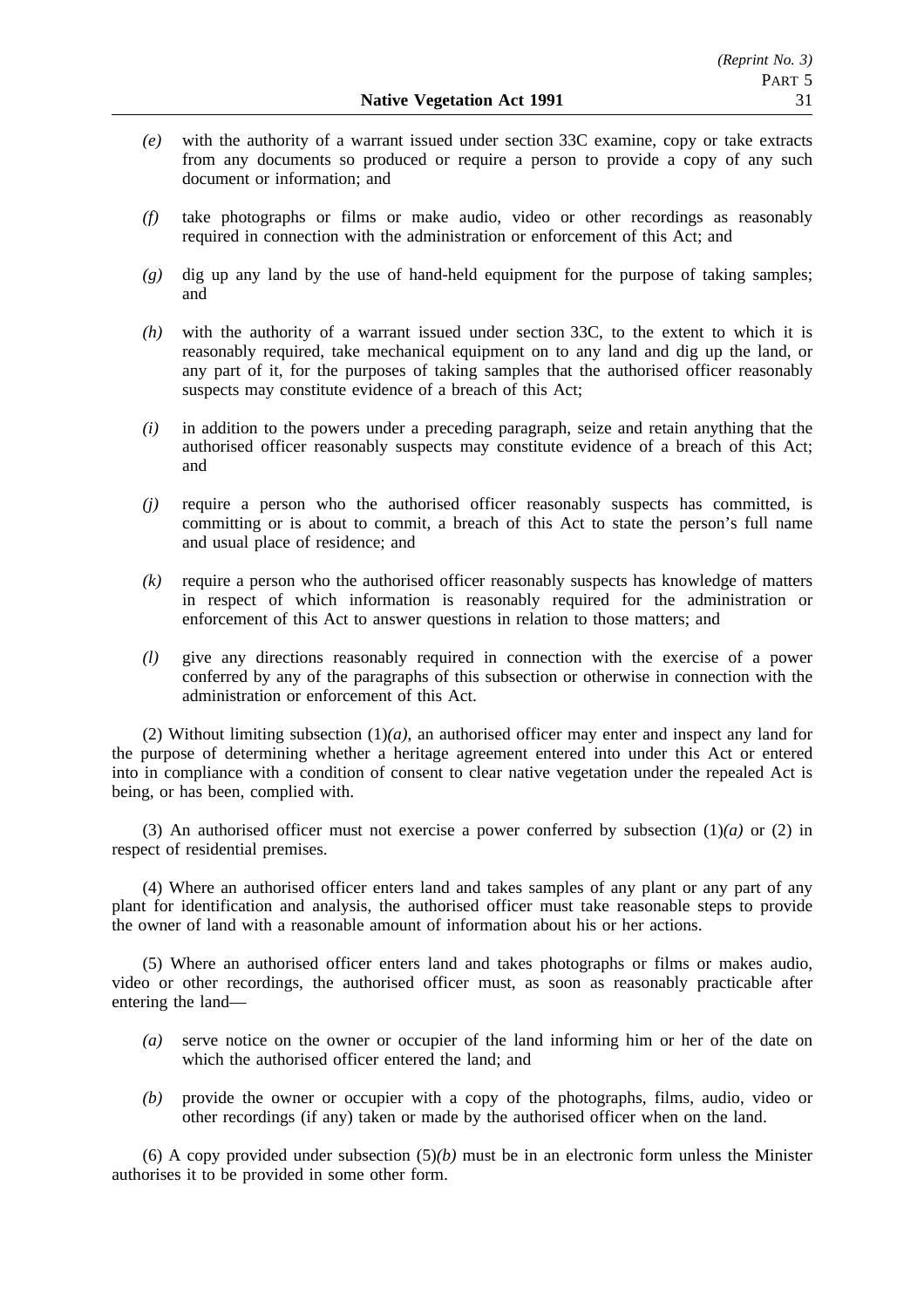(7) Where an authorised officer digs up any land under subsection (1), the authorised officer must, after taking such steps as the authorised officer thinks fit in the exercise of powers under that subsection, insofar as is reasonably practicable, take steps to ensure that the land is restored to such state as is reasonable in the circumstances.

(8) Before an authorised officer requires a person to answer questions under subsection (1)*(k)*, the authorised officer must inform the person of his or her right to decline to answer any question that might tend to incriminate the person or to make the person liable to a criminal penalty.

(9) Where—

- *(a)* a person whose native language is not English is suspected of having committed an offence against this Act; and
- *(b)* the person is not reasonably fluent in English,

the following provisions apply:

- *(c)* the person is entitled to be assisted by an interpreter during any questioning conducted by an authorised officer in the course of an investigation of the suspected offence;
- *(d)* where it appears that the person may be entitled to be assisted by an interpreter, an authorised officer must not proceed with any questioning, or further questioning, until the person has been informed of the right to an interpreter;
- *(e)* if the person requests the assistance of an interpreter, an authorised officer must not proceed with any questioning, or further questioning, until an interpreter is present.

(10) In the exercise of powers under this Act an authorised officer may be assisted by such persons as he or she considers necessary in the circumstances.

(11) An authorised officer may require an occupier of any land or a person apparently in charge of any plant, equipment, vehicle or other thing to give to the authorised officer or a person assisting the authorised officer such assistance as is reasonably required by the authorised officer for the effective exercise of powers conferred by this Act.

(12) Where a person gives assistance to an authorised officer as required under subsection (11), the person must, if he or she so requires, be reimbursed by the authorised officer or the Minister for any reasonable costs and expenses incurred in giving the assistance.

### **Issue of warrants**

**33C.** (1) Where, on the application of an authorised officer, a magistrate is satisfied that there are reasonable grounds to believe that the inspection of documents may provide information relevant to the administration or enforcement of this Act, the magistrate may issue a warrant authorising an authorised officer—

- *(a)* to require a specified person to produce documents under section 33B(1)*(d)*; and
- *(b)* to examine, copy and take extracts from those documents or to require a person to provide a copy of any of those documents under section 33B(1)*(e)*.

(2) Where, on the application of an authorised officer, a magistrate is satisfied that there are reasonable grounds to believe that a person may have committed a breach of this Act, the magistrate may issue a warrant authorising an authorised officer to take action under section 33B(1)*(h)*.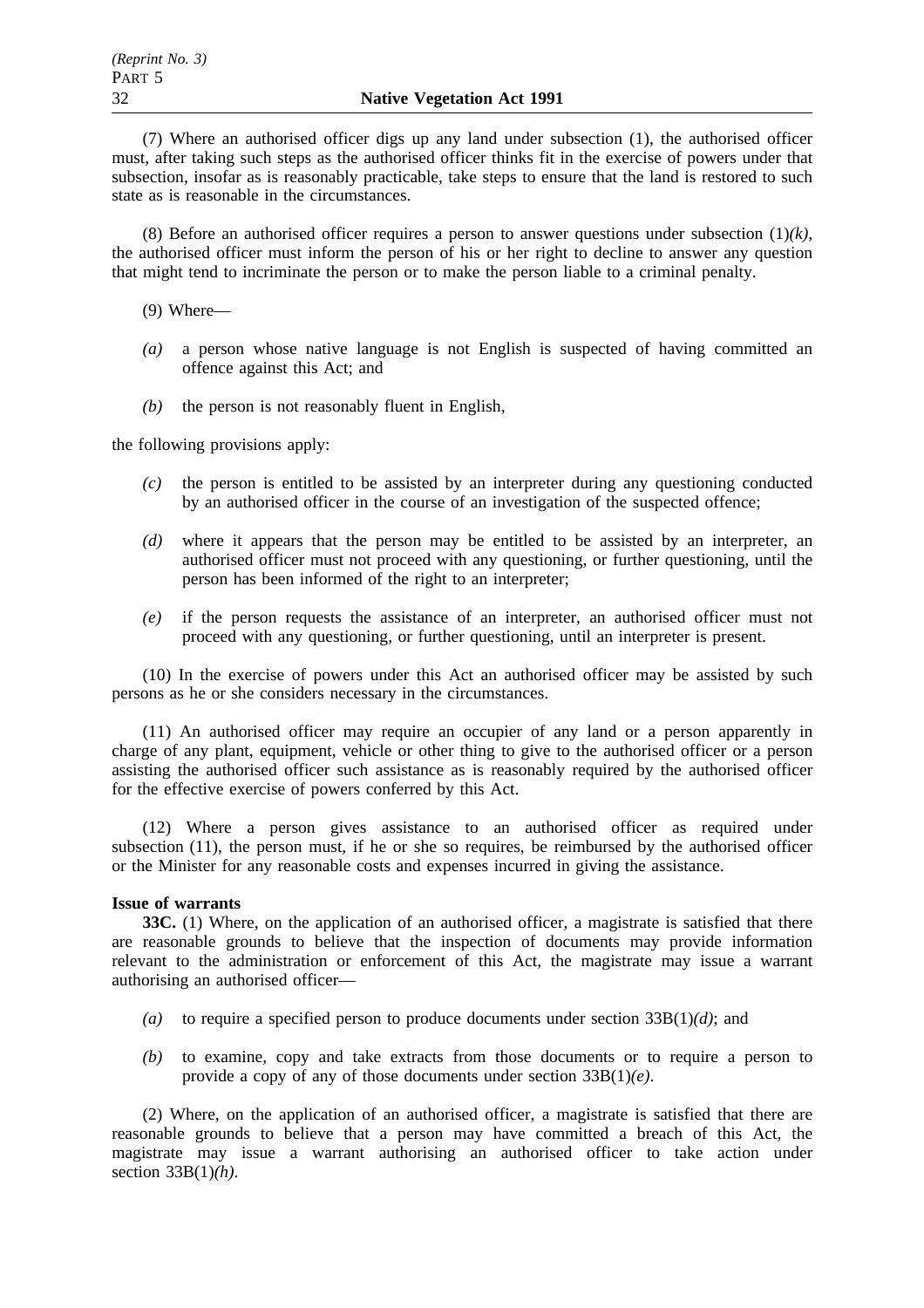(3) An application for the issue of a warrant may be made either personally or by telephone.

(4) The grounds of an application for a warrant must be verified by affidavit.

(5) An application for the issue of a warrant may not be made by telephone unless in the opinion of the applicant a warrant is urgently required and there is insufficient time to make the application personally.

(6) Where an application for the issue of a warrant is made by telephone, the following provisions apply:

- *(a)* the applicant must inform the magistrate of his or her name and identify himself or herself as an authorised officer, and the magistrate, on receiving that information, is entitled to assume, without further inquiry, that the applicant is an authorised officer; and
- *(b)* the applicant must inform the magistrate of the grounds on which he or she seeks the issue of the warrant; and
- *(c)* if it appears to the magistrate from the information furnished by the applicant that there are proper grounds for the issue of a warrant, the magistrate must inform the applicant of the facts on which he or she relies as grounds for the issue of the warrant, and must not proceed to issue the warrant unless the applicant undertakes to make an affidavit verifying those facts; and
- *(d)* if the applicant gives such an undertaking, the magistrate may then make out and sign a warrant, noting on the warrant the facts on which he or she relies as grounds for the issue of the warrant; and
- *(e)* the warrant will be taken to have been issued, and will come into force, when signed by the magistrate; and
- *(f)* the magistrate must inform the applicant of the terms of the warrant; and
- *(g)* the applicant must, as soon as practicable after the issue of the warrant, forward to the magistrate an affidavit verifying the facts referred to in paragraph *(c)*.

(7) A magistrate by whom a warrant is issued must file the warrant, or a copy of the warrant, and the affidavit verifying the grounds on which the application for the warrant was made, in the ERD Court.

(8) An authorised officer who executes a warrant must, as soon as practicable after execution of the warrant—

- *(a)* prepare a notice in the prescribed form containing—
	- (i) his or her own name and a statement that he or she is an authorised officer under this Act; and
	- (ii) the name of the magistrate who issued the warrant and the date and time of its issue; and
	- (iii) a description of the authority conferred by the warrant; and
- *(b)* give the notice to the person affected by the warrant.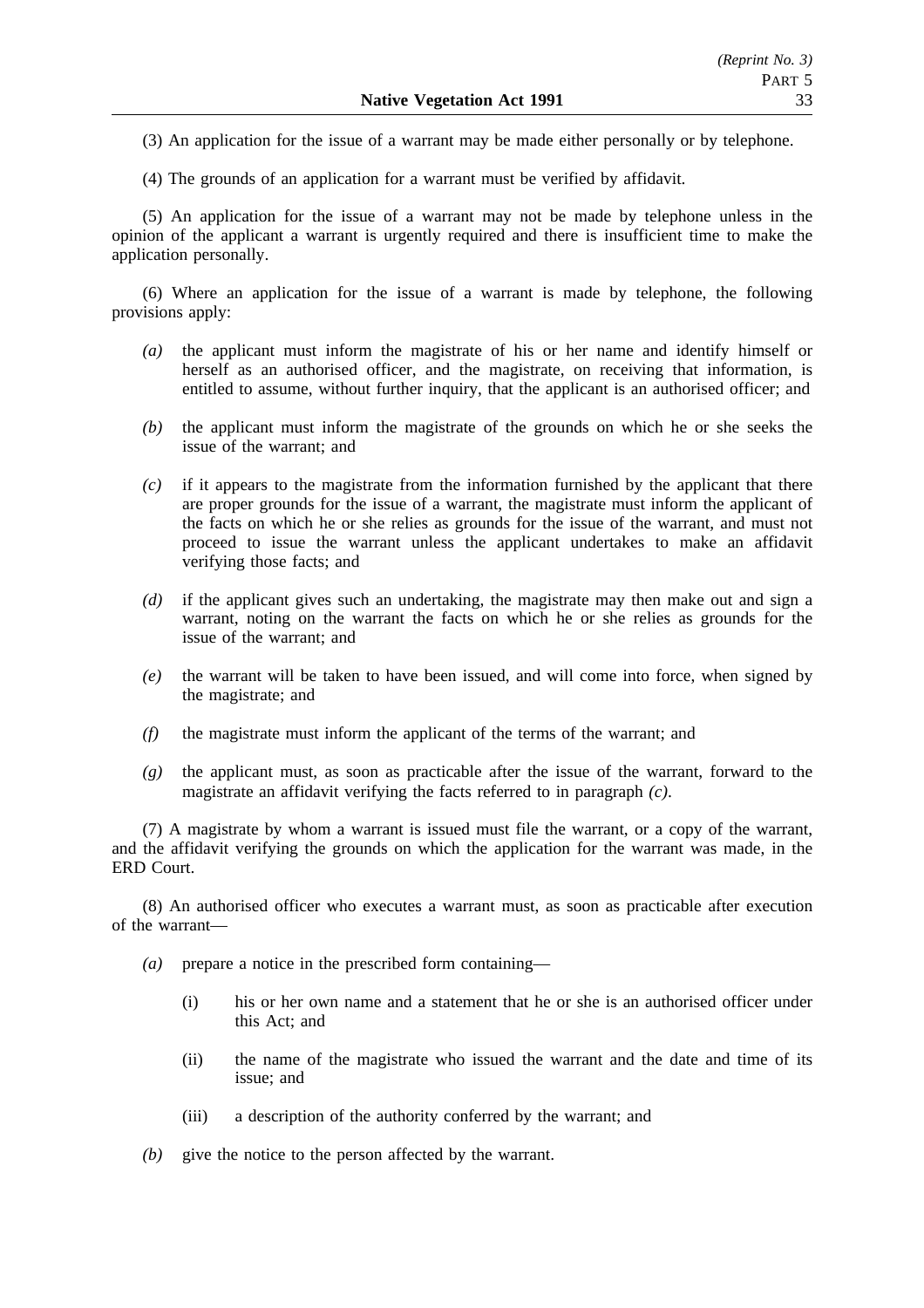(9) A warrant, if not executed at the expiration of one month from the date of its issue, then expires.

## **Provisions relating to seizure**

**33D.** (1) Where a thing has been seized under this Division the following provisions apply:

- *(a)* the thing must be held pending proceedings for an offence against this Act related to the thing seized, unless the Minister, on application, authorises its release to the person from whom it was seized, or to any person who had legal title to it at the time of its seizure, subject to such conditions as the Minister thinks fit (including conditions as to the giving of security for satisfaction of an order under paragraph *(b)*(ii));
- *(b)* where proceedings for an offence against this Act relating to the thing are instituted within the prescribed period after its seizure and the defendant is convicted or found guilty of the offence, the court may—
	- (i) order that it be forfeited to the Minister; or
	- (ii) where it has been released pursuant to paragraph *(a)*—order that it be forfeited to the Minister or that the person to whom it was released or the defendant pay to the Minister an amount equal to its market value at the time of its seizure, as the court thinks fit;
- *(c)* where—
	- (i) proceedings are not instituted for an offence against this Act relating to the thing within the prescribed period after its seizure; or
	- (ii) proceedings have been so instituted and—
		- (A) the defendant is found not guilty of the offence; or
		- (B) the defendant is convicted or found guilty of the offence but no order for forfeiture is made under paragraph *(b)*,

then the person from whom the thing was seized, or any person with legal title to it, is entitled to recover from the Minister (if necessary, by action in a court of competent jurisdiction) the thing itself, or if it has been damaged or destroyed, compensation of an amount equal to its market value at the time of its seizure.

(2) In subsection  $(1)$ —

"**the prescribed period**" means six months or such longer period as the ERD Court may, on application by the Minister, allow.

# **Offence to hinder, etc., authorised officers**

**33E.** (1) A person who—

- *(a)* hinders or obstructs an authorised officer, or a person assisting an authorised officer, in the exercise of powers conferred by this Act; or
- *(b)* uses abusive, threatening or insulting language to an authorised officer, or a person assisting an authorised officer; or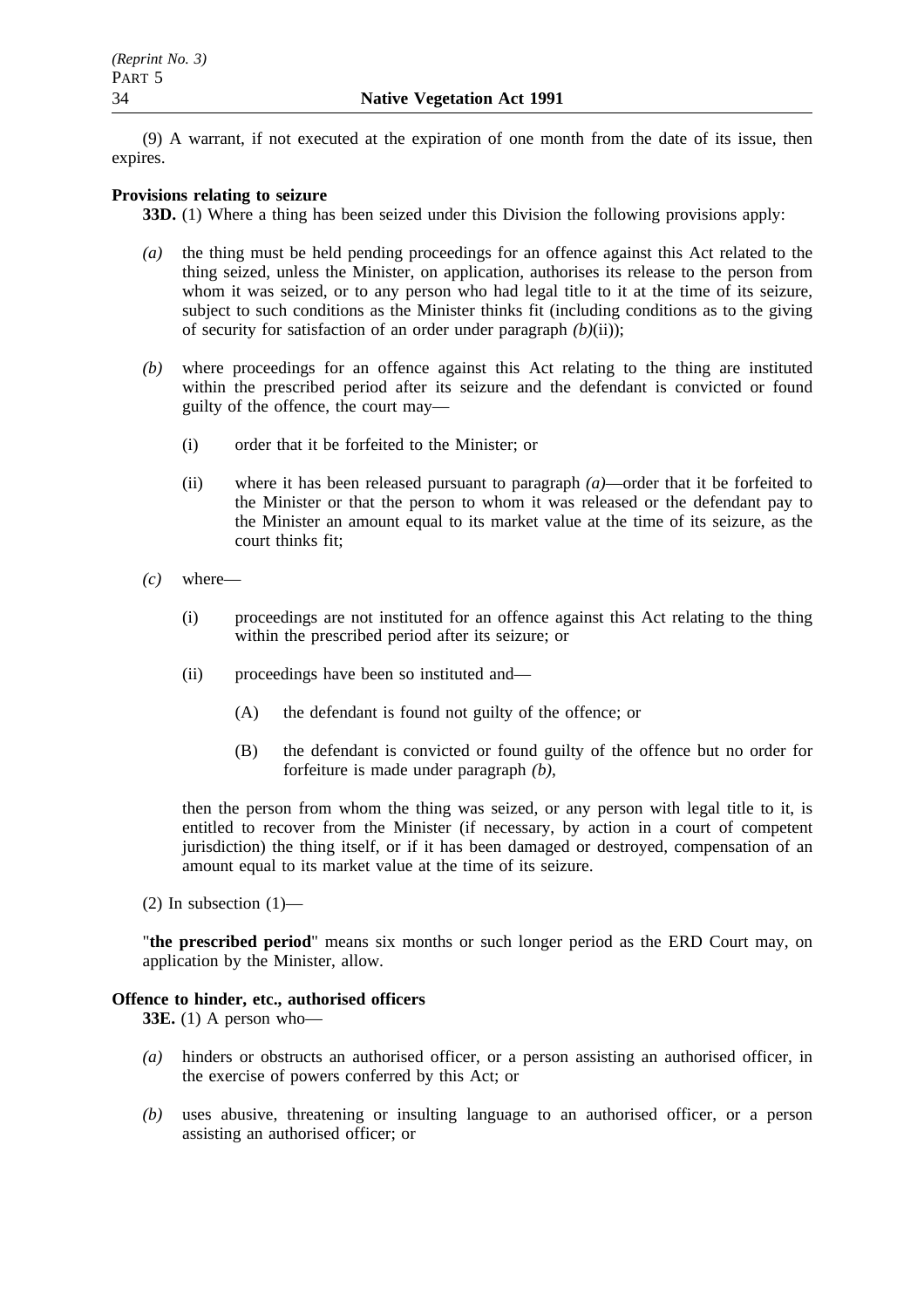- *(c)* refuses or fails to comply with a requirement or direction of an authorised officer under this Division; or
- *(d)* when required by an authorised officer under this Division to answer a question, refuses or fails to answer the question to the best of the person's knowledge, information and belief; or
- *(e)* falsely represents, by words or conduct, that he or she is an authorised officer,

is guilty of an offence.

Maximum penalty: \$5 000.

(2) A person who assaults an authorised officer, or a person assisting an authorised officer in the exercise of powers under this Act, is guilty of an offence.

Maximum penalty: \$10 000 or two years imprisonment or both.

(3) Despite subsection (1)*(d)*, a person is not obliged to answer a question under this Division if to do so might tend to incriminate the person or make the person liable to a criminal penalty.

## **Offences by authorised officers, etc.**

**33EA.** An authorised officer, or a person assisting an authorised officer, who—

- *(a)* addresses offensive language to any other person; or
- *(b)* without lawful authority, hinders or obstructs or uses or threatens to use force in relation to any other person,

is guilty of an offence.

Maximum penalty: \$5 000.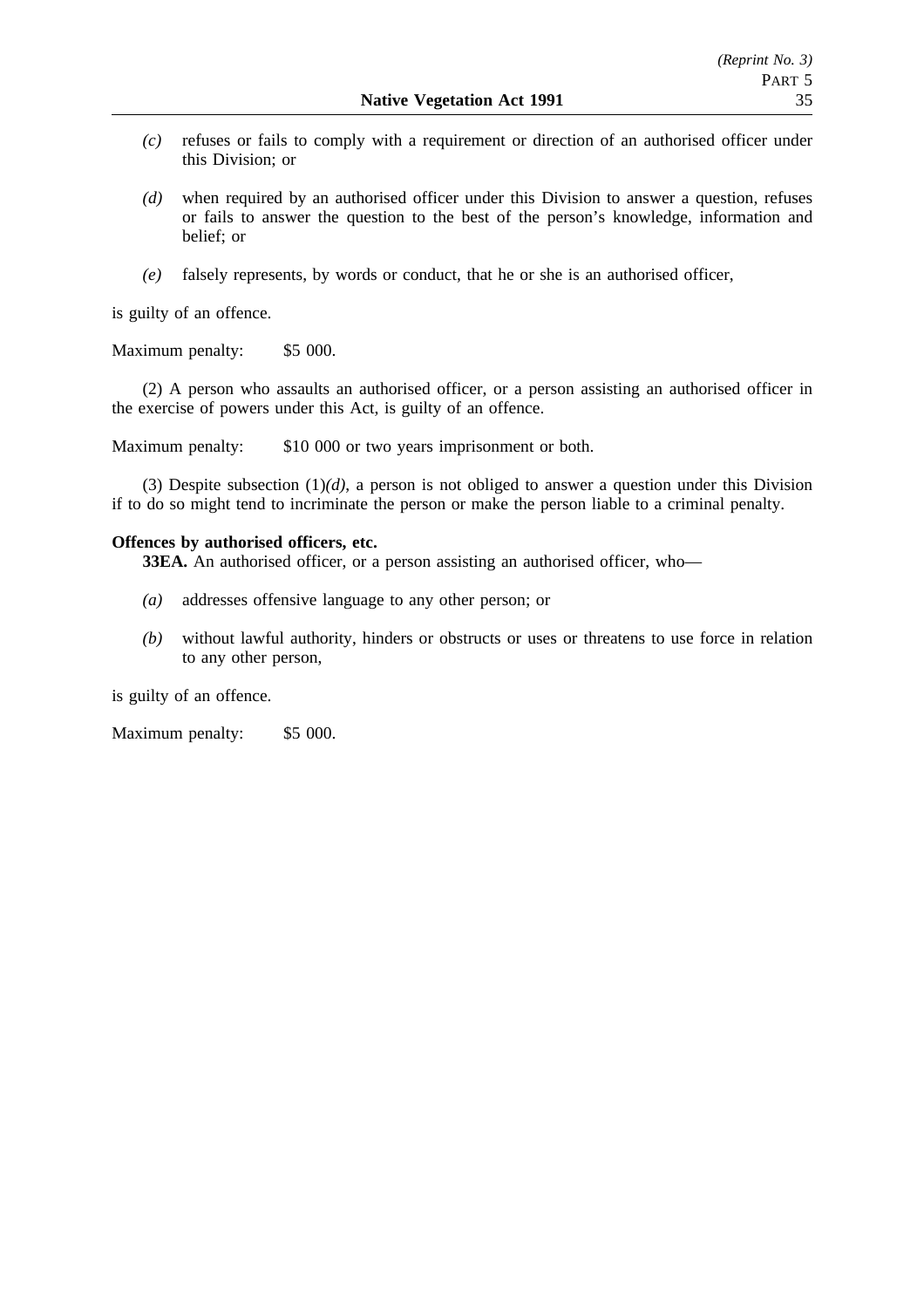## **PART 5A ADMINISTRATIVE APPEALS**

## **Right of appeal**<sup>1</sup>

**33F.** *(1) An applicant for consent to clear native vegetation may appeal to the ERD Court against a refusal by the Council on or after the commencement of this Part to grant the consent or against the imposition by the Council on or after the commencement of this Part of conditions on the consent.*

(2) A person who has been given a written direction under section 31E may appeal to the ERD Court against the direction.

(3) An appeal under subsection (1) or (2) must be instituted in the manner and form determined by the Court within the prescribed period after the appellant first has notice of the decision or direction appealed against or within such further time as the Court considers to be reasonable in the circumstances.

- (4) The prescribed period referred to in subsection (3) is—
- *(a) in the case of an appeal under subsection (1)—two months;*
- $(b)$  in the case of an appeal under subsection  $(2)$ —14 days after the direction is given to the appellant.

*(5) An appeal under subsection (1) will be in the nature of a judicial review of an administrative decision on grounds relating to the practices or procedures of the Council that are recognised by administrative law (and not so as to allow in any respect a review of the merits of the decision).*

(6) On an appeal the Court may—

- *(a) in the case of an appeal under subsection (1)—*
	- *(i) affirm the decision appealed against; or*
	- *(ii) rescind the decision appealed against and remit the subject matter of the appeal to the Council for consideration or further consideration in accordance with any recommendations of the Court (but not so as to derogate from the ultimate discretion of the Council to refuse to grant a consent, or to impose conditions with respect to the granting of a consent);*
- *(b)* in the case of an appeal under subsection (2)—
	- (i) affirm the direction appealed against; or
	- (ii) rescind the direction appealed against (but not so as to derogate from the ability of an authorised officer to give a further direction in an appropriate case after taking into account any relevant decision of the Court).

*(7) Despite subsection (1) of section 17 of the Environment, Resources and Development Court Act 1993, a person cannot be joined under that subsection as a party to proceedings on an appeal under subsection (1) of this section but the Court may, if it is of the opinion that there is some good reason for doing so, allow a person who is not a party to the proceedings to appear or be represented in the proceedings and, in so doing—*

*(a) produce documents and other materials; and*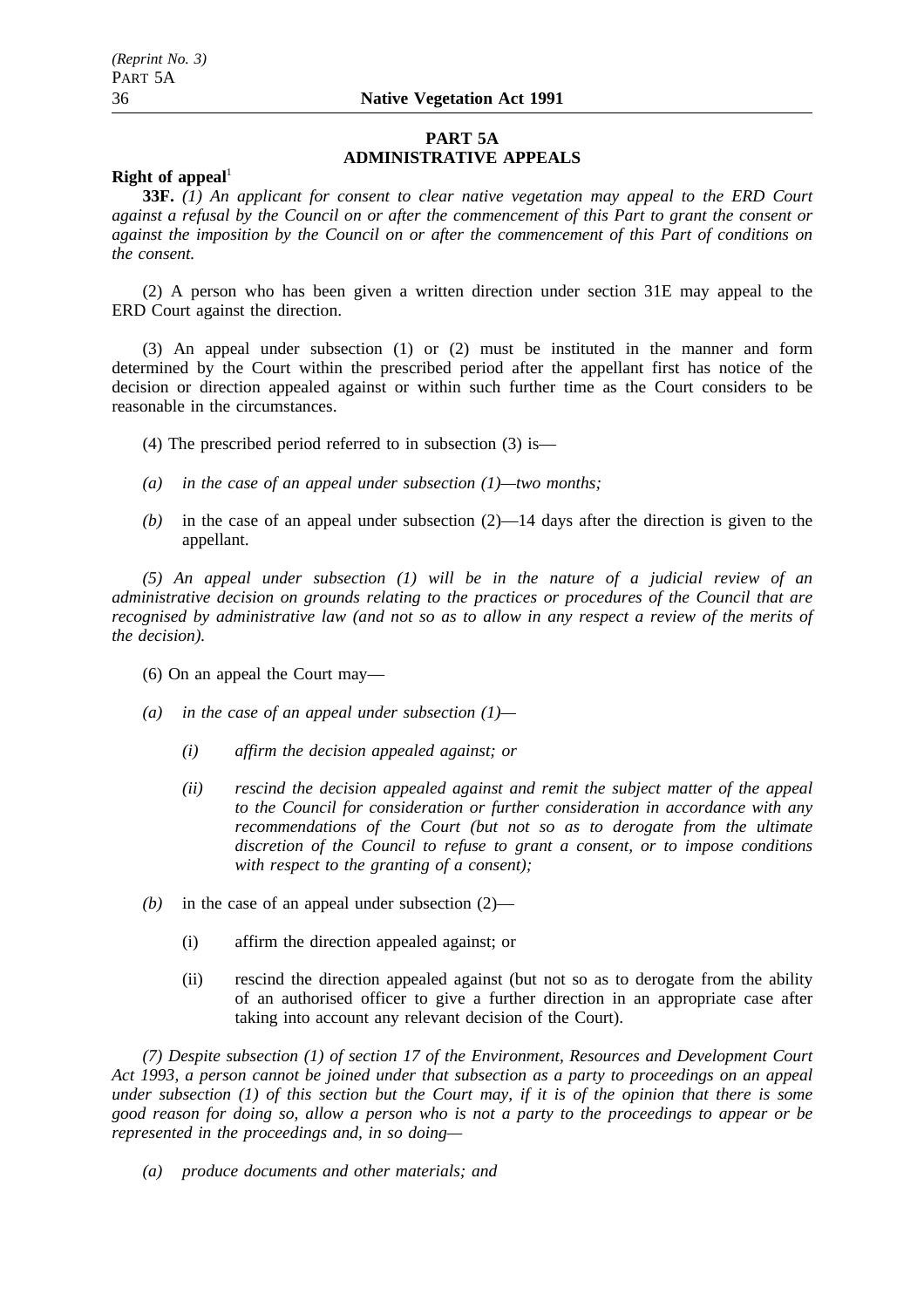- *(b) make representations and submissions.*
- <sup>1</sup> Section 33F(1), (4)(*a*), (5), (6)(*a*) and (7) had not been brought into operation at the date of this reprint.

## **Expiry of Part**

**33G.** This Part will expire on 1 January 2007 (and any reference to an appeal under this Part in any other section of this Act will then have no effect).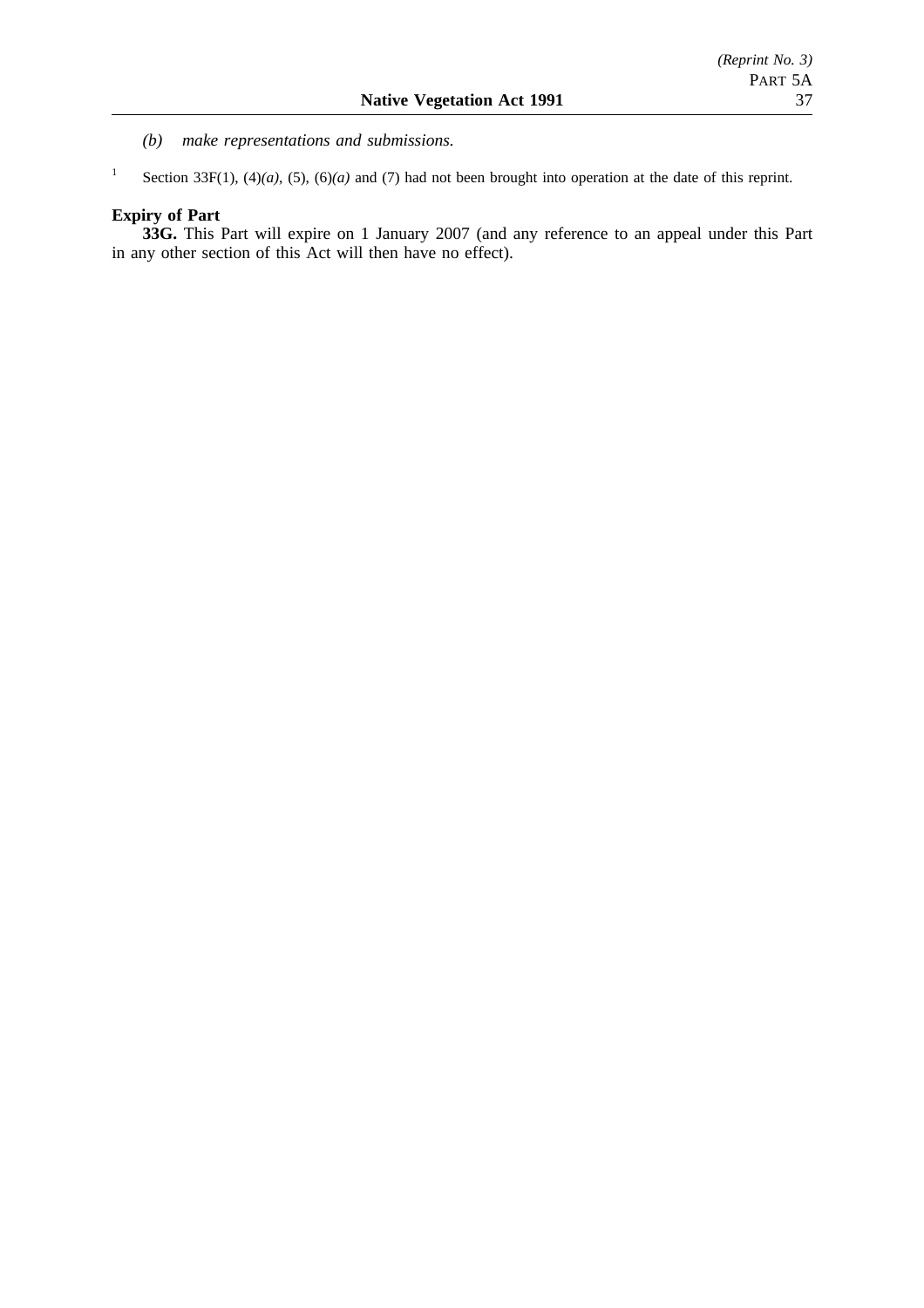## **PART 5B INTEREST AND RECOVERY OF MONEY**

## **Interest**

**33H.** (1) Interest accrues on an amount payable to the Council under sections 31D and 31E and on unpaid interest under those sections in accordance with the regulations.

(2) A person who is liable to pay an amount under the provisions referred to in subsection (1) is also liable to pay interest that accrues, or has accrued, on or in relation to that amount.

(3) Regulations referred to in subsection (1) may (without limiting their scope) prescribe the time from which interest accrues.

### **Sale of land for non-payment**

**33I.** (1) Where an amount payable under this Act, or interest in relation to such an amount, is a first charge on land and has been unpaid for one year or more, the Council may sell the land.

(2) Before the Council sells land in pursuance of this section, it must serve notice on the owner and occupier of the land—

- *(a)* stating the period for which the amount and interest have been unpaid; and
- *(b)* stating the amount of the total liability for the amount and interest presently outstanding and charged on the land; and
- *(c)* stating that if that amount is not paid in full within one month of service of the notice (or such longer time as the Council may allow), the Council intends to sell the land for non-payment of the amount and interest.

(3) A copy of a notice must be served on the registered mortgagee or encumbrancee of the land (if any).

(4) If the outstanding amount is not paid in full within the time allowed under subsection (2), the Council may proceed to sell the land.

(5) The sale will, except in the case of land held from the Crown under a lease, licence or agreement to purchase, be by public auction (and the Council may set a reserve price for the purposes of the auction).

(6) An auction under this section must be advertised on at least two separate occasions in a newspaper circulating generally throughout the State.

(7) If, before the date of the auction, the outstanding amount and the costs incurred by the Council in proceeding under this section are paid to the Council, the Council must withdraw the land from auction.

 $(8)$  If—

- *(a)* an auction fails; or
- *(b)* the land is held from the Crown under a lease, licence or agreement to purchase,

the Minister may sell the land by private contract for the best price that he or she can reasonably obtain.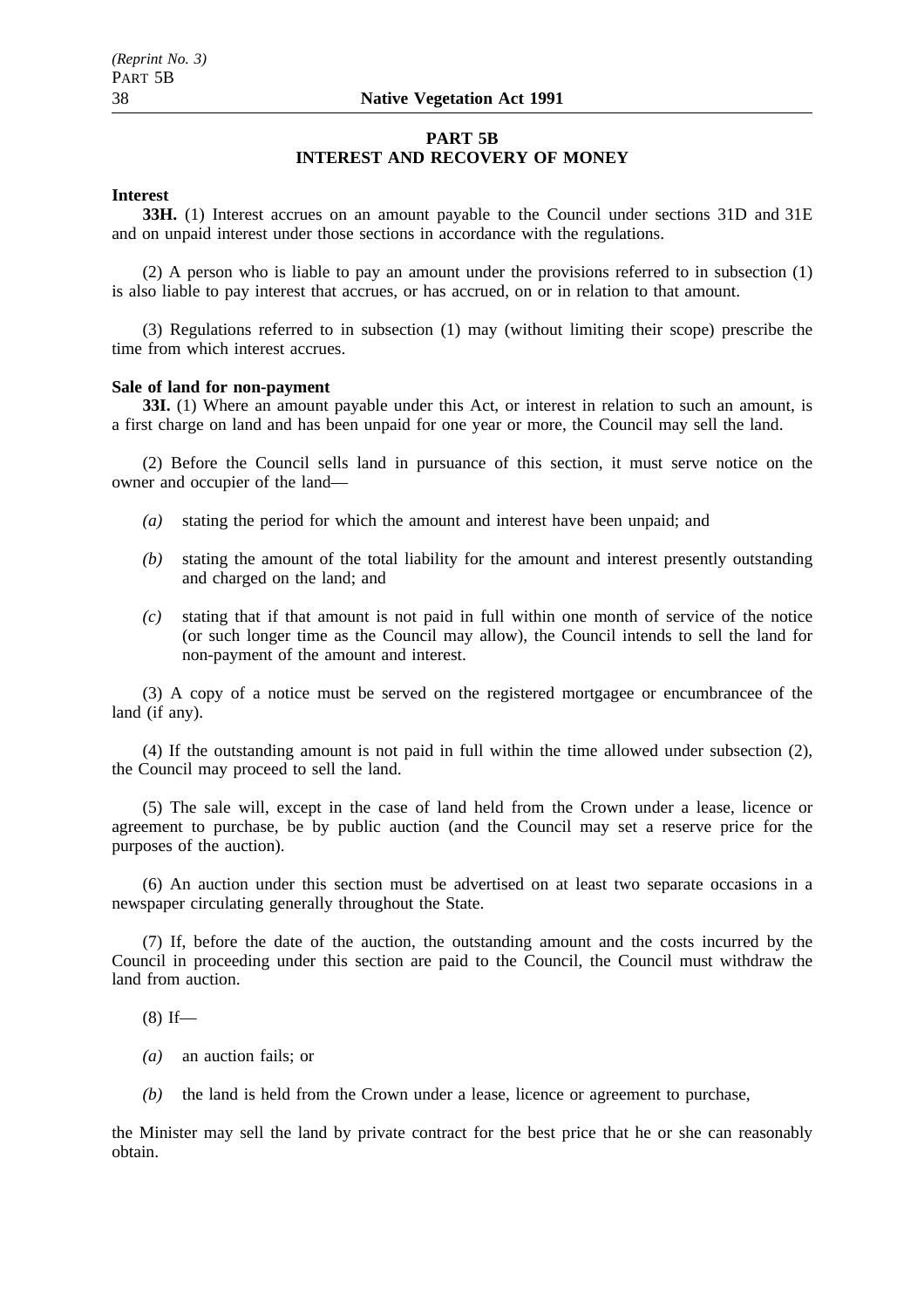(9) Any money received by the Council or the Minister in respect of the sale of land under this section will be applied as follows:

- *(a)* firstly—in paying the costs of the sale and any other costs incurred in proceeding under this section;
- *(b)* secondly—in discharging the liability for the amount and interest payable under this Act;
- *(c)* thirdly—in discharging any liability to the Crown for rates, charges or taxes (including rates, charges or taxes that are a first charge on the land);
- *(d)* fourthly—in discharging any liability to a council for rates or any other liability to a council in respect of the land;
- *(e)* fifthly—in discharging any liabilities secured by registered mortgages, encumbrances or charges;
- *(f)* sixthly—in discharging any other mortgages, encumbrances and charges of which the Council or the Minister (as the case may be) has notice;
- *(g)* seventhly—in payment to the former owner of the land.

(10) If the former owner cannot be found after making reasonable inquiries as to his or her whereabouts, an amount payable to the former owner must be dealt with as unclaimed money under the *Unclaimed Moneys Act 1891*.

(11) Where land is sold by the Council or the Minister in pursuance of this section, an instrument of transfer executed by the Council or the Minister (as the case may be) will operate to vest title to the land in the purchaser.

(12) The title vested in a purchaser under subsection (11) will be free of—

- *(a)* all mortgages and charges; and
- *(b)* except in the case of land held from the Crown under lease or licence—all leases and licences,

(and the Registrar-General, when registering or enrolling an instrument of transfer to vest title in the purchaser, must discharge any caveat relating to the land, and may make any note or endorsement, or take any other action in relation to any instrument, certificate, register or record, as the Registrar-General thinks fit).

(13) An instrument of transfer passing title to land in pursuance of a sale under this section must, when lodged with the Registrar-General for registration or enrolment, be accompanied by a statutory declaration made by the presiding member of the Council stating that the requirements of this section in relation to the sale of the land have been observed.

(14) Where it is not reasonably practicable to obtain the duplicate certificate of title to land that is sold in pursuance of this section, the Registrar-General may register the transfer notwithstanding the non-production of the duplicate, but in that event he or she must cancel the existing certificate of title for the land and issue a new certificate in the name of the transferee.

(15) A reference in this section to land, or title to land, held from the Crown under lease, licence or agreement to purchase, is a reference to the interest of the lessee, licensee or purchaser in the land.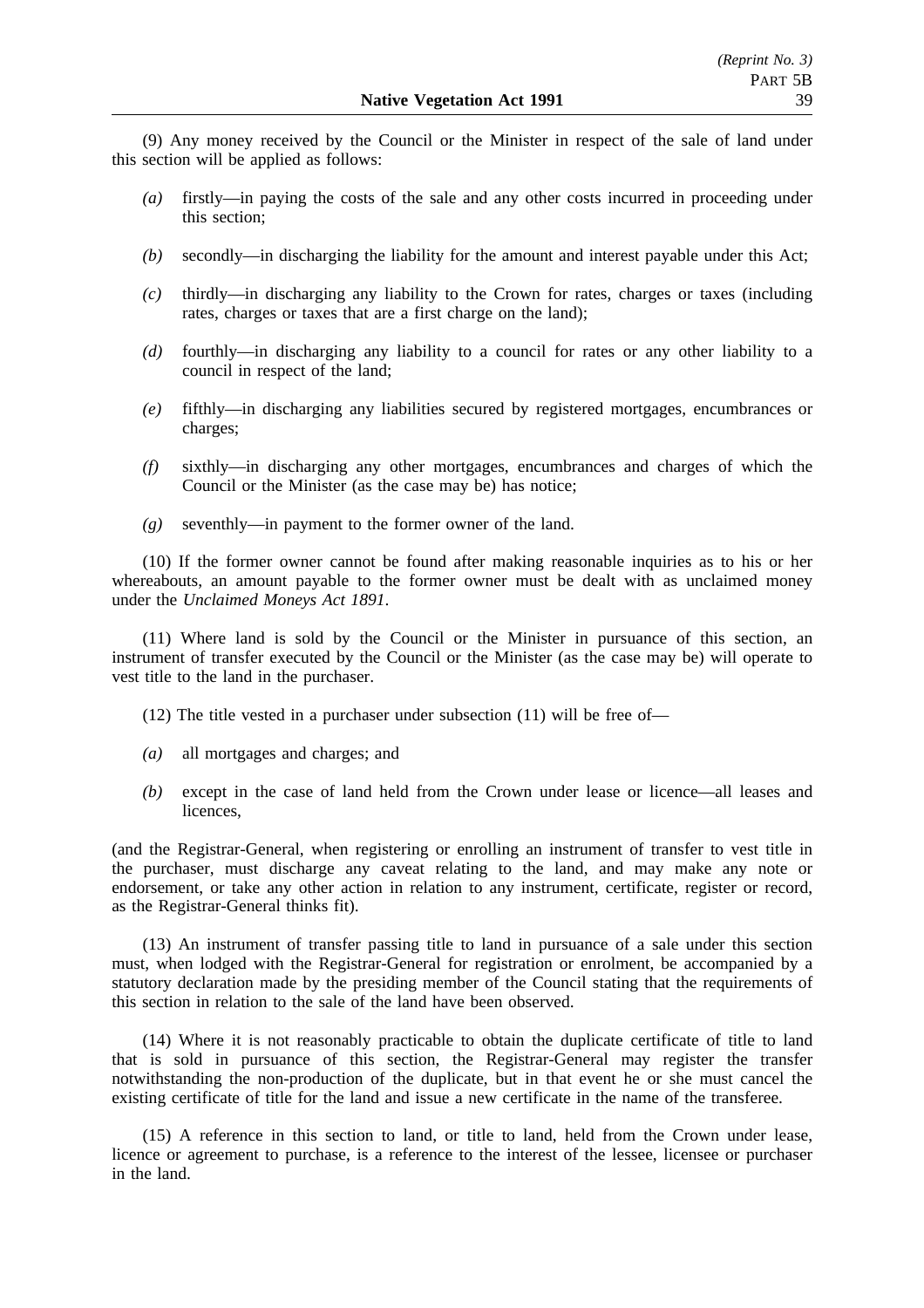## **PART 6 MISCELLANEOUS**

## **Constitution of Environment, Resources and Development Court**

**33J.** The following provisions apply, subject to section 31A(8), in respect of the constitution of the ERD Court when exercising jurisdiction under this Act:

- *(a)* the Court may be constituted in a manner provided by the *Environment, Resources and Development Court Act 1993* or may, if the Presiding Member of the Court so determines, be constituted of a Judge and one commissioner;
- *(b)* the provisions of the *Environment, Resources and Development Court Act 1993* apply in relation to the Court constituted of a Judge and one commissioner in the same way as in relation to a full bench of the Court;
- *(c)* the Court may not be constituted of or include a commissioner unless—
	- (i) in a case where only one commissioner is to sit (whether alone or with another member or members of the Court)—the commissioner; or
	- (ii) in any other case—at least one commissioner,

is a commissioner who has been specifically designated by the Governor as a person who has wide practical knowledge of, and experience in, the preservation and management of native vegetation.

## **Evidentiary provisions, etc.**

**34.** (1) An allegation in enforcement proceedings under Part 5 Division 2 or in proceedings for an offence against this Act that vegetation is, or was, comprised of a plant or plants of a species indigenous to South Australia must be accepted as proved in the absence of proof to the contrary.

(2) Where in enforcement proceedings under Part 5 Division 2 or in proceedings for an offence against this Act it is proved that vegetation has been cleared, it must be presumed in the absence of proof to the contrary that the vegetation was cleared by the owner and occupier of the land on which it is or was growing or is or was situated.

(3) It must be presumed in enforcement proceedings under Part 5 Division 2 and in proceedings for an offence against this Act, in the absence of proof to the contrary, that vegetation to which the proceedings relate was not intentionally sown or planted by a person.

(3a) Where in enforcement proceedings under Part 5 Division 2 or in proceedings for an offence against this Act it appears that an alleged fact has been determined by the use of an electronic, sonic, optical, mechanical or other device by an authorised officer or person assisting an authorised officer, the alleged fact must be accepted as proved in the absence of proof to the contrary.

(4) In any legal proceedings, an apparently genuine document appearing to be a copy of a heritage agreement certified by the Minister, is, in the absence of proof to the contrary, proof of the agreement and its terms.

## **Proceedings for an offence**

**35.** (1) An offence against this Act is a summary offence.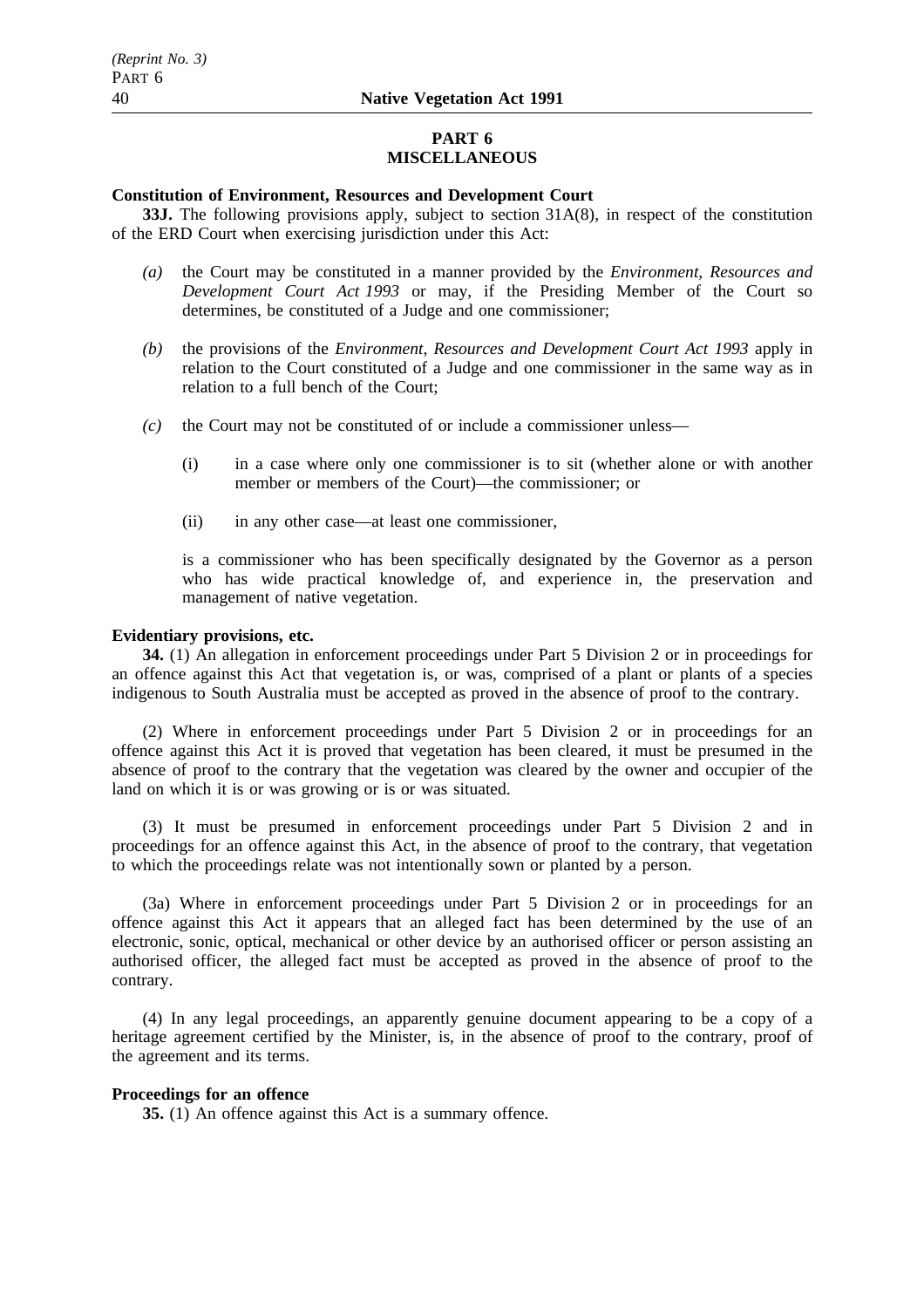(2) Proceedings for an offence against this Act may be commenced at any time within three years after the date of the alleged commission of the offence or in exceptional circumstances, with the authorisation of the Minister, at any later time within 6 years after the date of the alleged commission of the offence.

(3) An apparently genuine document purporting to be under the hand of the Minister and to authorise the commencement of proceedings for an offence against this Act must be accepted in legal proceedings, in the absence of proof to the contrary, as proof of the authorisation.

(4) A penalty payable in respect of an offence against this Act must be paid into the Fund.

## **Assessment of costs and expenses**

**36.** For the purposes of this Act, the costs and expenses that have been or would be incurred by the Council in taking any action are to be assessed by reference to the reasonable costs and expenses that would have been or would be incurred in having the action taken by independent contractors engaged for that purpose.

\*\*\*\*\*\*\*\*\*\*

## **Vicarious liability**

**38.** For the purposes of this Act, an act or omission of an employee or agent will be taken to be the act or omission of the employer or principal unless it is proved that the act or omission did not occur in the course of the employment or agency.

## **Offences by bodies corporate**

**39.** Where a body corporate is guilty of an offence against this Act, each member of the governing body, and the manager, of the body corporate are guilty of an offence and liable to the same penalty as is prescribed for the principal offence.

## **General defence**

**40.** It is a defence to a charge of an offence against this Act if the defendant proves that the alleged offence was not committed intentionally and did not result from any failure on the part of the defendant to take reasonable care to avoid the commission of the offence.

## **Regulations**

**41.** (1) The Governor may make such regulations as are contemplated by this Act, or as are necessary or expedient for the purposes of this Act.

- (2) In particular regulations may—
- *(a)* amend Schedule 1;
- *(b)* prescribe and provide for the payment of fees and may empower the Council, or any other person to whom fees are payable, to remit payment of the whole or part of the fees.
- (3) Any such regulations—
- *(a)* may apply generally throughout the State or be limited in application to a particular area; and
- *(b)* may operate by reference to any factor or combination of factors and, in particular, may operate by reference to the direction or opinion of a person or body named for that purpose in the regulation.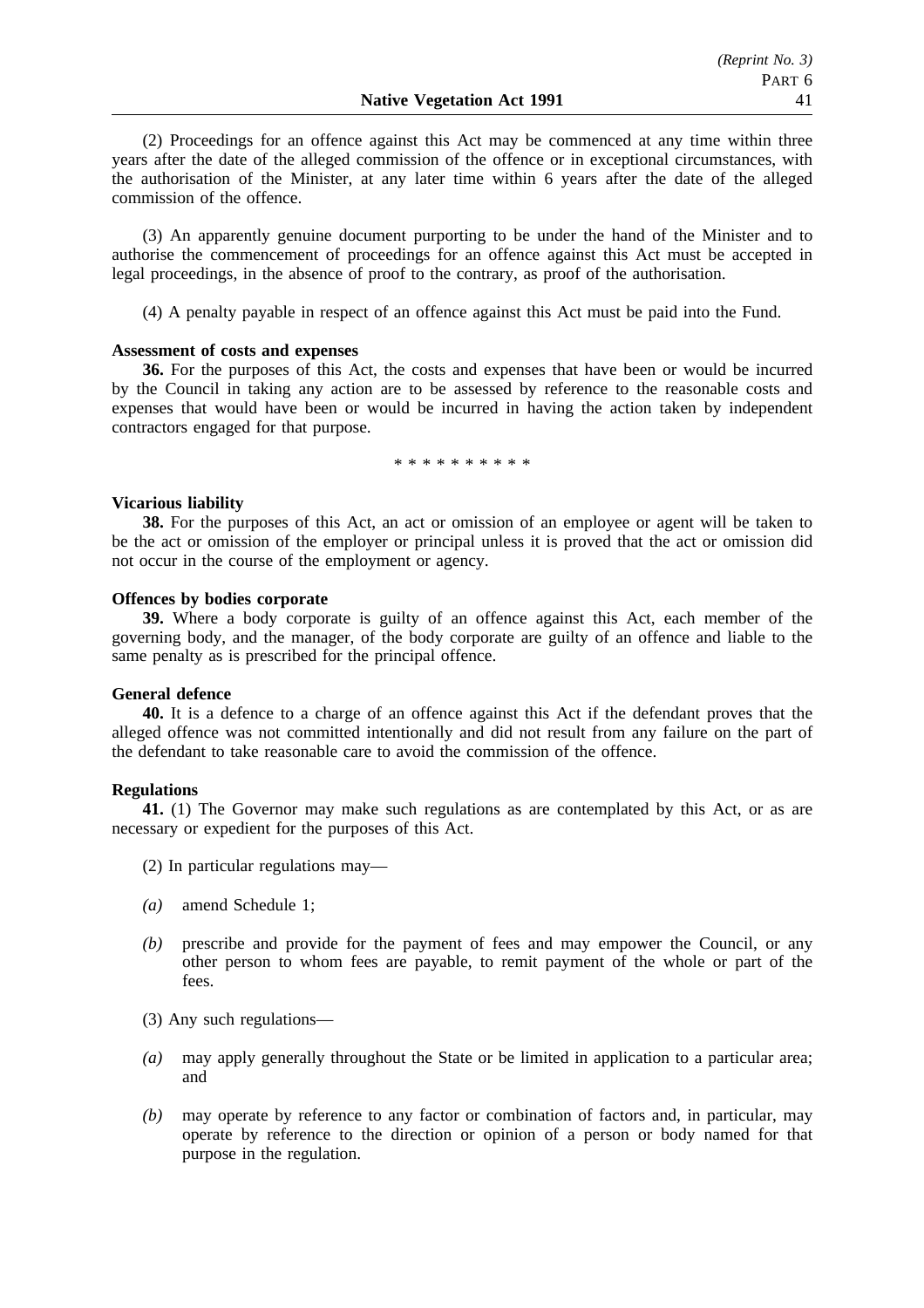### **SCHEDULE 1**

### **Principles of Clearance of Native Vegetation**

- **1.** Native vegetation should not be cleared if, in the opinion of the Council—
- *(a)* it comprises a high level of diversity of plant species; or
- *(b)* it has significance as a habitat for wildlife; or
- *(c)* it includes plants of a rare, vulnerable or endangered species; or
- *(d)* the vegetation comprises the whole, or a part, of a plant community that is rare, vulnerable or endangered; or
- *(e)* it is significant as a remnant of vegetation in an area which has been extensively cleared; or
- *(f)* it is growing in, or in association with, a wetland environment; or
- *(g)* it contributes significantly to the amenity of the area in which it is growing or is situated; or
- *(h)* the clearance of the vegetation is likely to contribute to soil erosion or salinity in an area in which appreciable erosion or salinization has already occurred or, where such erosion or salinization has not yet occurred, the clearance of the vegetation is likely to cause appreciable soil erosion or salinity; or
- *(i)* the clearance of the vegetation is likely to cause deterioration in the quality of surface or underground water; or
- *(j)* the clearance of the vegetation is likely to cause, or exacerbate, the incidence or intensity of flooding; or
- $(k)$ 
	- (i) after clearance the land will be used for a particular purpose; and
	- (ii) the land is the subject of assessment under section 35 of the *Soil Conservation and Land Care Act 1989*; and
	- (iii) according to that assessment the use of the land for that purpose cannot be sustained.

#### **Interpretation**

**2.** In this Schedule, unless the contrary intention appears—

"**endangered species**" means a species of plant for the time being appearing in Part 2 of Schedule 7 of the *National Parks and Wildlife Act 1972;*;

"**plant community**" means plants of a species indigenous to South Australia growing in association with one another and forming a group that is distinct from other plant communities;

"**rare species**" means a species of plant for the time being appearing in Part 2 of Schedule 9 of the *National Parks and Wildlife Act 1972*;

"**vulnerable species**" means a species of plant for the time being appearing in Part 2 of Schedule 8 of the *National Parks and Wildlife Act 1972*;

"**wildlife**" has the same meaning as in the *National Parks and Wildlife Act 1972*.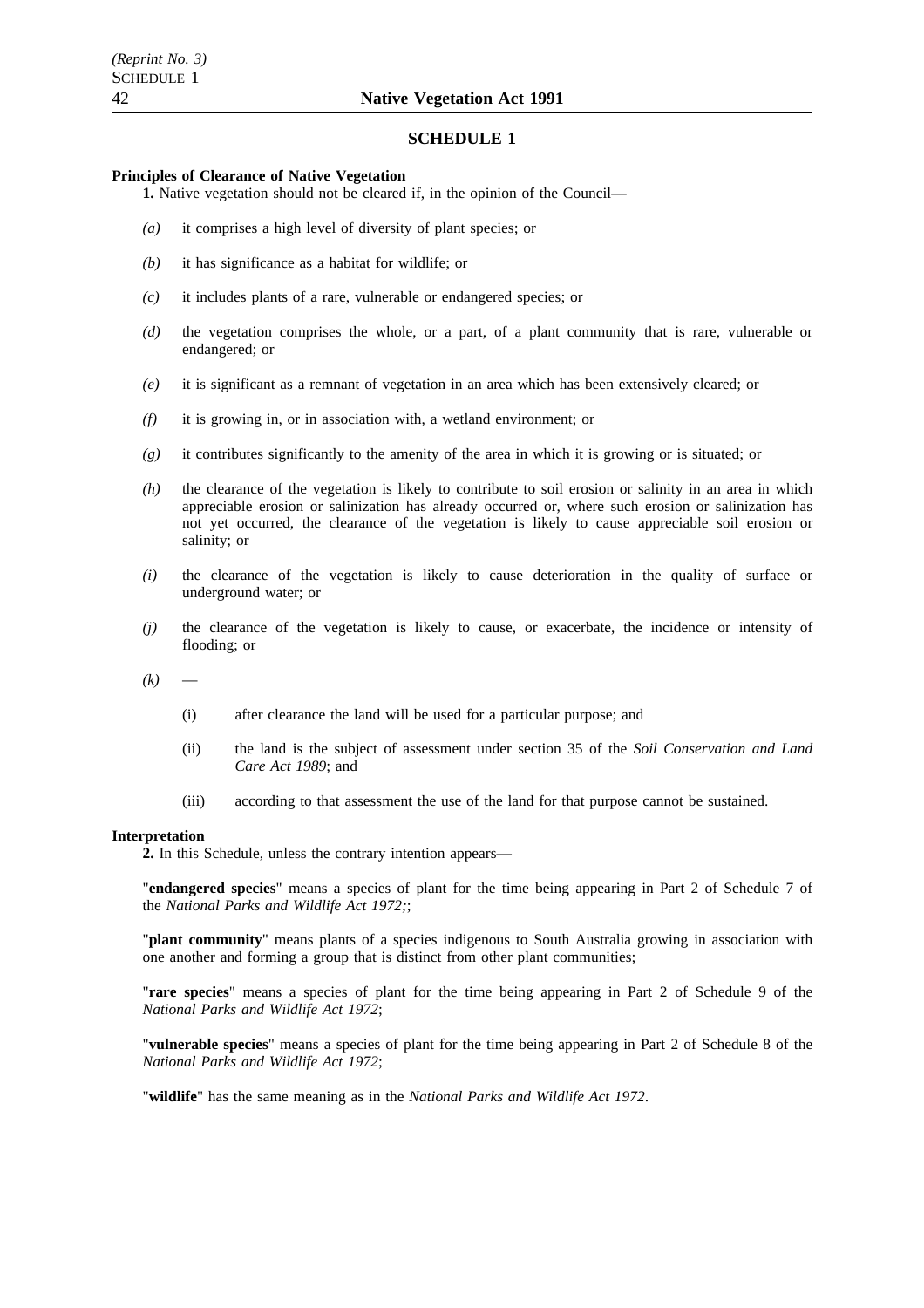## **SCHEDULE 2**

### *Repeal And Transitional Provisions*

1. (1) The *Native Vegetation Management Act 1985* is repealed.

(2) Part 5 of the *Native Vegetation Management Act 1985* will be taken to have been repealed on 13 February 1991.

2. (1) Where an application made on or before 12 February 1991 to the Native Vegetation Authority under the repealed Act for consent to clear native vegetation had not been determined by the Authority before the repeal of Part 5 of the repealed Act—

- *(a)* the repealed Act will continue to apply to, and in relation to, that application to the exclusion of this Act; and
- *(b)* where the application is refused or is granted subject to conditions, Part 5 of the repealed Act will apply for the benefit of the owner of the land but a claim for the payment of money under that Part must be made within two years of the Authority's decision on which the claim is based.

(2) Where an application made on or after 13 February 1991 to the Native Vegetation Authority under the repealed Act for consent to clear native vegetation had not been determined by the Authority at the commencement of this Act, the repealed Act (excluding Part 5) will continue to apply to, and in relation to, that application to the exclusion of this Act.

- (3) A person who, immediately before the repeal of Part 5 of the repealed Act, had the right—
- *(a)* to claim the payment of money under that Part; or
- *(b)* to require the Minister to enter into a heritage agreement and then claim the payment of money under that Part,

is entitled to exercise those rights within two years of the repeal of that Part.

(4) A condition attached to the Authority's consent granted under the repealed Act (whether before or after the commencement of this Act) may be enforced under this Act as if it were attached to consent granted under this Act.

(5) The Native Vegetation Authority continues in existence as if the repealed Act had not been repealed for the purpose of administering the repealed Act (whether pursuant to section 16 of the *Acts Interpretation Act* 1915 or to this clause) and, if necessary, new appointments may be made to it.

3. The party to heritage agreements made before the commencement of this Act and referred to in those agreements as "the Minister" will, after the commencement of this Act, be taken to be the Minister who is, for the time being, responsible for the administration of this Act.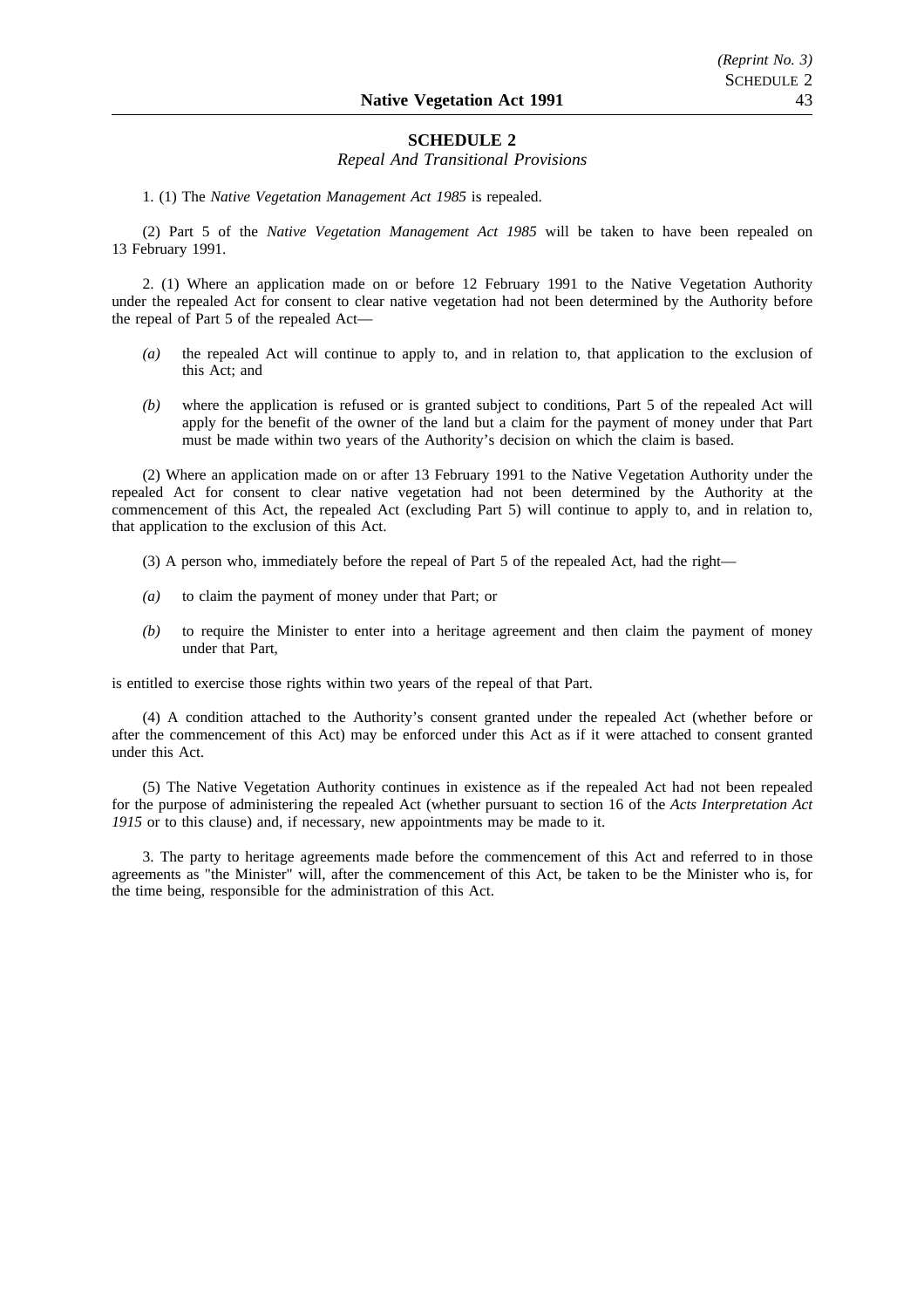# **SCHEDULE 3**

*Amendments to the South Australian Heritage Act 1978*

The *South Australian Heritage Act 1978* is amended as follows:

| <b>Provision Amended</b> | How Amended                                                                                                                                                                                                                                                                                                                               |  |  |
|--------------------------|-------------------------------------------------------------------------------------------------------------------------------------------------------------------------------------------------------------------------------------------------------------------------------------------------------------------------------------------|--|--|
| Section $4(1)$           | Strike out paragraph $(ab)$ of the definition of "the Authority"<br>and substitute:                                                                                                                                                                                                                                                       |  |  |
|                          | where the agreement was entered into under the<br>(ab)<br><i>Native Vegetation Management Act 1985</i> or the<br><i>Native Vegetation Act 1991</i> the Minister for the<br>time being responsible for the administration of the<br>Native Vegetation Act 1991.                                                                            |  |  |
|                          | Strike out subsection (3) and substitute:                                                                                                                                                                                                                                                                                                 |  |  |
| Section 16A              | (3) The Minister for the time being responsible for<br>the administration of the Native Vegetation Act 1991 may<br>enter into a heritage agreement with the owner of an<br>Item comprising land on which native vegetation is<br>growing or is situated if the Minister considers that the<br>vegetation should be preserved or enhanced. |  |  |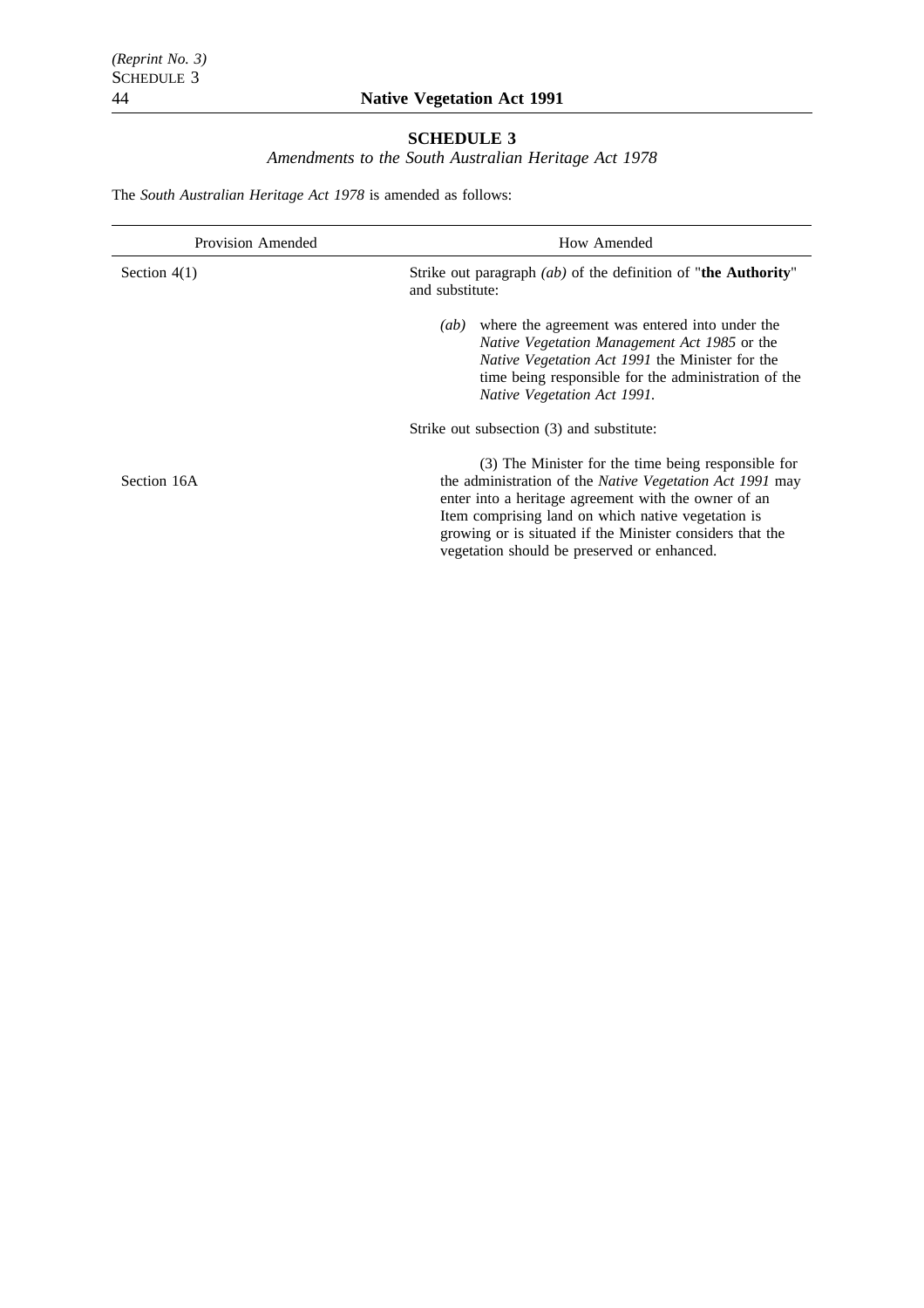# **APPENDIX 1**

## **LEGISLATIVE HISTORY**

(*entries in bold type indicate amendments incorporated since the last reprint*)

| Section $3(1)$ :            | definitions of "breach" and "building" inserted by $44$ , $2002$ , s. $3(a)$                                                                                                               |  |  |
|-----------------------------|--------------------------------------------------------------------------------------------------------------------------------------------------------------------------------------------|--|--|
|                             | definition of "ERD Court" inserted by 44, 2002, s. 3(c)                                                                                                                                    |  |  |
|                             | definition of "heritage agreement" repealed by 56, 1993, Sched. 2                                                                                                                          |  |  |
| <b>Section 14:</b>          | amended by 88, 2000, Sched. 1 cl. 4(c), (d)                                                                                                                                                |  |  |
| Section 23:                 | substituted by 56, 1993, Sched. 2                                                                                                                                                          |  |  |
| Sections 23A and 23B:       | inserted by 56, 1993, Sched. 2                                                                                                                                                             |  |  |
| <b>Section 23C:</b>         | inserted by 56, 1993, Sched. 2; repealed by 44, 2002, s. 15                                                                                                                                |  |  |
| Section $26(1)$ and $(2)$ : | amended by 44, 2002, s. $20(a)$                                                                                                                                                            |  |  |
| Section $26(2a)$ :          | inserted by 44, 2002, s. $20(b)$                                                                                                                                                           |  |  |
| Section $26(3)$ :           | definition of "the prescribed period" inserted by $44$ , $2002$ , s. $20(c)$                                                                                                               |  |  |
| Section $29(17)$ :          | inserted by 88, 2000, Sched. 1 cl. $4(e)$                                                                                                                                                  |  |  |
| Section 29A:                | inserted by 16, 2001, s. 7                                                                                                                                                                 |  |  |
| <b>Section 31:</b>          | substituted by 44, 2002, s. 25                                                                                                                                                             |  |  |
| Sections 31A - 31F:         | inserted by 44, 2002, s. 25                                                                                                                                                                |  |  |
| Section $32(1)$ :           | amended by 44, 2002, s. 26                                                                                                                                                                 |  |  |
| Section $33(1)$ :           | amended by 44, 2002, s. 27                                                                                                                                                                 |  |  |
|                             | Division 3 of Part 5 comprising ss. 33A - 33EA and heading inserted<br>by 44, 2002, s. 28                                                                                                  |  |  |
|                             | Part 5A comprising ss. 33F, 33G and heading inserted by 44, 2002,<br>s. 29 (s. 33 $F(1)$ , (4)(a), (5), (6)(a) and (7) had not been brought<br>into operation at the date of this reprint) |  |  |
|                             | Part 5B comprising ss. 33H, 33I and heading inserted by 44, 2002,<br>s. 29                                                                                                                 |  |  |
| <b>Section 33J:</b>         | inserted by 44, 2002, s. 30                                                                                                                                                                |  |  |
| Section $34(1)$ :           | amended by 44, 2002, s. 31(a)                                                                                                                                                              |  |  |
| Section $34(2)$ :           | amended by 44, 2002, s. $31(a)$ , (b)                                                                                                                                                      |  |  |
| Section $34(3)$ :           | amended by 44, 2002, s. 31(a)                                                                                                                                                              |  |  |
| Section $34(3a)$ :          | inserted by 44, 2002, s. $31(c)$                                                                                                                                                           |  |  |
| Section $34(4)$ :           | inserted by 56, 1993, Sched. 2                                                                                                                                                             |  |  |
| <b>Section 36:</b>          | amended by 56, 1993, Sched. 2; substituted by 44, 2002, s. 33                                                                                                                              |  |  |
| <b>Section 37:</b>          | repealed by 44, 2002, s. 34                                                                                                                                                                |  |  |